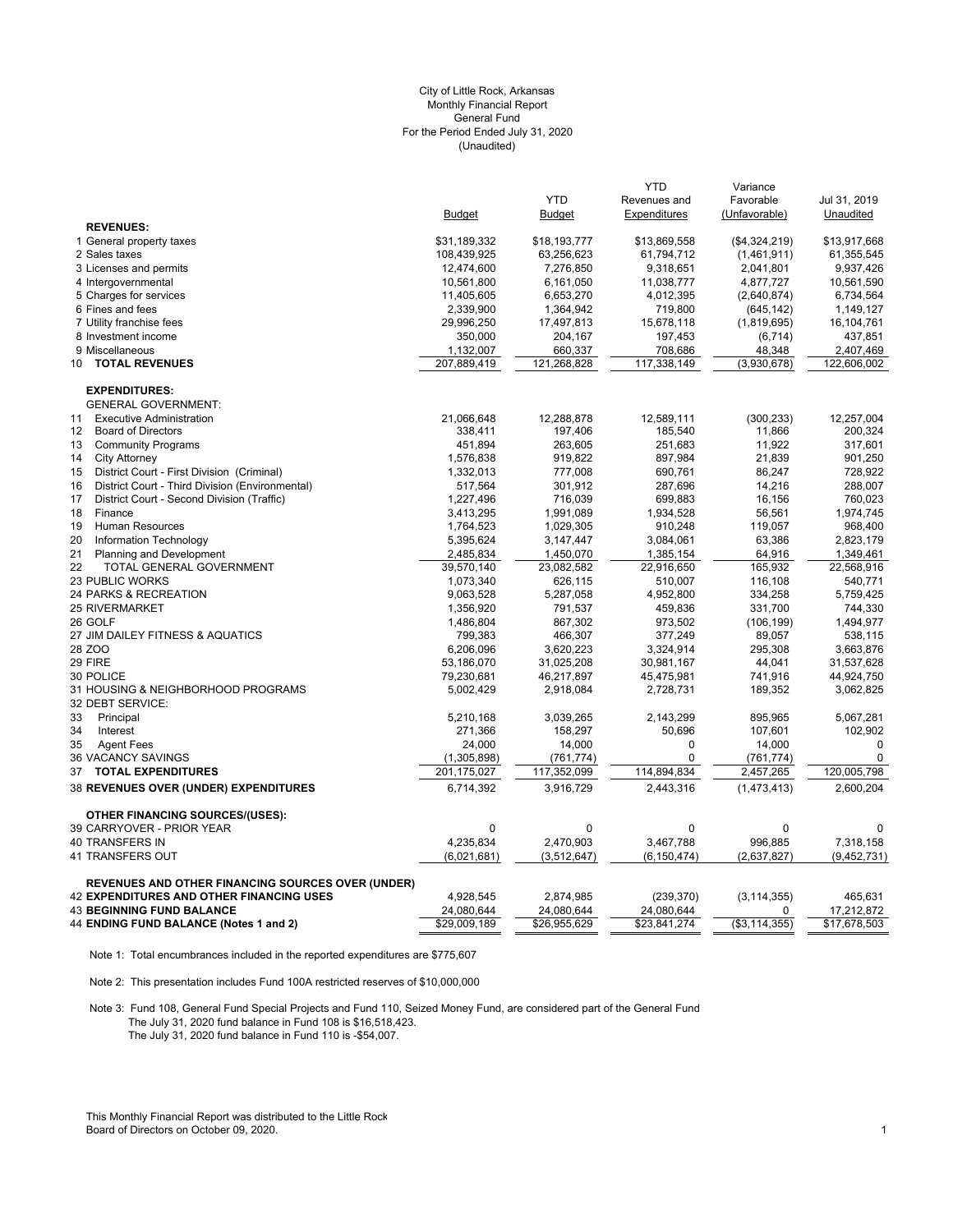## (Unaudited) City of Little Rock, Arkansas Monthly Financial Report General Fund Special Projects Fund For the Period Ended July 31, 2020

|                                                          |               |               | <b>YTD</b>    | Variance      |              |
|----------------------------------------------------------|---------------|---------------|---------------|---------------|--------------|
|                                                          |               | <b>YTD</b>    | Revenues and  | Favorable     | Jul 31, 2019 |
|                                                          | <b>Budget</b> | <b>Budget</b> | Expenditures  | (Unfavorable) | Unaudited    |
| <b>REVENUES:</b>                                         |               |               |               |               |              |
| 1 Charges for services                                   | \$0           | \$0           | \$82,603      | \$82,603      | \$204,656    |
| 2 Fines and fees                                         | $\Omega$      | $\Omega$      | 19,139        | 19,139        | 21,714       |
| 3 Intergovernmental                                      | 0             | 0             | 0             | 0             | 235          |
| 4 Interest income                                        | $\Omega$      | 0             | 0             | $\Omega$      |              |
| 5 Miscellaneous                                          | 0             | 0             | 607,076       | 607,076       | 246,808      |
| <b>TOTAL REVENUES</b><br>6                               | $\Omega$      | $\Omega$      | 708,818       | 708.818       | 473.412      |
| <b>EXPENDITURES:</b>                                     |               |               |               |               |              |
| 7 Executive Administration                               | 0             | 0             | 2,064,833     | (2,064,833)   | 573,768      |
| 8 City Attorney                                          | $\Omega$      | 0             | 65,092        | (65,092)      |              |
| 9 Finance                                                | $\Omega$      | 0             | 1,236         | (1,236)       | 4,855        |
| 10 Information Technology                                | $\Omega$      | 0             | 222,566       | (222, 566)    | 191,184      |
| 12 Human Resources                                       | o             | 0             | 18,465        | (18, 465)     | 35,322       |
| 13 Planning                                              | $\Omega$      | 0             | 14,119        | (14, 119)     | 115,696      |
| 14 Community Programs                                    | $\Omega$      | $\Omega$      | 1,356,683     | (1,356,683)   | 2,796,666    |
| 15 Public Works                                          | <sup>n</sup>  | O             | 258,407       | (258, 407)    | 512,055      |
| 16 Parks and Recreation                                  | 0             | 0             | 153,521       | (153, 521)    | 1,018,668    |
| 17 Jim Dailey Fitness and Aquatics                       |               | 0             | 72,416        | (72, 416)     | $\Omega$     |
| 18 Fire                                                  |               | 0             | 1,762         | (1,762)       | 2,346        |
| 19 Police                                                | $\Omega$      | $\Omega$      | 34,645        | (34, 645)     | 3,693        |
| 20 Housing                                               | <sup>0</sup>  | 0             | 439,804       | (439, 804)    | 503,203      |
| 21 Fleet                                                 | $\Omega$      | 0             | 14,124        | (14, 124)     | 84,708       |
| 22 Zoo                                                   | 0             | 0             | 114,551       | (114, 551)    | 47,649       |
| 23 TOTAL EXPENDITURES                                    | 0             | $\Omega$      | 4.832.224     | (4,832,224)   | 5,889,813    |
| 24 REVENUES OVER (UNDER) EXPENDITURES                    | 0             | 0             | (4, 123, 406) | (4, 123, 406) | (5,416,401)  |
| <b>OTHER FINANCING SOURCES (USES):</b>                   |               |               |               |               |              |
| 25 Transfers In                                          | $\mathbf 0$   | 0             | 6.095.292     | 6,095,292     | 9,396,231    |
| 26 Transfers Out                                         | $\Omega$      | $\Omega$      | (482, 290)    | (482, 290)    | (2,465,089)  |
| <b>REVENUES AND OTHER FINANCING SOURCES OVER (UNDER)</b> |               |               |               |               |              |
| 27 EXPENDITURES AND OTHER FINANCING USES                 | 0             | 0             | 1,489,596     | 1,489,596     | 1,514,741    |
| <b>28 BEGINNING FUND BALANCE</b>                         | 0             | 0             | 15,028,827    | 15,028,827    | 16,420,899   |
| 29 ENDING FUND BALANCE (Note 1)                          | \$0           | \$0           | \$16,518,423  | \$16,518,423  | \$17,935,640 |
|                                                          |               |               |               |               |              |

Note 1: As of July 31, 2020, fund balance is composed of 194 projects utilizing full fund balance.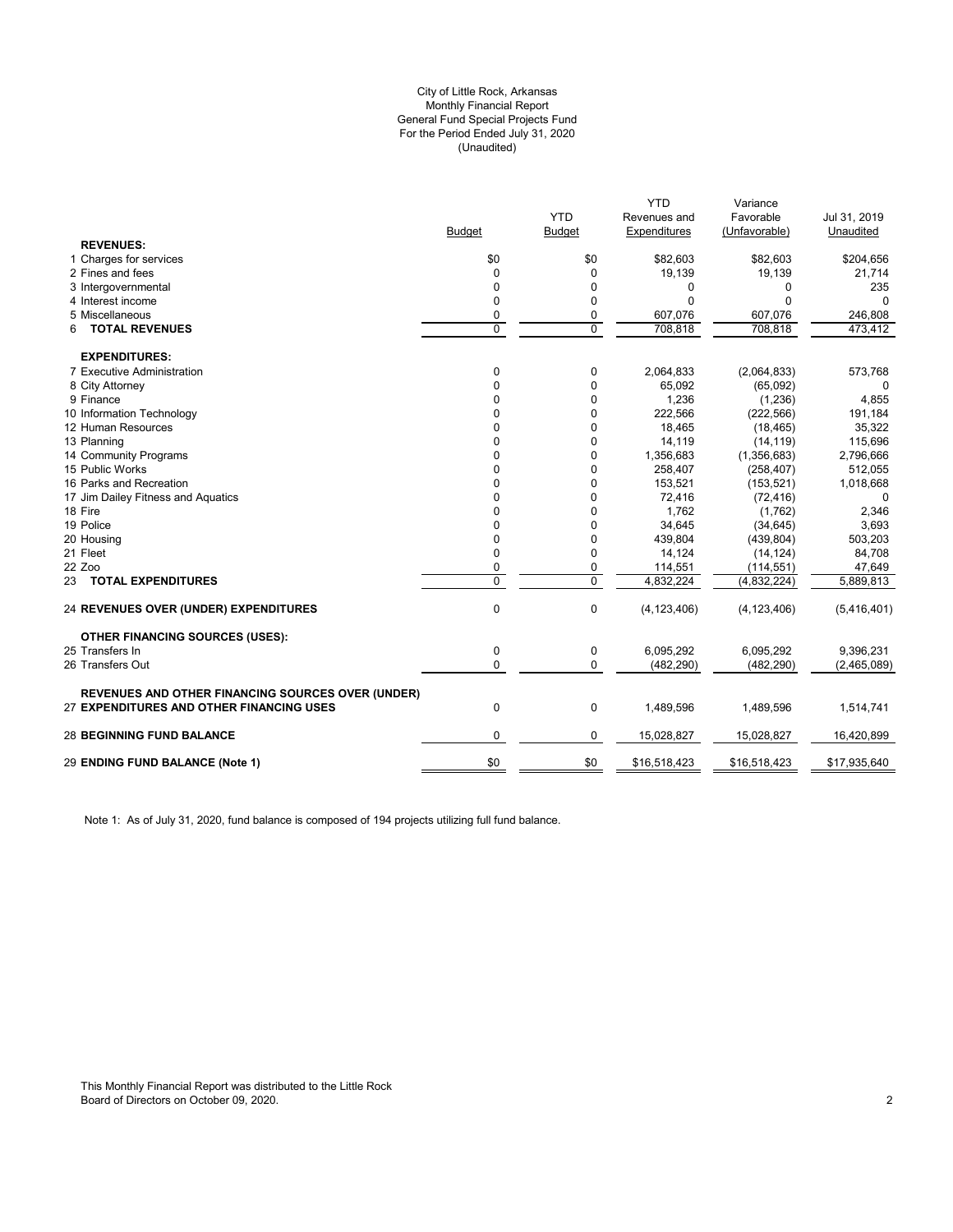#### City of Little Rock, Arkansas Monthly Financial Report Franchise Fee Collection Fund For the Period Ended July 31, 2020 (Unaudited)

| <b>REVENUES:</b>                                         | <b>Budget</b> | <b>YTD</b><br>Budget | <b>YTD</b><br>Revenues and<br>Expenditures | Variance<br>Favorable<br>(Unfavorable) | Jul 31, 2019<br>Unaudited |
|----------------------------------------------------------|---------------|----------------------|--------------------------------------------|----------------------------------------|---------------------------|
| 1 Utility franchise fees                                 | \$0           | \$0                  | \$226,000                                  | \$226,000                              | \$300,000                 |
| 2 Interest income                                        |               | ი                    |                                            |                                        |                           |
| 3 Miscellaneous                                          |               | 0                    |                                            |                                        |                           |
| <b>TOTAL REVENUES</b>                                    | $\Omega$      | 0                    | 226,000                                    | 226,000                                | 300,000                   |
| <b>EXPENDITURES:</b>                                     |               |                      |                                            |                                        |                           |
| 5 General Government                                     | 0             | 0                    | 0                                          | 0                                      | 0                         |
| <b>TOTAL EXPENDITURES</b><br>6.                          | $\Omega$      | 0                    | $\Omega$                                   | $\Omega$                               | 0                         |
| 7 REVENUES OVER (UNDER) EXPENDITURES                     | 0             | 0                    | 226,000                                    | 226,000                                | 300,000                   |
| OTHER FINANCING SOURCES (USES):                          |               |                      |                                            |                                        |                           |
| 8 Transfers In                                           | 0             | 0                    | $\Omega$                                   | $\Omega$                               | 0                         |
| 9 Transfers Out                                          | $\Omega$      | 0                    | 0                                          | <sup>0</sup>                           | 0                         |
| <b>REVENUES AND OTHER FINANCING SOURCES OVER (UNDER)</b> |               |                      |                                            |                                        |                           |
| <b>10 EXPENDITURES AND OTHER FINANCING USES</b>          | 0             | 0                    | 226,000                                    | 226,000                                | 300,000                   |
| <b>11 BEGINNING FUND BALANCE</b>                         | 0             | 0                    | (1)                                        | (1)                                    | (1)                       |
| <b>12 ENDING FUND BALANCE</b>                            | \$0           | \$0                  | \$225,999                                  | \$225,999                              | \$299,999                 |

NOTE: Franchise revenues pledged to the 2017 Capital Improvement Revenue Refunding Bonds are initially deposited into the Franchise Fee Collection Fund. The debt service requirement is transferred on a monthly basis to the Trustee for deposit in the 2017 Capital Improvement Revenue Refunding Bond Debt Service Fund. After the monthly debt service requirement is met, franchise revenues are transferred into the General Fund.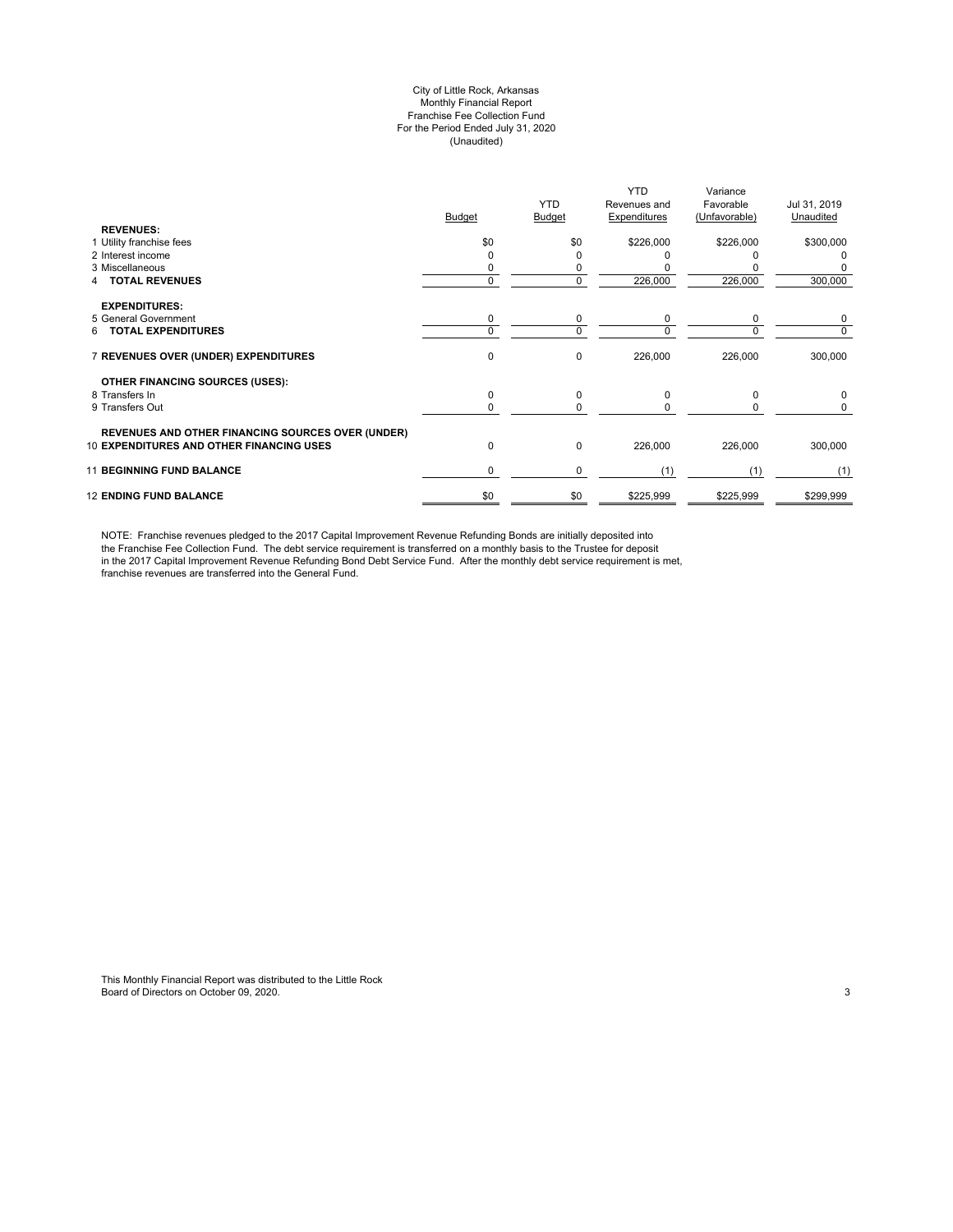## City of Little Rock, Arkansas (Unaudited) For the Period Ended July 31, 2020 Seized Money Fund Monthly Financial Report

| <b>REVENUES:</b>                                         | <b>Budget</b> | <b>YTD</b><br><b>Budget</b> | <b>YTD</b><br>Revenues and<br>Expenditures | Variance<br>Favorable<br>(Unfavorable) | Jul 31, 2019<br>Unaudited |
|----------------------------------------------------------|---------------|-----------------------------|--------------------------------------------|----------------------------------------|---------------------------|
| 1 Charges for services                                   | \$0           | \$0                         | \$0                                        | \$0                                    | \$0                       |
| 2 Interest income                                        |               | 0                           | 2,241                                      | 2,241                                  | 4,306                     |
| 3 Miscellaneous                                          |               | 0                           | 21,432                                     | 21,432                                 | 27,980                    |
| <b>4 TOTAL REVENUES</b>                                  | 0             | 0                           | 23,673                                     | 23,673                                 | 32,286                    |
| <b>EXPENDITURES:</b>                                     |               |                             |                                            |                                        |                           |
| 5 Police                                                 | 0             | 0                           | 148,187                                    | (148, 187)                             | 121,505                   |
| 6 TOTAL EXPENDITURES                                     | 0             | 0                           | 148,187                                    | (148, 187)                             | 121,505                   |
| 7 REVENUES OVER (UNDER) EXPENDITURES                     | $\mathbf 0$   | 0                           | (124, 514)                                 | (124, 514)                             | (89, 219)                 |
| <b>OTHER FINANCING SOURCES (USES):</b>                   |               |                             |                                            |                                        |                           |
| 8 Transfers In                                           | $\mathbf 0$   | 0                           | 0                                          | 0                                      | 0                         |
| 9 Transfers Out                                          | 0             | 0                           | 0                                          |                                        | 0                         |
| <b>REVENUES AND OTHER FINANCING SOURCES OVER (UNDER)</b> |               |                             |                                            |                                        |                           |
| <b>10 EXPENDITURES AND OTHER FINANCING USES</b>          | $\mathbf 0$   | 0                           | (124, 514)                                 | (124, 514)                             | (89, 219)                 |
| <b>11 BEGINNING FUND BALANCE</b>                         | $\Omega$      | 0                           | 70,507                                     | 70,507                                 | 115,726                   |
| <b>12 ENDING FUND BALANCE</b>                            | \$0           | \$0                         | (\$54,007)                                 | (\$54,007)                             | \$26,507                  |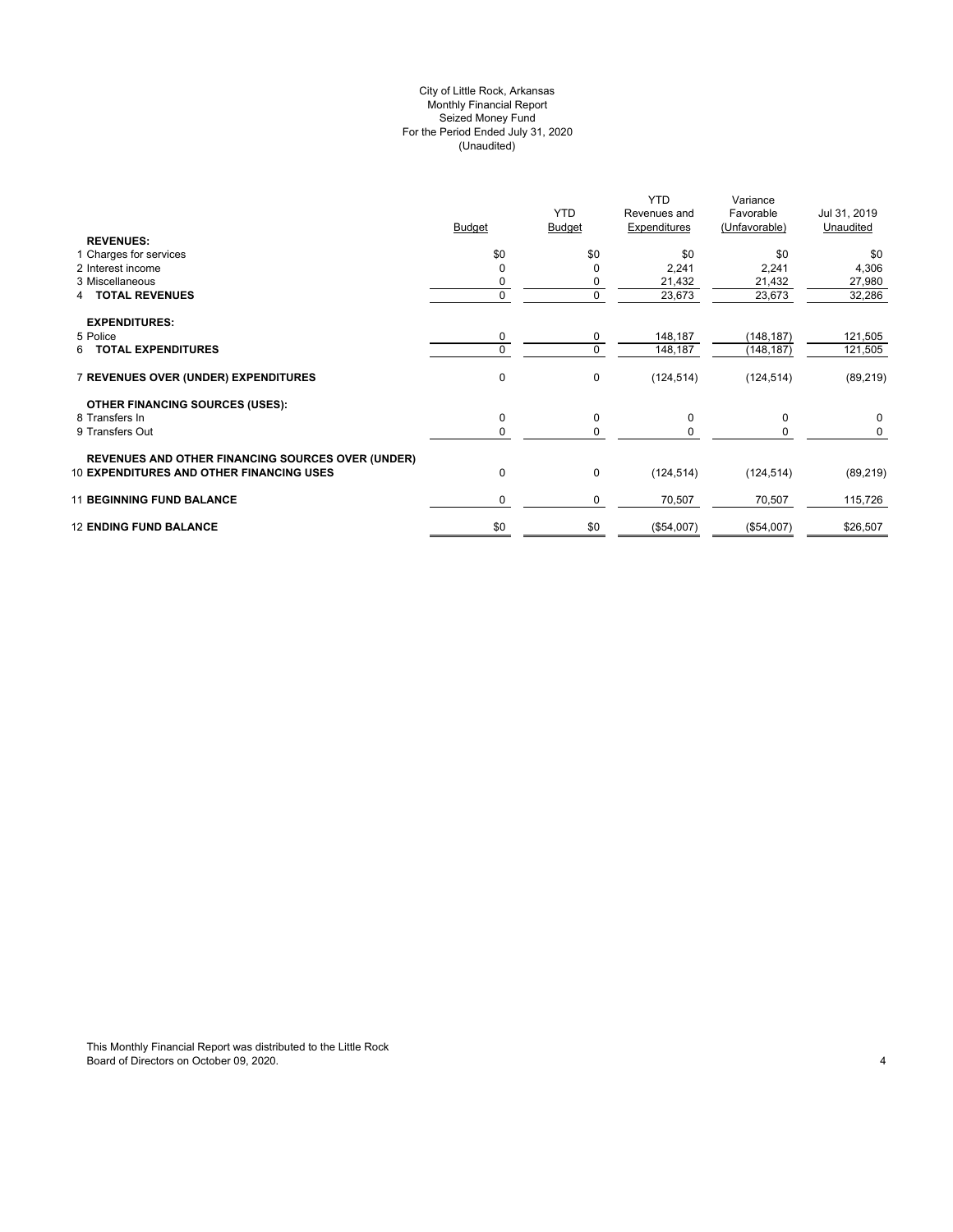#### (Unaudited) City of Little Rock, Arkansas Monthly Financial Report Street Fund For the Period Ended July 31, 2020

|                                                                                                                  |               |               | <b>YTD</b>   | Variance      |              |
|------------------------------------------------------------------------------------------------------------------|---------------|---------------|--------------|---------------|--------------|
|                                                                                                                  |               | <b>YTD</b>    | Revenues and | Favorable     | Jul 31, 2019 |
|                                                                                                                  | <b>Budget</b> | <b>Budget</b> | Expenditures | (Unfavorable) | Unaudited    |
| <b>REVENUES:</b>                                                                                                 |               |               |              |               |              |
| 1 General property taxes                                                                                         | \$6,446,103   | \$3,760,227   | \$2,868,201  | (\$892,026)   | \$2,875,087  |
| 2 Licenses and permits                                                                                           | 14,400        | 8,400         | 21,860       | 13,460        | 14,330       |
| 3 Intergovernmental                                                                                              | 14,113,000    | 8,232,583     | 8,324,367    | 91,784        | 8,303,509    |
| 4 Charges for services                                                                                           | 16,700        | 9,742         | 9,920        | 178           | 10,553       |
| 5 Investment income                                                                                              | 250,000       | 145,833       | 182,791      | 36,958        | 443,326      |
| 6 Miscellaneous                                                                                                  | 32,000        | 18,667        | 27,929       | 9,262         | 34,063       |
| <b>TOTAL REVENUES</b>                                                                                            | 20,872,203    | 12,175,452    | 11,435,068   | (740, 383)    | 11,680,867   |
| <b>EXPENDITURES:</b>                                                                                             |               |               |              |               |              |
| Public Works:                                                                                                    |               |               |              |               |              |
| <b>General Administration</b><br>8                                                                               | 2,907,100     | 1,695,808     | 1,580,239    | 115,569       | 1,158,641    |
| 9<br><b>Operations Administration</b>                                                                            | 678,202       | 395,618       | 319,130      | 76,487        | 319,560      |
| Street & Drainage Maintenance<br>10                                                                              | 7,075,285     | 4,127,250     | 3,374,344    | 752,906       | 3,484,528    |
| Storm Drainage Maintenance<br>11                                                                                 | 1,093,075     | 637,627       | 517,683      | 119,944       | 494,518      |
| <b>Work Pool</b><br>12 <sup>2</sup>                                                                              | 149,173       | 87,018        | 53,652       | 33,366        | 55,247       |
| Resource Control & Scheduling<br>13                                                                              | 402,039       | 234,523       | 214,248      | 20,275        | 224,420      |
| 14<br><b>Control Devices</b>                                                                                     | 937,607       | 546,937       | 509,906      | 37,032        | 504,684      |
| Signals<br>15                                                                                                    | 959,897       | 559,940       | 445,439      | 114,501       | 497,693      |
| 16<br><b>Parking Meters</b>                                                                                      | 118,363       | 69,045        | 66,371       | 2,674         | 67,686       |
| 17<br><b>Civil Engineering</b>                                                                                   | 1,611,030     | 939,768       | 847,292      | 92,475        | 1,019,412    |
| 18<br><b>Traffic Engineering</b>                                                                                 | 3,149,259     | 1,837,068     | 1,847,808    | (10, 741)     | 1,842,393    |
| 19<br>Parking Enforcement                                                                                        | 311,656       | 181,799       | 139,549      | 42,250        | 152,155      |
| 20<br><b>TOTAL EXPENDITURES</b>                                                                                  | 19,392,686    | 11,312,400    | 9,915,662    | 1,396,738     | 9,820,939    |
| 21 REVENUES OVER (UNDER) EXPENDITURES                                                                            | 1,479,517     | 863,052       | 1,519,406    | 656,354       | 1,859,929    |
| <b>OTHER FINANCING SOURCES (USES):</b>                                                                           |               |               |              |               |              |
| 22 Transfers In                                                                                                  | 467.700       | 272.825       | 467.700      | 194.875       | 467.700      |
| 23 Transfers Out                                                                                                 | (1,947,217)   | (1, 135, 877) | (1,947,217)  | (811, 340)    | (2,523,717)  |
|                                                                                                                  |               |               |              |               |              |
| <b>REVENUES AND OTHER FINANCING SOURCES OVER (UNDER)</b><br>+<br><b>24 EXPENDITURES AND OTHER FINANCING USES</b> | $\mathbf 0$   | $\mathbf 0$   | 39,889       | 39,889        | (196,088)    |
|                                                                                                                  |               |               |              |               |              |
| <b>25 BEGINNING FUND BALANCE</b>                                                                                 | 19,853,242    | 19,853,242    | 19,853,242   | 0             | 18,310,719   |
| 26 ENDING FUND BALANCE (Note 1)                                                                                  | \$19,853,242  | \$19,853,242  | \$19,893,131 | \$39,889      | \$18,114,631 |

Note 1: Fund 205, Street Special Projects Fund, is considered part of the Street Fund. The July 31, 2020 fund balance in Fund 205 is \$2,964,541.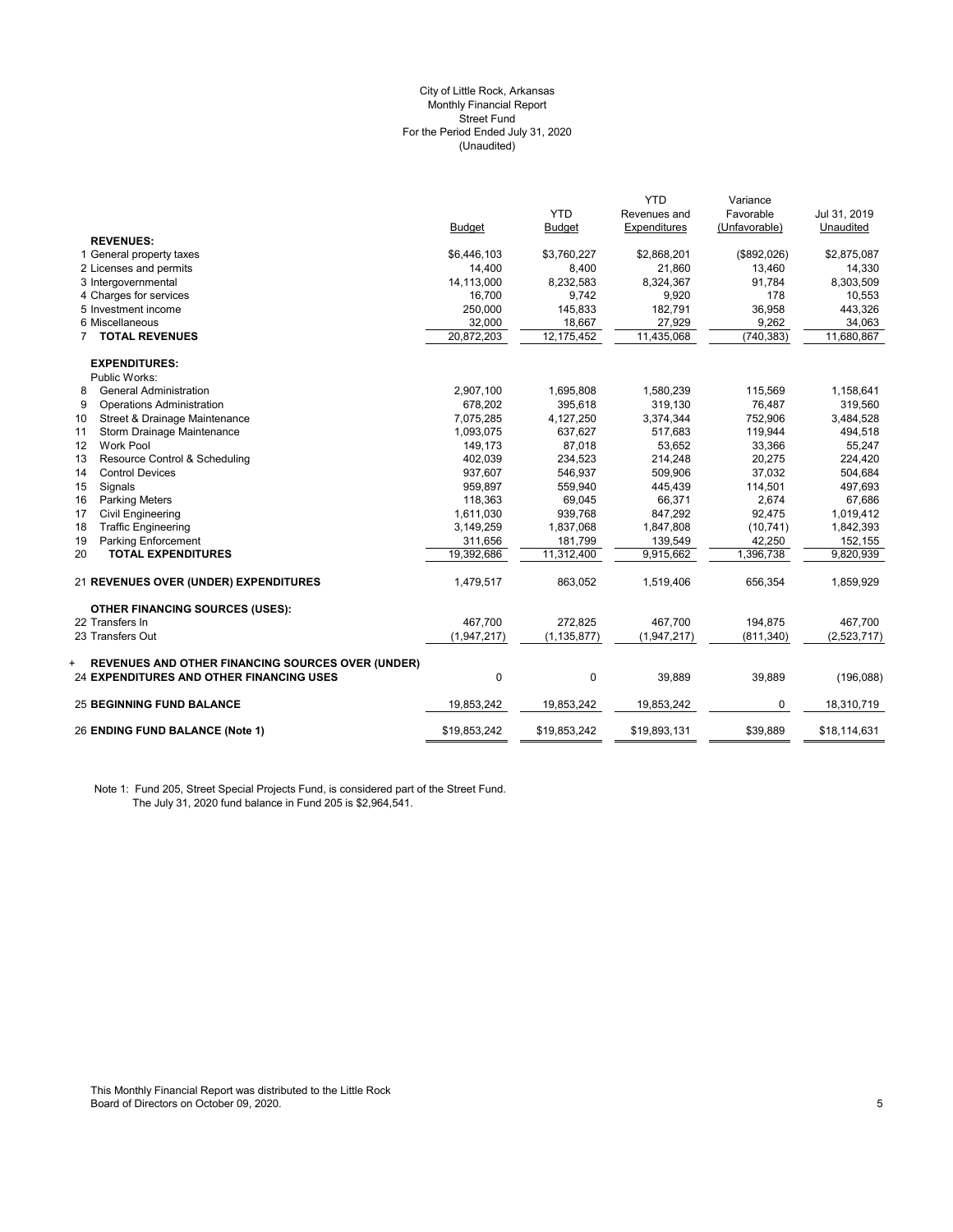## (Unaudited) City of Little Rock, Arkansas Monthly Financial Report Street Fund Special Projects Fund For the Period Ended July 31, 2020

| \$0<br>\$0<br>\$0<br>\$0<br>1 Charges for services<br>\$0<br>2 Interest income<br>$\Omega$<br><sup>0</sup><br>U<br>n<br>3 Miscellaneous<br>6,400<br>72,401<br>72,401<br>0<br>0<br>$\overline{0}$<br>72,401<br>$\Omega$<br>$\overline{72,}401$<br>6,400<br><b>TOTAL REVENUES</b><br>4<br><b>EXPENDITURES:</b><br>5 Public Works<br>2,063,210<br>(2,063,210)<br>3,268,306<br>0<br>0<br>$\Omega$<br>$\mathbf 0$<br><b>TOTAL EXPENDITURES</b><br>2,063,210<br>3,268,306<br>(2,063,210)<br>6<br>0<br><b>7 REVENUES OVER (UNDER) EXPENDITURES</b><br>0<br>(3,261,906)<br>(1,990,809)<br>(1,990,809)<br><b>OTHER FINANCING SOURCES (USES):</b><br>0<br>8 Transfers In<br>0<br>1,479,345<br>1,479,345<br>2,030,000<br>9 Transfers Out<br>0<br>0<br>(1, 318)<br>(1,318)<br>0<br><b>REVENUES AND OTHER FINANCING SOURCES OVER (UNDER)</b><br><b>10 EXPENDITURES AND OTHER FINANCING USES</b><br>0<br>$\Omega$<br>(1,231,906)<br>(512, 782)<br>(512, 782)<br><b>11 BEGINNING FUND BALANCE</b><br>3,477,323<br>0<br>0<br>3,477,323<br>4,193,257<br>\$0<br>12 ENDING FUND BALANCE (Note 1)<br>\$0<br>\$2,964,541<br>\$2,964,541<br>\$2,961,351 |                  | <b>Budget</b> | <b>YTD</b><br><b>Budget</b> | <b>YTD</b><br>Revenues and<br>Expenditures | Variance<br>Favorable<br>(Unfavorable) | Jul 31, 2019<br>Unaudited |
|-----------------------------------------------------------------------------------------------------------------------------------------------------------------------------------------------------------------------------------------------------------------------------------------------------------------------------------------------------------------------------------------------------------------------------------------------------------------------------------------------------------------------------------------------------------------------------------------------------------------------------------------------------------------------------------------------------------------------------------------------------------------------------------------------------------------------------------------------------------------------------------------------------------------------------------------------------------------------------------------------------------------------------------------------------------------------------------------------------------------------------------|------------------|---------------|-----------------------------|--------------------------------------------|----------------------------------------|---------------------------|
|                                                                                                                                                                                                                                                                                                                                                                                                                                                                                                                                                                                                                                                                                                                                                                                                                                                                                                                                                                                                                                                                                                                                   | <b>REVENUES:</b> |               |                             |                                            |                                        |                           |
|                                                                                                                                                                                                                                                                                                                                                                                                                                                                                                                                                                                                                                                                                                                                                                                                                                                                                                                                                                                                                                                                                                                                   |                  |               |                             |                                            |                                        |                           |
|                                                                                                                                                                                                                                                                                                                                                                                                                                                                                                                                                                                                                                                                                                                                                                                                                                                                                                                                                                                                                                                                                                                                   |                  |               |                             |                                            |                                        |                           |
|                                                                                                                                                                                                                                                                                                                                                                                                                                                                                                                                                                                                                                                                                                                                                                                                                                                                                                                                                                                                                                                                                                                                   |                  |               |                             |                                            |                                        |                           |
|                                                                                                                                                                                                                                                                                                                                                                                                                                                                                                                                                                                                                                                                                                                                                                                                                                                                                                                                                                                                                                                                                                                                   |                  |               |                             |                                            |                                        |                           |
|                                                                                                                                                                                                                                                                                                                                                                                                                                                                                                                                                                                                                                                                                                                                                                                                                                                                                                                                                                                                                                                                                                                                   |                  |               |                             |                                            |                                        |                           |
|                                                                                                                                                                                                                                                                                                                                                                                                                                                                                                                                                                                                                                                                                                                                                                                                                                                                                                                                                                                                                                                                                                                                   |                  |               |                             |                                            |                                        |                           |
|                                                                                                                                                                                                                                                                                                                                                                                                                                                                                                                                                                                                                                                                                                                                                                                                                                                                                                                                                                                                                                                                                                                                   |                  |               |                             |                                            |                                        |                           |
|                                                                                                                                                                                                                                                                                                                                                                                                                                                                                                                                                                                                                                                                                                                                                                                                                                                                                                                                                                                                                                                                                                                                   |                  |               |                             |                                            |                                        |                           |
|                                                                                                                                                                                                                                                                                                                                                                                                                                                                                                                                                                                                                                                                                                                                                                                                                                                                                                                                                                                                                                                                                                                                   |                  |               |                             |                                            |                                        |                           |
|                                                                                                                                                                                                                                                                                                                                                                                                                                                                                                                                                                                                                                                                                                                                                                                                                                                                                                                                                                                                                                                                                                                                   |                  |               |                             |                                            |                                        |                           |
|                                                                                                                                                                                                                                                                                                                                                                                                                                                                                                                                                                                                                                                                                                                                                                                                                                                                                                                                                                                                                                                                                                                                   |                  |               |                             |                                            |                                        |                           |
|                                                                                                                                                                                                                                                                                                                                                                                                                                                                                                                                                                                                                                                                                                                                                                                                                                                                                                                                                                                                                                                                                                                                   |                  |               |                             |                                            |                                        |                           |
|                                                                                                                                                                                                                                                                                                                                                                                                                                                                                                                                                                                                                                                                                                                                                                                                                                                                                                                                                                                                                                                                                                                                   |                  |               |                             |                                            |                                        |                           |
|                                                                                                                                                                                                                                                                                                                                                                                                                                                                                                                                                                                                                                                                                                                                                                                                                                                                                                                                                                                                                                                                                                                                   |                  |               |                             |                                            |                                        |                           |
|                                                                                                                                                                                                                                                                                                                                                                                                                                                                                                                                                                                                                                                                                                                                                                                                                                                                                                                                                                                                                                                                                                                                   |                  |               |                             |                                            |                                        |                           |
|                                                                                                                                                                                                                                                                                                                                                                                                                                                                                                                                                                                                                                                                                                                                                                                                                                                                                                                                                                                                                                                                                                                                   |                  |               |                             |                                            |                                        |                           |
|                                                                                                                                                                                                                                                                                                                                                                                                                                                                                                                                                                                                                                                                                                                                                                                                                                                                                                                                                                                                                                                                                                                                   |                  |               |                             |                                            |                                        |                           |
|                                                                                                                                                                                                                                                                                                                                                                                                                                                                                                                                                                                                                                                                                                                                                                                                                                                                                                                                                                                                                                                                                                                                   |                  |               |                             |                                            |                                        |                           |
|                                                                                                                                                                                                                                                                                                                                                                                                                                                                                                                                                                                                                                                                                                                                                                                                                                                                                                                                                                                                                                                                                                                                   |                  |               |                             |                                            |                                        |                           |
|                                                                                                                                                                                                                                                                                                                                                                                                                                                                                                                                                                                                                                                                                                                                                                                                                                                                                                                                                                                                                                                                                                                                   |                  |               |                             |                                            |                                        |                           |

Note 1: As of July 31, 2020, special project commitments for 27 projects utilizing full fund balance.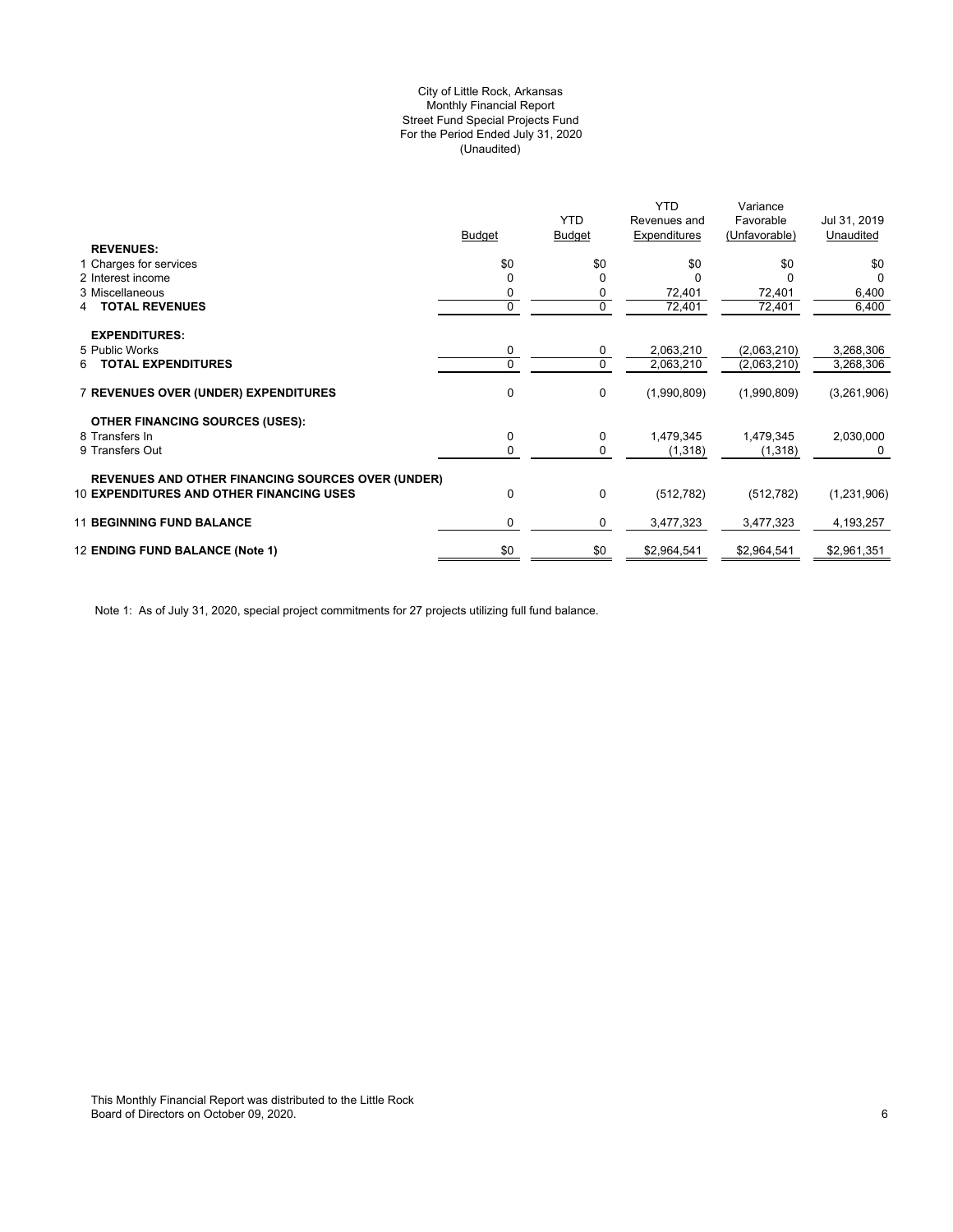#### City of Little Rock, Arkansas (Unaudited) For the Period Ended July 31, 2020 Special Projects Fund Monthly Financial Report

|                                                          |               |            | <b>YTD</b>   | Variance      |              |
|----------------------------------------------------------|---------------|------------|--------------|---------------|--------------|
|                                                          |               | <b>YTD</b> | Revenues and | Favorable     | Jul 31, 2019 |
|                                                          | <b>Budget</b> | Budget     | Expenditures | (Unfavorable) | Unaudited    |
| <b>REVENUES:</b>                                         |               |            |              |               |              |
| 1 Licenses and permits                                   | \$0           | \$0        | \$50,242     | \$50,242      | \$44.781     |
| 2 Intergovernmental                                      | $\mathbf 0$   | 0          | 46,862       | 46,862        | 278,033      |
| 3 Charges for services                                   | $\Omega$      | $\Omega$   | 511,650      | 511,650       | 869,538      |
| 4 Fines and fees                                         | $\mathbf 0$   | 0          | 315,346      | 315,346       | 440,483      |
| 5 Interest income                                        | $\mathbf 0$   | 0          | 9,051        | 9,051         | 38,445       |
| 6 Miscellaneous                                          | $\mathbf 0$   | 0          | 740,488      | 740,488       | 808,941      |
| 7 TOTAL REVENUES                                         | $\mathbf 0$   | 0          | 1,673,639    | 1,673,639     | 2,480,221    |
| <b>EXPENDITURES:</b>                                     |               |            |              |               |              |
| 8 Executive Administration                               | $\pmb{0}$     | 0          | 86,250       | (86, 250)     | 16,514       |
| 9 Community Programs                                     | $\mathbf 0$   | 0          | 0            | 0             | 0            |
| 10 City Attorney                                         | $\Omega$      | 0          | $\Omega$     | $\Omega$      | $\Omega$     |
| 11 District Court - First Division (Criminal)            | 0             | 0          | 1,417        | (1, 417)      | 9,280        |
| 12 District Court - Second Division (Traffic)            | 0             | 0          | 19,619       | (19,619)      | 2,962        |
| 13 District Court - Third Division (Environmental)       | $\Omega$      | 0          | 327          | (327)         | $\Omega$     |
| 14 Finance                                               | $\Omega$      | 0          | 233,895      | (233, 895)    | 243,989      |
| 15 Human Resources                                       | 0             | 0          | (110, 850)   | 110,850       | 84,382       |
| 16 Information Technology                                | $\Omega$      | 0          | 0            | 0             |              |
| 17 Planning                                              | $\mathbf 0$   | 0          | 40,076       | (40,076)      | 48,436       |
| 18 Fleet                                                 | 0             | 0          | 645,712      | (645, 712)    | 238,553      |
| 19 Public Works                                          | $\Omega$      | $\Omega$   | 7,990        | (7,990)       | 22,530       |
| 20 Parks and Recreation                                  | 0             | 0          | 853,108      | (853, 108)    | 1,060,824    |
| 21 Jim Dailey Fitness & Aquatics                         | $\Omega$      | 0          | 0            | 0             | 0            |
| 22 Fire                                                  | $\Omega$      | $\Omega$   | 232,239      | (232, 239)    | 348,411      |
| 23 Police                                                | $\mathbf 0$   | 0          | 54,598       | (54, 598)     | 58,327       |
| 24 Housing                                               | $\mathbf 0$   | 0          | 95,890       | (95, 890)     | 146,449      |
| 25 Zoo                                                   | $\mathbf 0$   | 0          | $\Omega$     | $\Omega$      | 4,069        |
| 26 TOTAL EXPENDITURES                                    | 0             | 0          | 2,160,270    | (2, 160, 270) | 2,284,725    |
| <b>27 REVENUES OVER (UNDER) EXPENDITURES</b>             | $\mathbf 0$   | 0          | (486, 631)   | (486, 631)    | 195,497      |
| <b>OTHER FINANCING SOURCES (USES):</b>                   |               |            |              |               |              |
| 28 Transfers In                                          | $\mathbf 0$   | 0          | 0            | $\Omega$      | $\Omega$     |
| 29 Transfers Out                                         | 0             | 0          | (9, 345)     | (9, 345)      | (272, 238)   |
| <b>REVENUES AND OTHER FINANCING SOURCES OVER (UNDER)</b> |               |            |              |               |              |
| <b>30 EXPENDITURES AND OTHER FINANCING USES</b>          | $\mathbf 0$   | 0          | (495, 976)   | (495, 976)    | (76, 741)    |
| <b>31 BEGINNING FUND BALANCE</b>                         | $\mathbf 0$   | 0          | 3,852,264    | 3,852,264     | 3,635,419    |
| 32 ENDING FUND BALANCE (Note 1)                          | \$0           | \$0        | \$3,356,288  | \$3,356,288   | \$3,558,678  |
|                                                          |               |            |              |               |              |

Note 1: Fund balance is comprised of 104 special projects with appropriations totaling \$5,659,160 and 12 special projects with negative balances of \$2,302,872.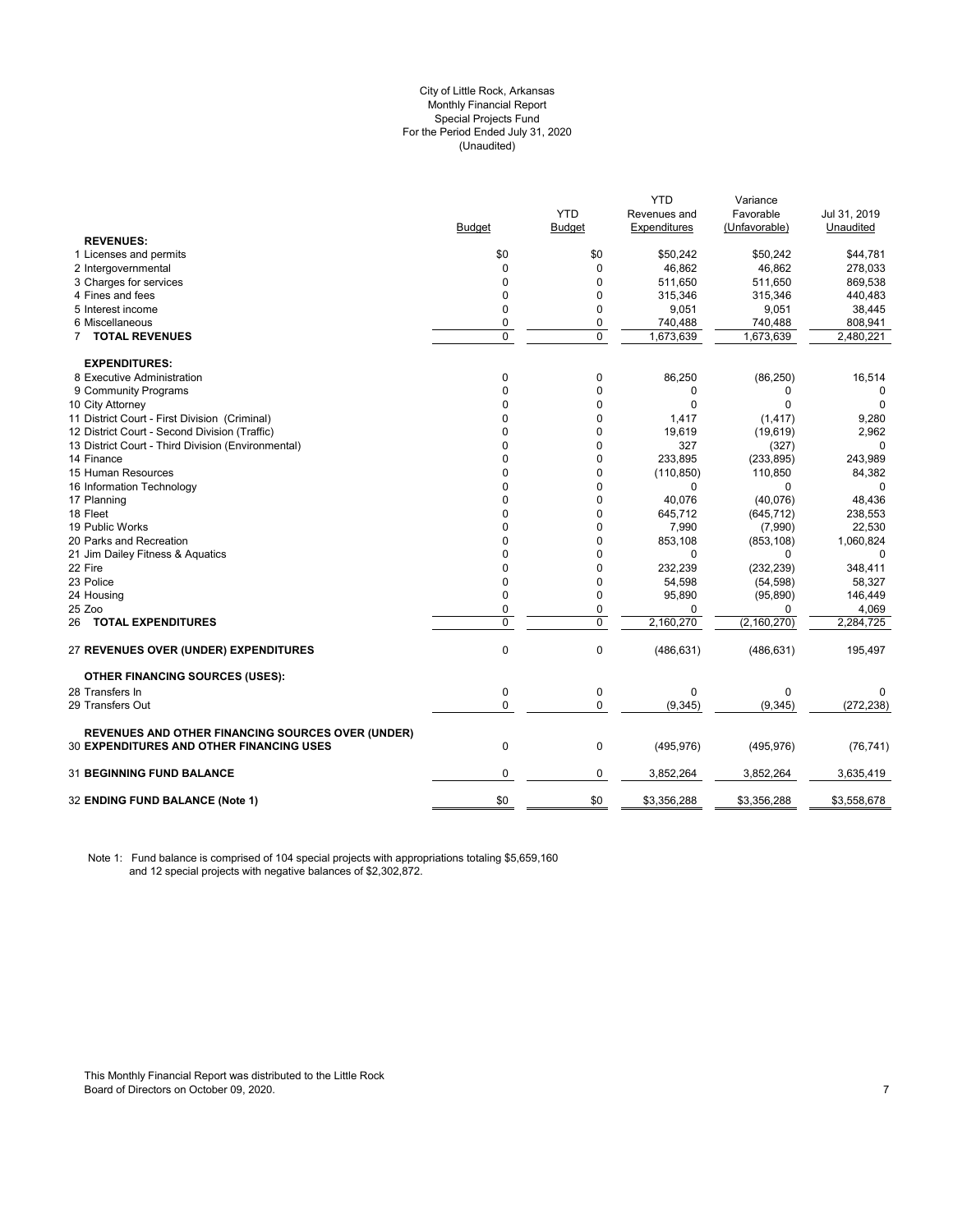## (Unaudited) City of Little Rock, Arkansas Monthly Financial Report Grant Fund For the Period Ended July 31, 2020

|                                                      |                |                | <b>YTD</b>    | Variance      |               |
|------------------------------------------------------|----------------|----------------|---------------|---------------|---------------|
|                                                      |                | <b>YTD</b>     | Revenues and  | Favorable     | Jul 31, 2019  |
|                                                      | <b>Budget</b>  | <b>Budget</b>  | Expenditures  | (Unfavorable) | Unaudited     |
| <b>REVENUES:</b>                                     |                |                |               |               |               |
| 1 Intergovernmental                                  | \$0            | \$0            | \$3,898,195   | \$3,898,195   | \$2,719,168   |
| 2 Charges for Services                               | 0              | 0              | 0             | 0             | 0             |
| 3 Interest income                                    | 0              | $\Omega$       | 6,003         | 6,003         | 8,116         |
| 4 Program income                                     | $\Omega$       | 0              | n             | $\Omega$      |               |
| 5 Miscellaneous                                      | 0              | 0              | 170,608       | 170,608       | (126, 723)    |
| <b>TOTAL REVENUES</b>                                | $\overline{0}$ | $\overline{0}$ | 4,074,806     | 4,074,806     | 2,600,560     |
| <b>EXPENDITURES:</b>                                 |                |                |               |               |               |
| 6 General Government                                 | $\Omega$       | 0              | 986,734       | (986, 734)    | 840,204       |
| 7 Public Works                                       | 0              | 0              | 4,132,619     | (4, 132, 619) | 6,999,580     |
| 8 Parks & Recreation                                 |                | 0              | 488,379       | (488, 379)    | 697,376       |
| 9 Fleet                                              |                | 0              |               |               | 0             |
| 10 Fire                                              |                | 0              |               |               | 43,598        |
| 11 Police                                            | 0              | 0              | 572,570       | (572, 570)    | 686,226       |
| 12 Housing                                           | 0              | 0              | 23,076        | (23,076)      | 114,922       |
| <b>TOTAL EXPENDITURES</b>                            | $\Omega$       | $\overline{0}$ | 6,203,378     | (6, 203, 378) | 9,381,906     |
| 13 REVENUES OVER (UNDER) EXPENDITURES                | $\mathbf 0$    | 0              | (2, 128, 572) | (2, 128, 572) | (6,781,346)   |
| <b>OTHER FINANCING SOURCES (USES):</b>               |                |                |               |               |               |
| 14 Transfers In                                      | 0              | 0              | $\Omega$      | 0             | 0             |
| 15 Transfers Out                                     | $\Omega$       | 0              | U             | $\Omega$      | $\Omega$      |
| 16 REVENUES AND OTHER FINANCING SOURCES OVER (UNDER) |                |                |               |               |               |
| <b>EXPENDITURES AND OTHER FINANCING USES</b>         | $\mathbf 0$    | 0              | (2, 128, 572) | (2, 128, 572) | (6,781,346)   |
| <b>17 BEGINNING FUND BALANCE</b>                     | $\mathbf 0$    | $\mathbf 0$    | 99,534        | 99,534        | 98,014        |
| <b>18 ENDING FUND BALANCE</b>                        | \$0            | \$0            | (\$2,029,038) | (\$2,029,038) | (\$6,683,332) |
|                                                      |                |                |               |               |               |

Expenditures include: Expended \$3,953,556 Encumbered 2,249,822

\$6,203,378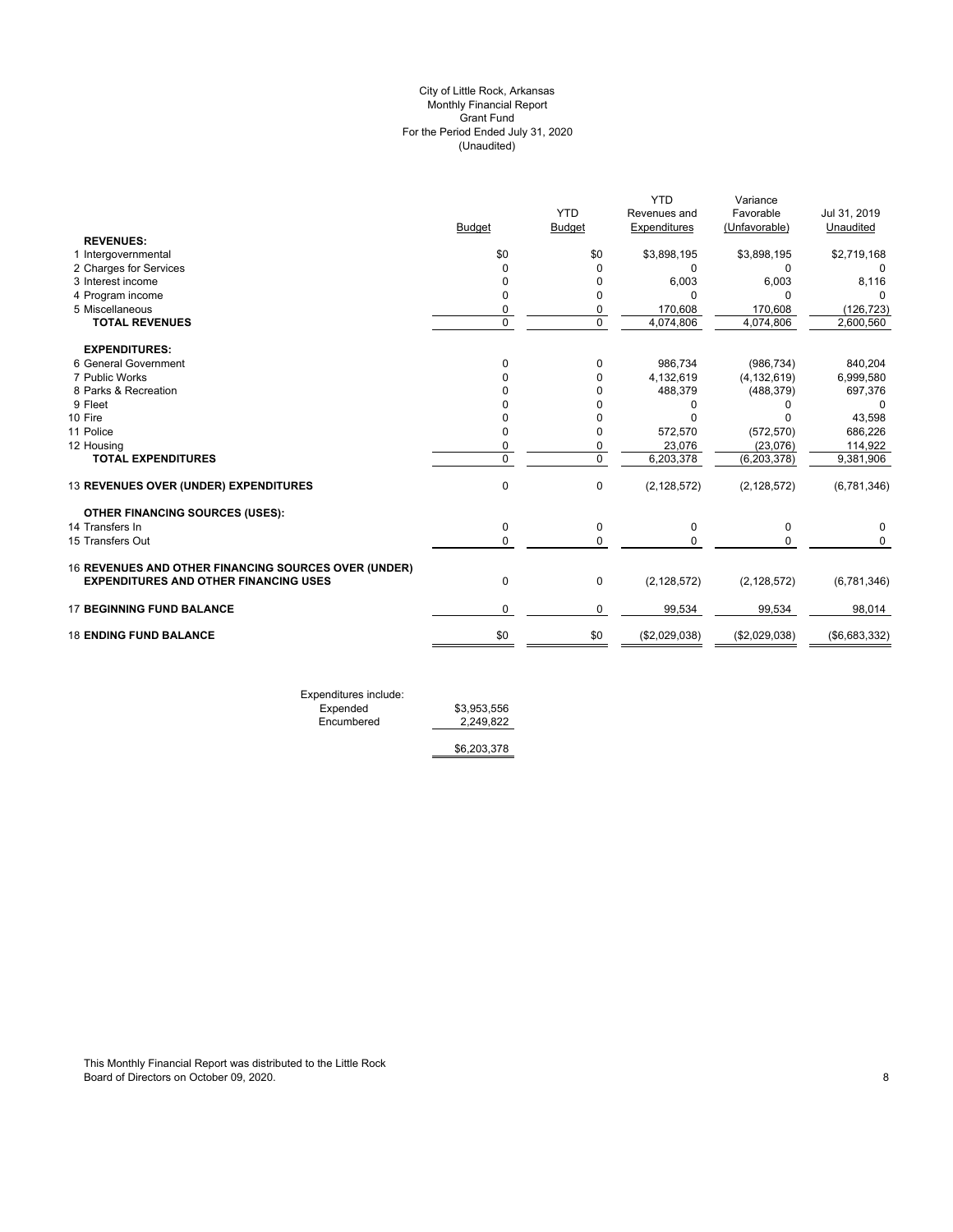## (Unaudited) City of Little Rock, Arkansas Monthly Financial Report Emergency 911 Fund For the Period Ended July 31, 2020

|                                                          |               |               | YTD          | Variance      |              |
|----------------------------------------------------------|---------------|---------------|--------------|---------------|--------------|
|                                                          |               | <b>YTD</b>    | Revenues and | Favorable     | Jul 31, 2019 |
|                                                          | <b>Budget</b> | <b>Budget</b> | Expenditures | (Unfavorable) | Unaudited    |
| <b>REVENUES:</b>                                         |               |               |              |               |              |
| 1 Charges for services                                   | \$0           | \$0           | \$1,937,845  | \$1,937,845   | \$1,020,881  |
| 2 Interest income                                        | $\Omega$      |               | 9,307        | 9,307         | 7,584        |
| 3 Miscellaneous                                          |               | 0             |              |               | $\Omega$     |
| <b>TOTAL REVENUES</b>                                    | 0             | 0             | 1,947,151    | 1,947,151     | 1,028,465    |
|                                                          |               |               |              |               |              |
| <b>EXPENDITURES:</b>                                     |               |               |              |               |              |
| 5 Police                                                 | 0             | 0             | 485,538      | (485, 538)    | 359,770      |
| <b>TOTAL EXPENDITURES</b><br>6                           | 0             | $\mathbf 0$   | 485,538      | (485, 538)    | 359,770      |
|                                                          |               |               |              |               |              |
| 7 REVENUES OVER (UNDER) EXPENDITURES                     | 0             | 0             | 1,461,613    | 1,461,613     | 668,695      |
|                                                          |               |               |              |               |              |
| <b>OTHER FINANCING SOURCES (USES):</b>                   |               |               |              |               |              |
| 8 Transfers In                                           | 0             | 0             | 0            | 0             | 0            |
| 9 Transfers Out                                          | 0             | $\mathbf 0$   |              |               | 0            |
|                                                          |               |               |              |               |              |
| <b>REVENUES AND OTHER FINANCING SOURCES OVER (UNDER)</b> |               |               |              |               |              |
| <b>10 EXPENDITURES AND OTHER FINANCING USES</b>          | 0             | 0             | 1,461,613    | 1,461,613     | 668,695      |
|                                                          |               |               |              |               |              |
| <b>11 BEGINNING FUND BALANCE</b>                         | 0             | 0             | 1,007,531    | 1,007,531     | 411,620      |
|                                                          |               |               |              |               |              |
| <b>12 ENDING FUND BALANCE</b>                            | \$0           | \$0           | \$2,469,144  | \$2,469,144   | \$1,080,315  |
|                                                          |               |               |              |               |              |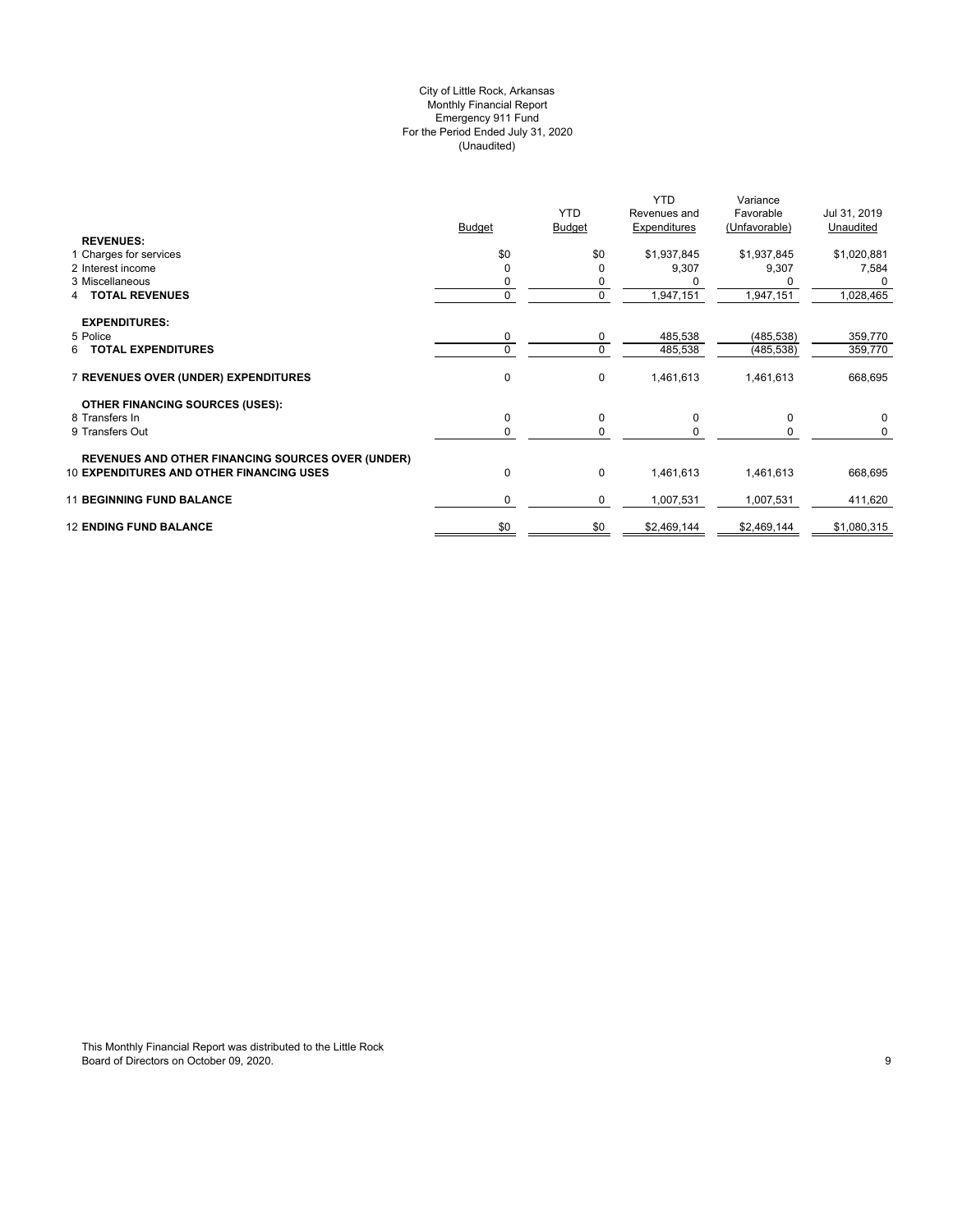## (Unaudited) City of Little Rock, Arkansas Monthly Financial Report Community Development Block Grant Fund For the Period Ended July 31, 2020

|                                                   |               |               | <b>YTD</b>   | Variance      |              |
|---------------------------------------------------|---------------|---------------|--------------|---------------|--------------|
|                                                   |               | <b>YTD</b>    | Revenues and | Favorable     | Jul 31, 2019 |
|                                                   | <b>Budget</b> | <b>Budget</b> | Expenditures | (Unfavorable) | Unaudited    |
| <b>REVENUES:</b>                                  |               |               |              |               |              |
| 1 Intergovernmental                               | \$0           | \$0           | \$311,217    | \$311,217     | \$981,796    |
| 2 Charges for Services                            | $\Omega$      | O             |              |               | O            |
| 3 Miscellaneous                                   | 0             | 0             |              |               | 64           |
| <b>TOTAL REVENUES</b>                             | $\mathbf 0$   | $\mathbf 0$   | 311,217      | 311,217       | 981,859      |
| <b>EXPENDITURES:</b>                              |               |               |              |               |              |
| 5 General Government                              | 0             | $\Omega$      | $\Omega$     | C             |              |
| 6 Housing                                         | 0             | 0             | 684,680      | (684, 680)    | 1,054,172    |
| 7 TOTAL EXPENDITURES                              | $\mathbf 0$   | 0             | 684,680      | (684, 680)    | 1,054,172    |
| 8 REVENUES OVER (UNDER) EXPENDITURES              | 0             | 0             | (373, 463)   | (373, 463)    | (72, 313)    |
| <b>OTHER FINANCING SOURCES (USES):</b>            |               |               |              |               |              |
| 9 Transfers In                                    | 0             | 0             | 0            | 0             | 0            |
| 10 Transfers Out                                  | 0             | 0             |              | 0             | 0            |
| REVENUES AND OTHER FINANCING SOURCES OVER (UNDER) |               |               |              |               |              |
| 11 EXPENDITURES AND OTHER FINANCING USES          | $\pmb{0}$     | 0             | (373, 463)   | (373, 463)    | (72, 313)    |
| <b>12 BEGINNING FUND BALANCE</b>                  | 0             | 0             | 889,273      | 889,273       | 878,767      |
| <b>13 ENDING FUND BALANCE</b>                     | \$0           | \$0           | \$515,810    | \$515,810     | \$806,454    |
|                                                   |               |               |              |               |              |

Expenditures include: Expended  $$598,779$  Encumbered 85,901 \$684,680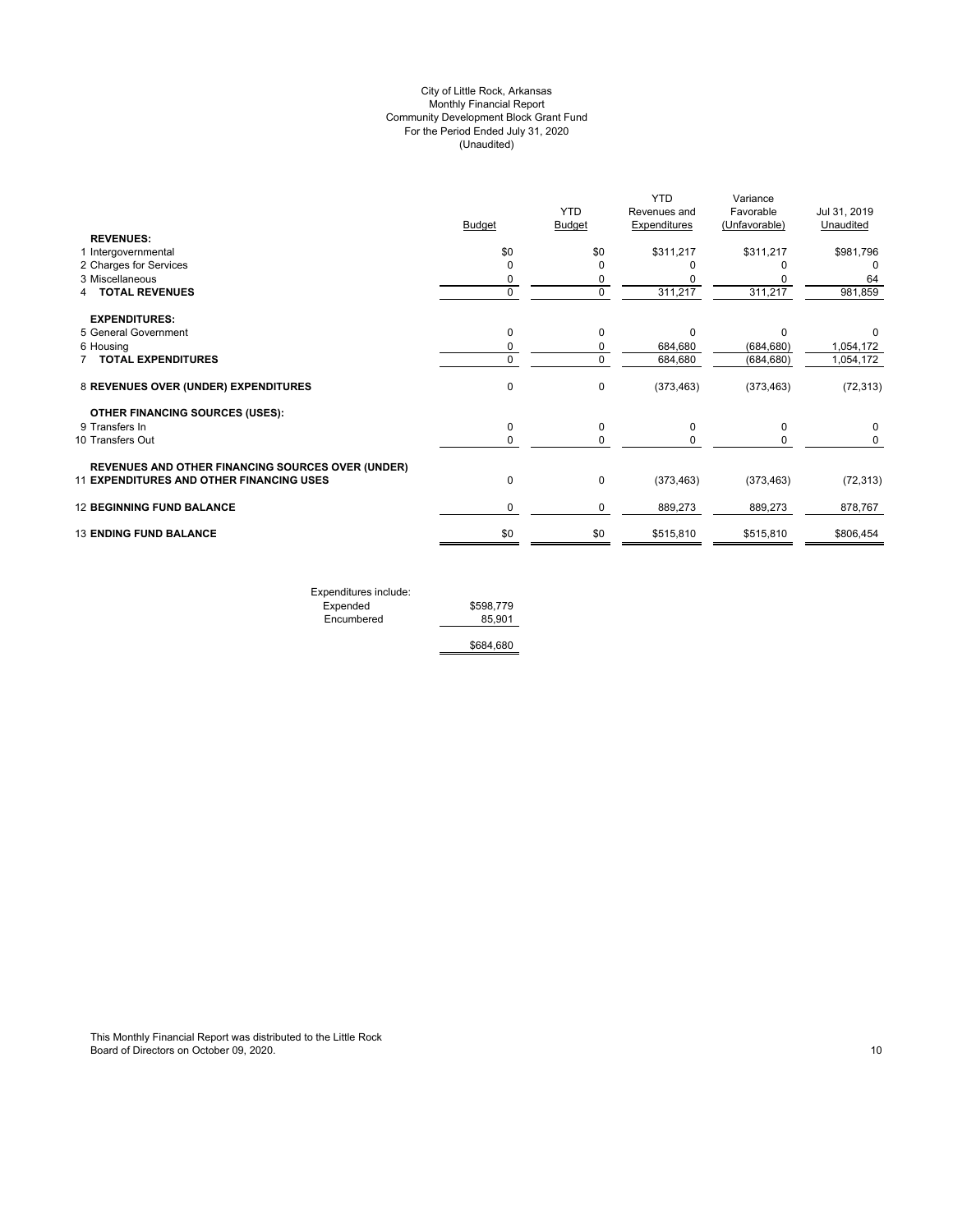## (Unaudited) City of Little Rock, Arkansas Monthly Financial Report HIPP Fund For the Period Ended July 31, 2020

|                                                          |               |             | <b>YTD</b>   | Variance      |               |
|----------------------------------------------------------|---------------|-------------|--------------|---------------|---------------|
|                                                          |               | <b>YTD</b>  | Revenues and | Favorable     | Jul 31, 2019  |
|                                                          | <b>Budget</b> | Budget      | Expenditures | (Unfavorable) | Unaudited     |
| <b>REVENUES:</b>                                         |               |             |              |               |               |
| 1 Intergovernmental                                      | \$0           | \$0         | \$566,348    | \$566,348     | \$1,123,738   |
| 2 Charges for Services                                   | $\Omega$      | $\Omega$    | O            |               | 0             |
| 3 Miscellaneous                                          | 0             | 0           | (391)        | (391)         |               |
| <b>TOTAL REVENUES</b>                                    | $\mathbf 0$   | $\mathbf 0$ | 565,957      | 565,957       | 1,123,738     |
| <b>EXPENDITURES:</b>                                     |               |             |              |               |               |
| 5 General Government                                     | $\mathbf 0$   | $\mathbf 0$ | $\Omega$     | $\Omega$      | 0             |
| 6 Housing                                                | 0             | 0           | 499,347      | (499, 347)    | 816,490       |
| <b>7 TOTAL EXPENDITURES</b>                              | 0             | 0           | 499,347      | (499, 347)    | 816,490       |
| 8 REVENUES OVER (UNDER) EXPENDITURES                     | $\mathbf 0$   | 0           | 66,610       | 66,610        | \$<br>307,247 |
| <b>OTHER FINANCING SOURCES (USES):</b>                   |               |             |              |               |               |
| 9 Transfers In                                           | $\mathbf 0$   | 0           | 0            | 0             | 0             |
| 10 Transfers Out                                         | 0             | 0           | $\Omega$     | 0             | 0             |
| <b>REVENUES AND OTHER FINANCING SOURCES OVER (UNDER)</b> |               |             |              |               |               |
| 11 EXPENDITURES AND OTHER FINANCING USES                 | $\pmb{0}$     | 0           | 66,610       | 66,610        | 307,247       |
| <b>12 BEGINNING FUND BALANCE</b>                         | 0             | 0           | 1,245,703    | 1,245,703     | 901,811       |
| <b>13 ENDING FUND BALANCE</b>                            | \$0           | \$0         | \$1,312,313  | \$1,312,313   | \$1,209,058   |
|                                                          |               |             |              |               |               |

| Expenditures include: |           |
|-----------------------|-----------|
| Expended              | \$367.642 |
| Encumbered            | 131.705   |
|                       |           |

\$499,347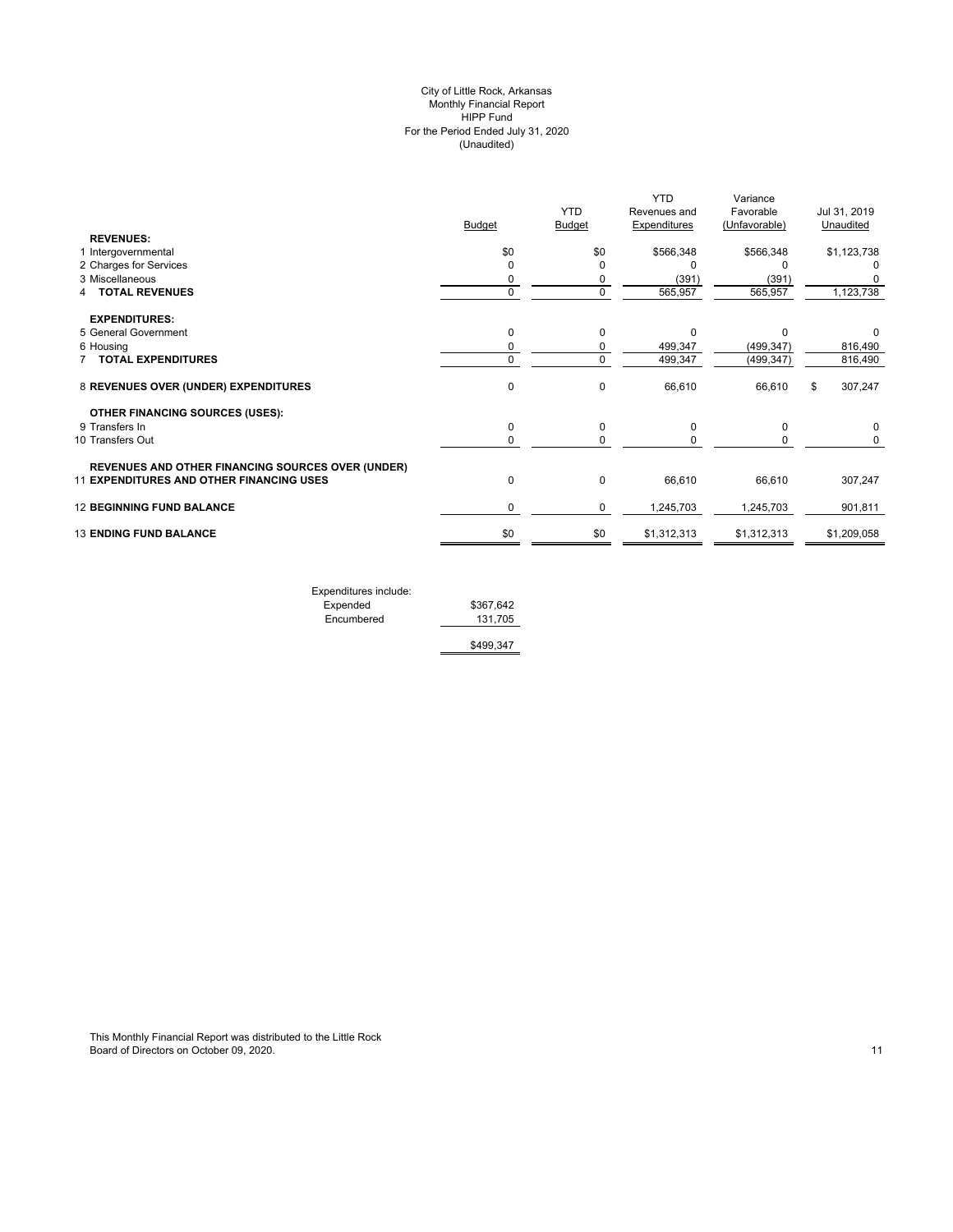## (Unaudited) City of Little Rock, Arkansas Monthly Financial Report NHSP Fund For the Period Ended July 31, 2020

|                                                          |               | <b>YTD</b>    | <b>YTD</b><br>Revenues and | Variance<br>Favorable | Jul 31, 2019 |
|----------------------------------------------------------|---------------|---------------|----------------------------|-----------------------|--------------|
|                                                          | <b>Budget</b> | <b>Budget</b> | <b>Expenditures</b>        | (Unfavorable)         | Unaudited    |
| <b>REVENUES:</b>                                         |               |               |                            |                       |              |
| 1 Intergovernmental                                      | \$0           | \$0           | \$59,857                   | \$59,857              | \$205        |
| 2 Charges for Services                                   | 0             | O             |                            |                       | $\Omega$     |
| 3 Miscellaneous                                          | 0             | 0             |                            |                       | 41           |
| <b>TOTAL REVENUES</b><br>4                               | $\mathbf 0$   | $\mathbf 0$   | 59,857                     | 59,857                | 246          |
| <b>EXPENDITURES:</b>                                     |               |               |                            |                       |              |
| 5 General Government                                     | 0             | 0             | O                          | O                     | 0            |
| 6 Housing                                                | 0             | 0             | 67,351                     | (67, 351)             | 7,603        |
| <b>TOTAL EXPENDITURES</b>                                | 0             | $\mathbf 0$   | 67,351                     | (67, 351)             | 7,603        |
| 8 REVENUES OVER (UNDER) EXPENDITURES                     | $\pmb{0}$     | $\mathbf 0$   | (7, 493)                   | (7, 493)              | (7, 356)     |
| <b>OTHER FINANCING SOURCES (USES):</b>                   |               |               |                            |                       |              |
| 9 Loan Proceeds                                          | 0             | $\Omega$      | O                          |                       | 0            |
| 10 Transfers In                                          | 0             | 0             |                            |                       | 0            |
| 11 Transfers Out                                         | 0             | O             |                            |                       | 0            |
| <b>REVENUES AND OTHER FINANCING SOURCES OVER (UNDER)</b> |               |               |                            |                       |              |
| 12 EXPENDITURES AND OTHER FINANCING USES                 | $\pmb{0}$     | $\mathbf 0$   | (7, 493)                   | (7, 493)              | (7, 356)     |
| <b>13 BEGINNING FUND BALANCE</b>                         | 0             | $\mathbf 0$   | 17,086                     | 17,086                | 28,379       |
| <b>14 ENDING FUND BALANCE</b>                            | \$0           | \$0           | \$9,592                    | \$9,592               | \$21,023     |
|                                                          |               |               |                            |                       |              |

| Expenditures include: |          |
|-----------------------|----------|
| Expended              | \$59,700 |
| Encumbered            | 7.651    |
|                       |          |
|                       | \$67,351 |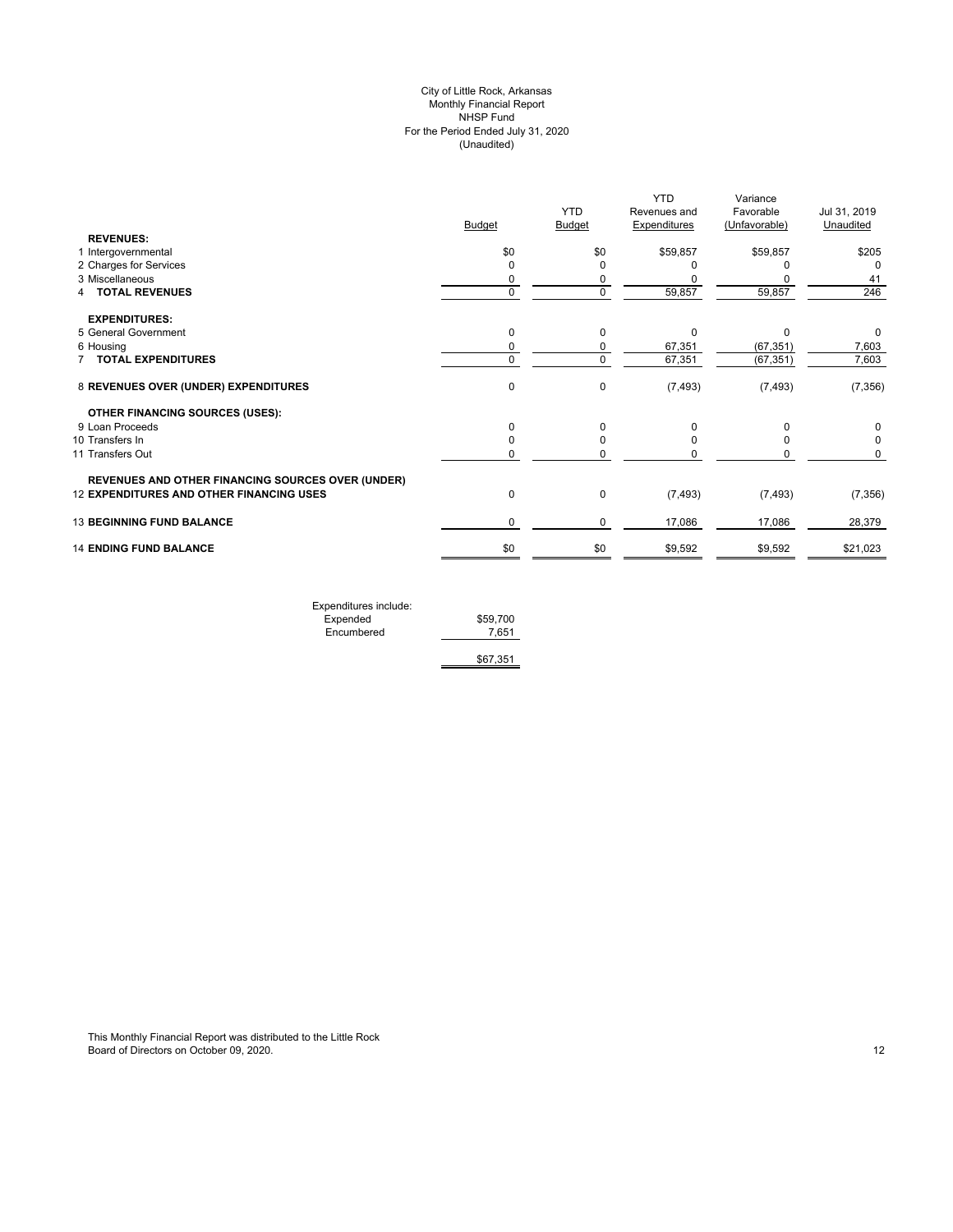## For the Period Ended July 31, 2020 (Unaudited) City of Little Rock, Arkansas Monthly Financial Report Short Term Capital Fund

|                                                          | <b>Budget</b> | <b>YTD</b><br><b>Budget</b> | <b>YTD</b><br>Revenues and<br>Expenditures | Variance<br>Favorable<br>(Unfavorable) | Jul 31, 2019<br>Unaudited |
|----------------------------------------------------------|---------------|-----------------------------|--------------------------------------------|----------------------------------------|---------------------------|
| <b>REVENUES:</b>                                         |               |                             |                                            |                                        |                           |
| 1 Charges for Services                                   | \$0           | \$0                         | \$0                                        | \$0                                    | \$0                       |
| 2 Interest income                                        | O             | <sup>0</sup>                | 26,861                                     | 26,861                                 | 7,543                     |
| 3 Donations                                              |               | 0                           | <sup>0</sup>                               | 0                                      | $\Omega$                  |
| <b>4 TOTAL REVENUES</b>                                  | $\mathbf 0$   | $\mathbf 0$                 | 26,861                                     | 26,861                                 | 7,543                     |
| <b>EXPENDITURES:</b>                                     |               |                             |                                            |                                        |                           |
| 5 General Government                                     | O             | 0                           | 2,416                                      | (2, 416)                               | 6,416                     |
| 6 Public Works                                           |               | 0                           | 0                                          |                                        |                           |
| 7 Parks and Recreation                                   |               | <sup>0</sup>                | U                                          |                                        | $\Omega$                  |
| 8 Fire                                                   |               |                             | 609,880                                    | (609, 880)                             | O                         |
| 9 Police                                                 |               | 0                           | 3,354,954                                  | (3,354,954)                            | 2,915,511                 |
| 10 Housing                                               |               | 0                           | $\Omega$                                   |                                        | 0                         |
| 11 TOTAL EXPENDITURES                                    | $\Omega$      | $\Omega$                    | 3,967,250                                  | (3,967,250)                            | 2,921,927                 |
| 12 REVENUES OVER (UNDER) EXPENDITURES                    | $\mathbf 0$   | $\mathbf 0$                 | (3,940,388)                                | (3,940,388)                            | (2,914,384)               |
| <b>OTHER FINANCING SOURCES (USES):</b>                   |               |                             |                                            |                                        |                           |
| 13 Temporary Note Proceeds                               | 0             | 0                           | 1,309,435                                  | 1,309,435                              | 0                         |
| 14 Transfers Out                                         | 0             | $\Omega$                    | $\Omega$                                   |                                        | $\Omega$                  |
| <b>REVENUES AND OTHER FINANCING SOURCES OVER (UNDER)</b> |               |                             |                                            |                                        |                           |
| 15 EXPENDITURES AND OTHER FINANCING USES                 | $\mathbf 0$   | 0                           | (2,630,953)                                | (2,630,953)                            | (2,914,384)               |
| <b>16 BEGINNING FUND BALANCE</b>                         | 0             | 0                           | 3,285,177                                  | 3,285,177                              | 252,858                   |
| <b>17 ENDING FUND BALANCE</b>                            | \$0           | \$0                         | \$654,224                                  | \$654,224                              | (\$2,661,526)             |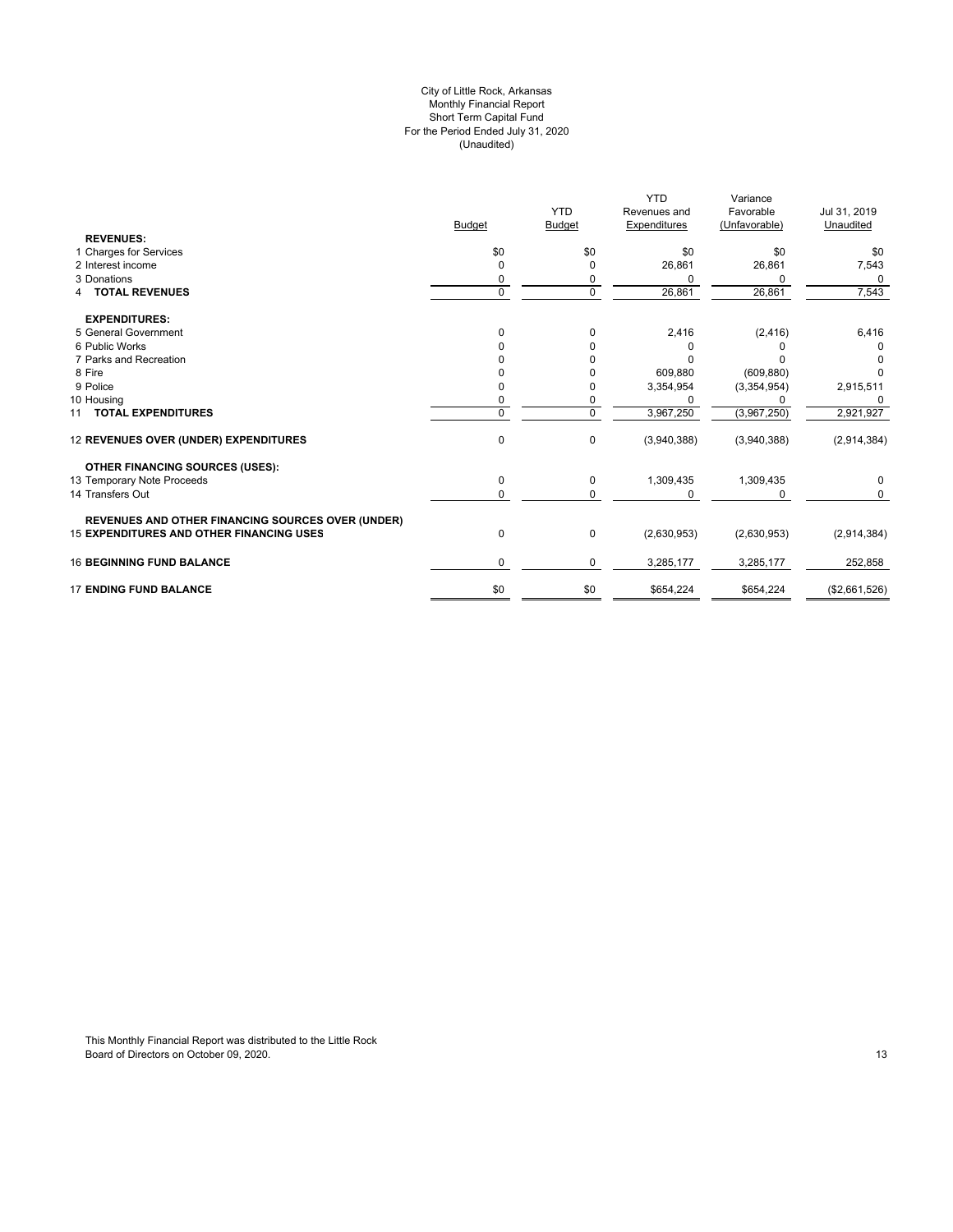## For the Period Ended July 31, 2020 (Unaudited) City of Little Rock, Arkansas Monthly Financial Report 2012-2021 Capital Project Fund

|                                                          |                |               | <b>YTD</b>   | Variance       |               |
|----------------------------------------------------------|----------------|---------------|--------------|----------------|---------------|
|                                                          |                | <b>YTD</b>    | Revenues and | Favorable      | Jul 31, 2019  |
|                                                          | Budget         | <b>Budget</b> | Expenditures | (Unfavorable)  | Unaudited     |
| <b>REVENUES:</b>                                         |                |               |              |                |               |
| 1 3/8 Cent Sales Tax                                     | \$0            | \$0           | \$11,346,181 | \$11,346,181   | \$11,413,447  |
| 2 Interest income                                        | $\Omega$       | <sup>0</sup>  | 245,977      | 245,977        | 595,711       |
| 3 Miscellaneous Income                                   | 0              | 0             | U            | 0              | 0             |
| <b>4 TOTAL REVENUES</b>                                  | $\Omega$       | $\Omega$      | 11,592,158   | 11,592,158     | 12,009,157    |
| <b>EXPENDITURES:</b>                                     |                |               |              |                |               |
| 5 General Government                                     | 0              | 0             | 2,362,357    | (2,362,357)    | 2,544,425     |
| 6 Housing                                                | O              | $\Omega$      | 0            | $\Omega$       | $\Omega$      |
| 7 Public Works                                           |                | 0             | 3,274,955    | (3,274,955)    | 9,388,148     |
| 8 Parks and Recreation                                   |                | 0             | 1,205,802    | (1, 205, 802)  | 1,219,182     |
| 9 Fire                                                   |                |               | 335,471      | (335, 471)     | 3,430,320     |
| 10 Police                                                | U              | 0             | 1,165,128    | (1, 165, 128)  | 4,519         |
| 11 Fleet                                                 | 0              | 0             | 996,026      | (996, 026)     | 830,499       |
| 12 Zoo                                                   | 0              | 0             | 899,445      | (899, 445)     | 957,249       |
| 13 TOTAL EXPENDITURES                                    | $\overline{0}$ | $\mathbf 0$   | 10,239,185   | (10, 239, 185) | 18,374,341    |
| 14 REVENUES OVER (UNDER) EXPENDITURES                    | 0              | 0             | 1,352,973    | 1,352,973      | (6,365,184)   |
| <b>OTHER FINANCING SOURCES (USES):</b>                   |                |               |              |                |               |
| 15 Temporary Note Proceeds                               | 0              | 0             | $\mathbf 0$  | 0              |               |
| 16 Transfers In                                          | $\Omega$       | $\Omega$      | <sup>n</sup> | <sup>0</sup>   | U             |
| 17 Transfers Out                                         | 0              | $\Omega$      | (1,075,270)  | (1,075,270)    | (1,766,317)   |
| <b>REVENUES AND OTHER FINANCING SOURCES OVER (UNDER)</b> |                |               |              |                |               |
| <b>18 EXPENDITURES AND OTHER FINANCING USES</b>          | $\mathbf 0$    | 0             | 277,703      | 277,703        | (8, 131, 501) |
| <b>19 BEGINNING FUND BALANCE</b>                         | 0              | 0             | 30,194,882   | 30,194,882     | 28,874,214    |
| <b>20 ENDING FUND BALANCE</b>                            | \$0            | \$0           | \$30,472,585 | \$30,472,585   | \$20,742,713  |

| Exponditures include. |              |
|-----------------------|--------------|
| Expended              | \$6.256.702  |
| Encumbered            | 3.982.483    |
|                       |              |
| Total                 | \$10.239.185 |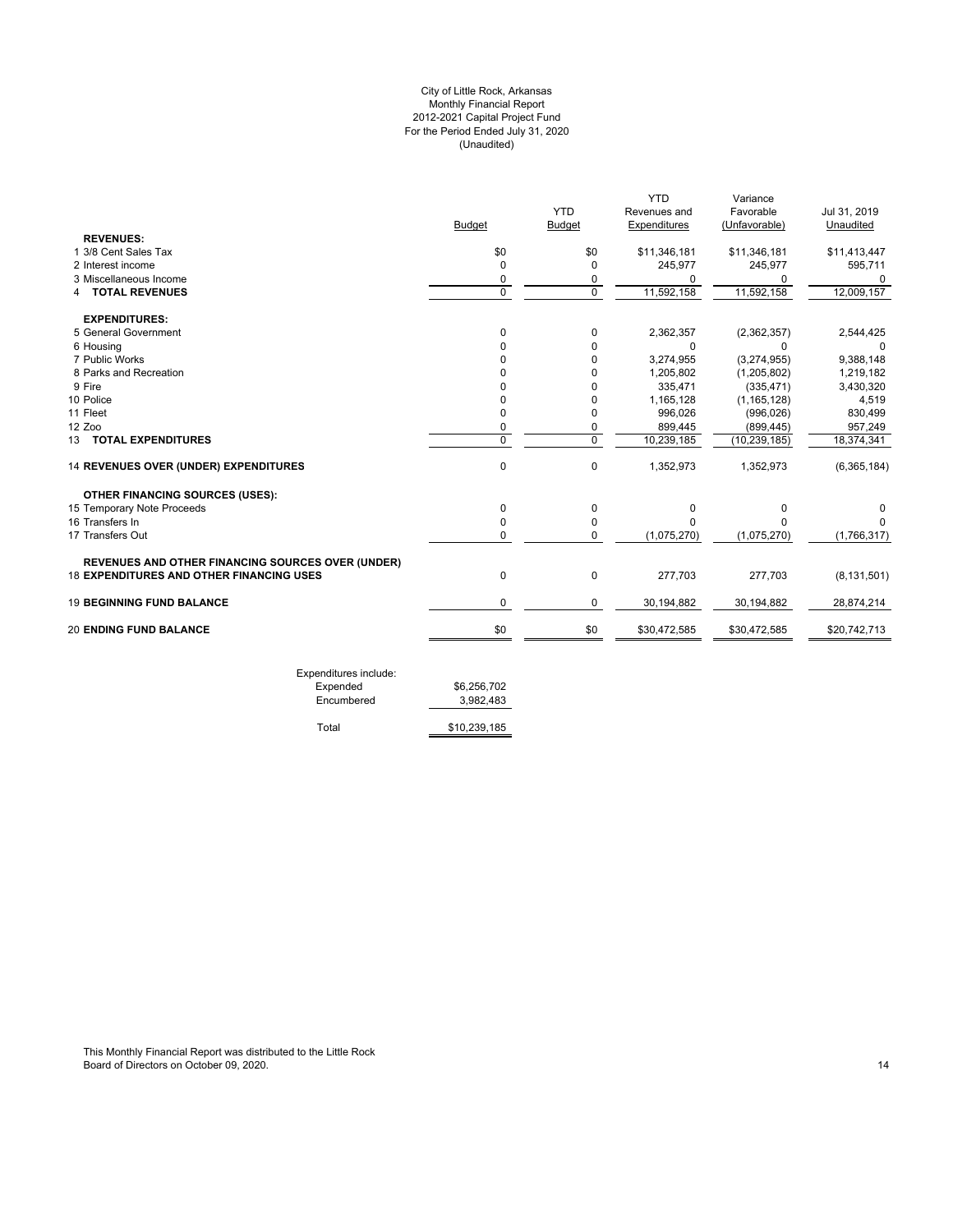## City of Little Rock, Arkansas Monthly Financial Report 2015 Library Improvement Bond For the Period Ended July 31, 2020 (Unaudited)

|                                                          |               | <b>YTD</b>    | <b>YTD</b><br>Revenues and | Variance<br>Favorable | Jul 31, 2019  |
|----------------------------------------------------------|---------------|---------------|----------------------------|-----------------------|---------------|
|                                                          | <b>Budget</b> | <b>Budget</b> | <b>Expenditures</b>        | (Unfavorable)         | <b>Actual</b> |
| <b>REVENUES:</b>                                         |               |               |                            |                       |               |
| 1 Interest income                                        | \$0           | \$0           | \$2,679                    | \$2,679               | \$12,198      |
| 2 Miscellaneous                                          | 0             | 0             | 0                          | 0                     | $\Omega$      |
| <b>TOTAL REVENUES</b><br>3                               | $\pmb{0}$     | $\mathbf 0$   | 2,679                      | 2,679                 | 12,198        |
| <b>EXPENDITURES:</b>                                     |               |               |                            |                       |               |
| 4 General Government                                     | 0             | 0             | 0                          | 0                     | 719,315       |
| 5 TOTAL EXPENDITURES                                     | $\mathbf 0$   | $\Omega$      | $\Omega$                   | $\Omega$              | 719,315       |
| 6 REVENUES OVER (UNDER) EXPENDITURES                     | 0             | $\mathbf 0$   | 2,679                      | 2,679                 | (707, 117)    |
| <b>OTHER FINANCING SOURCES (USES):</b>                   |               |               |                            |                       |               |
| 7 Bond Proceeds                                          | $\Omega$      | $\Omega$      | 0                          | O                     | $\Omega$      |
| 8 Discount on Bonds Issued                               | <sup>0</sup>  | n             | n                          |                       | $\Omega$      |
| 9 Bond Reoffering Premium                                |               |               |                            |                       | 0             |
| 10 Other, net                                            |               |               |                            |                       | 0             |
| 11 Transfers In                                          | 0             |               |                            |                       | 0             |
| 12 Transfers Out                                         | 0             | 0             |                            | 0                     | $\mathbf 0$   |
| <b>REVENUES AND OTHER FINANCING SOURCES OVER (UNDER)</b> |               |               |                            |                       |               |
| <b>13 EXPENDITURES AND OTHER FINANCING USES</b>          | 0             | $\mathbf 0$   | 2,679                      | 2,679                 | (707, 117)    |
| <b>14 BEGINNING FUND BALANCE</b>                         | 0             | 0             | 428,233                    | 428,233               | 1,176,642     |
| <b>15 ENDING FUND BALANCE</b>                            | \$0           | \$0           | \$430,912                  | \$430,912             | \$469,525     |

Note 1: This fund reflects bond proceeds and interest earnings dedicated to Library improvements.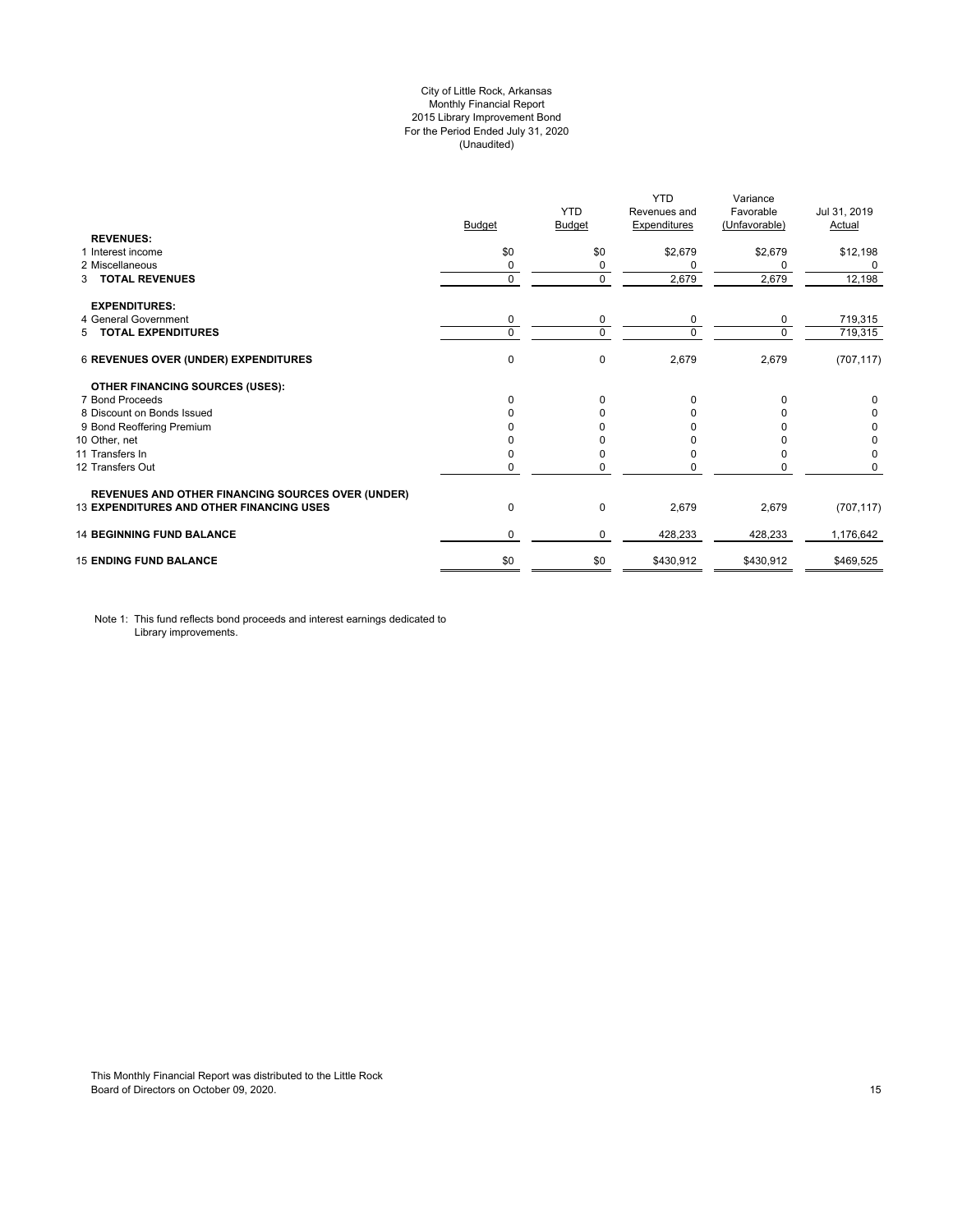## City of Little Rock, Arkansas Monthly Financial Report 2013 Capital Improvement Bonds For the Period Ended July 31, 2020 (Unaudited)

|                                                          | <b>Budget</b> | <b>YTD</b><br><b>Budget</b> | <b>YTD</b><br>Revenues and<br><b>Expenditures</b> | Variance<br>Favorable<br>(Unfavorable) | Jul 31, 2019<br>Unaudited |
|----------------------------------------------------------|---------------|-----------------------------|---------------------------------------------------|----------------------------------------|---------------------------|
| <b>REVENUES:</b><br>1 Interest income                    | \$0           | \$0                         | \$0                                               | \$0                                    |                           |
| 2 Miscellaneous                                          | $\Omega$      | 0                           | 0                                                 | 0                                      | \$5,291<br>O              |
| 3 TOTAL REVENUES                                         | 0             | 0                           | 0                                                 | $\Omega$                               | 5,291                     |
| <b>EXPENDITURES:</b>                                     |               |                             |                                                   |                                        |                           |
| 4 Public Works                                           | 0             | 0                           | 0                                                 | 0                                      | 0                         |
| 5 TOTAL EXPENDITURES                                     | $\Omega$      | $\Omega$                    | $\Omega$                                          | U                                      | $\Omega$                  |
| <b>6 REVENUES OVER (UNDER) EXPENDITURES</b>              | $\Omega$      | 0                           | $\mathbf 0$                                       | $\Omega$                               | 5,291                     |
| <b>OTHER FINANCING SOURCES (USES):</b>                   |               |                             |                                                   |                                        |                           |
| 7 Bond Proceeds                                          | <sup>0</sup>  | O                           | $\Omega$                                          | <sup>0</sup>                           | 0                         |
| 8 Transfers In                                           | <sup>0</sup>  |                             | $\Omega$                                          |                                        | 0                         |
| 9 Transfers Out                                          | <sup>0</sup>  |                             | U                                                 |                                        | 0                         |
| <b>REVENUES AND OTHER FINANCING SOURCES OVER (UNDER)</b> |               |                             |                                                   |                                        |                           |
| <b>10 EXPENDITURES AND OTHER FINANCING USES</b>          | $\mathbf 0$   | 0                           | $\mathbf 0$                                       | $\Omega$                               | 5,291                     |
| <b>11 BEGINNING FUND BALANCE</b>                         | 0             | 0                           | 1,485                                             | 1,485                                  | 255,160                   |
| <b>12 ENDING FUND BALANCE</b>                            | \$0           | \$0                         | \$1,485                                           | \$1,485                                | \$260,451                 |
|                                                          |               |                             |                                                   |                                        |                           |

| Expenditures include: |     |
|-----------------------|-----|
| Expended              | \$0 |
| Encumbered            |     |
| Total                 |     |

Note 1: As of July 31, 2020, the fund balance has been allocated to 1 special projects.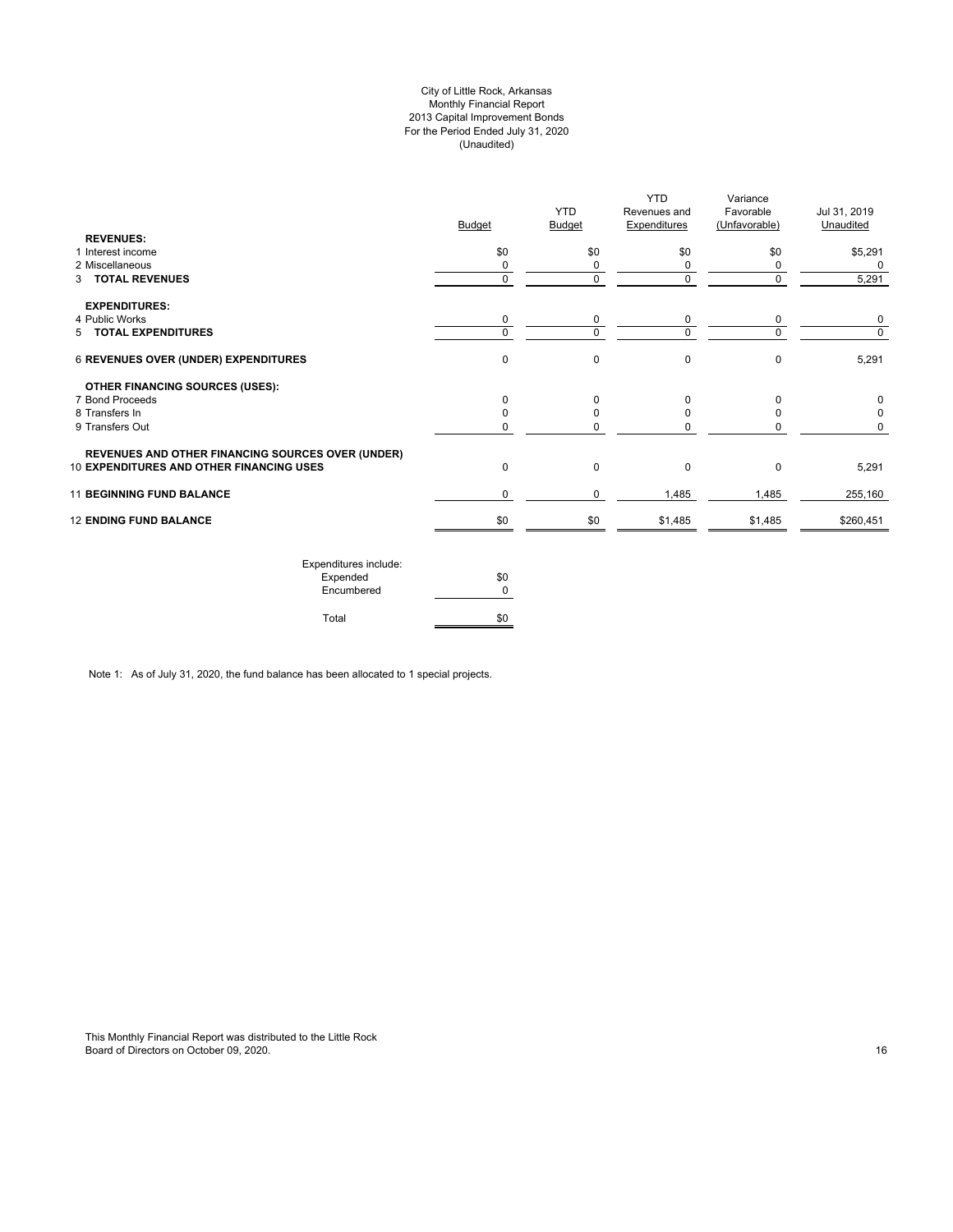#### City of Little Rock, Arkansas Monthly Financial Report 2018 Capital Improvement Bonds For the Period Ended July 31, 2020 (Unaudited)

| <b>Budget</b> | <b>YTD</b><br>Budget | <b>YTD</b><br>Revenues and<br>Expenditures | Variance<br>Favorable<br>(Unfavorable)      | Jul 31, 2019<br>Unaudited             |
|---------------|----------------------|--------------------------------------------|---------------------------------------------|---------------------------------------|
|               |                      |                                            |                                             |                                       |
|               |                      |                                            |                                             | \$825,336                             |
| 0             | $\mathbf 0$          | 476,029                                    | 476,029                                     | 825,336                               |
|               |                      |                                            |                                             |                                       |
| 0             | 0                    |                                            |                                             | 11,441,402                            |
| $\Omega$      | $\Omega$             | 19,599,383                                 | (19, 599, 383)                              | 11,441,402                            |
| 0             | $\mathbf 0$          | (19, 123, 354)                             | (19, 123, 354)                              | (10,616,066)                          |
|               |                      |                                            |                                             |                                       |
| 0             | $\Omega$             | 0                                          | 0                                           | 0                                     |
| O             | 0                    | 0                                          | U                                           |                                       |
|               | U                    | ŋ                                          |                                             | 0                                     |
| ŋ             | U                    | ŋ                                          |                                             | 0                                     |
|               |                      |                                            | 0                                           | 0                                     |
|               |                      |                                            | 0                                           | $\Omega$                              |
| 0             | $\mathbf 0$          | (19, 123, 354)                             | (19, 123, 354)                              | (10,616,066)                          |
| 0             | 0                    | 36,490,617                                 | 36,490,617                                  | 42,827,022                            |
| \$0           | \$0                  | \$17,367,263                               | \$17,367,263                                | \$32,210,957                          |
|               | \$0<br>0<br>0<br>0   | \$0<br>0<br>0<br>0                         | \$397,958<br>78,071<br>19,599,383<br>0<br>0 | \$397,958<br>78,071<br>(19, 599, 383) |

| Expenditures include: |              |
|-----------------------|--------------|
| Expended              | \$7,928,877  |
| Encumbered            | 11.670.506   |
|                       |              |
| Total                 | \$19,599,383 |

Note 1: As of July 31, 2020, the fund balance has been allocated to 79 special projects.

This Monthly Financial Report was distributed to the Little Rock Board of Directors on October 09, 2020. 17 Australian Control of Directors of Directors on October 09, 2020.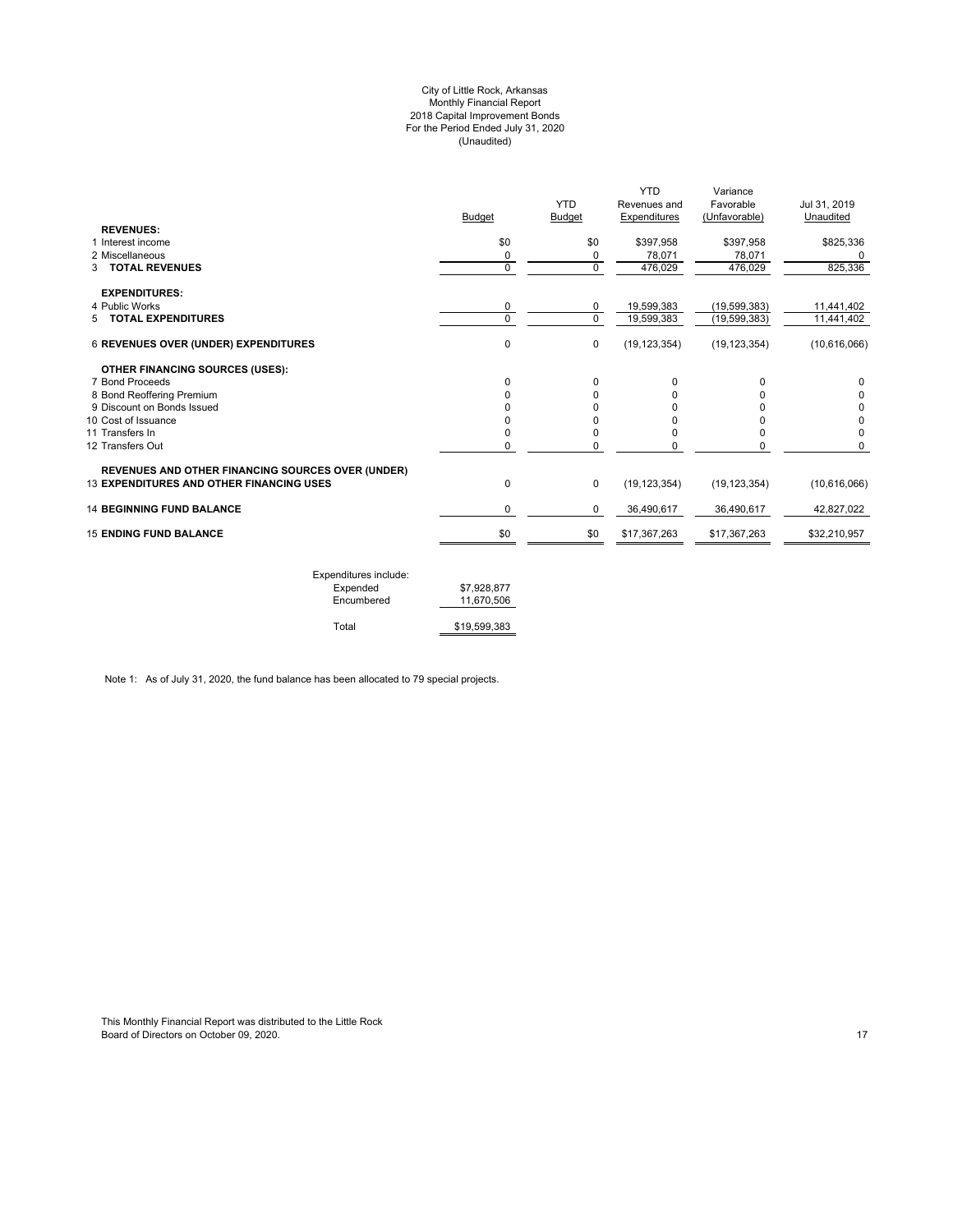## City of Little Rock, Arkansas Monthly Financial Report TIF - Port Authority Fund For the Period Ended July 31, 2020 (Unaudited)

| <b>Expenditures</b><br><b>Budget</b><br><b>Budget</b><br>(Unfavorable)                  | Unaudited |
|-----------------------------------------------------------------------------------------|-----------|
|                                                                                         |           |
| <b>REVENUES:</b><br>1 General Property Taxes<br>\$0<br>\$0<br>\$51,283<br>\$51,283      | \$35,339  |
| 2 Interest income<br>2,232<br>2,232<br>$\Omega$<br>O                                    | 5,493     |
| 3 Miscellaneous<br>0<br>0                                                               | 0         |
| $\mathbf 0$<br>$\mathbf 0$<br>53,514<br>53,514<br>4 TOTAL REVENUES                      | 40,832    |
| <b>EXPENDITURES:</b>                                                                    |           |
| 5 Street & Drainage<br>0<br>0<br>0<br>0                                                 | 0         |
| $\mathbf 0$<br>6 TOTAL EXPENDITURES<br>$\Omega$<br>$\Omega$<br>$\Omega$                 | $\Omega$  |
| $\pmb{0}$<br>7 REVENUES OVER (UNDER) EXPENDITURES<br>$\mathbf 0$<br>53,514<br>53,514    | 40,832    |
| <b>OTHER FINANCING SOURCES (USES):</b>                                                  |           |
| 8 Bond Proceeds<br>$\mathbf 0$<br>$\mathbf 0$<br>$\Omega$<br>0                          | 0         |
| 9 Transfers In<br>0<br>O<br>n                                                           | 0         |
| 10 Transfers Out<br>$\mathbf 0$<br>0<br>0                                               | 0         |
| <b>REVENUES AND OTHER FINANCING SOURCES OVER (UNDER)</b>                                |           |
| <b>11 EXPENDITURES AND OTHER FINANCING USES</b><br>0<br>$\mathbf 0$<br>53,514<br>53,514 | 40,832    |
| <b>12 BEGINNING FUND BALANCE</b><br>0<br>0<br>258,684<br>258,684                        | 243,237   |
| \$0<br><b>13 ENDING FUND BALANCE</b><br>\$0<br>\$312,198<br>\$312,198                   | \$284,069 |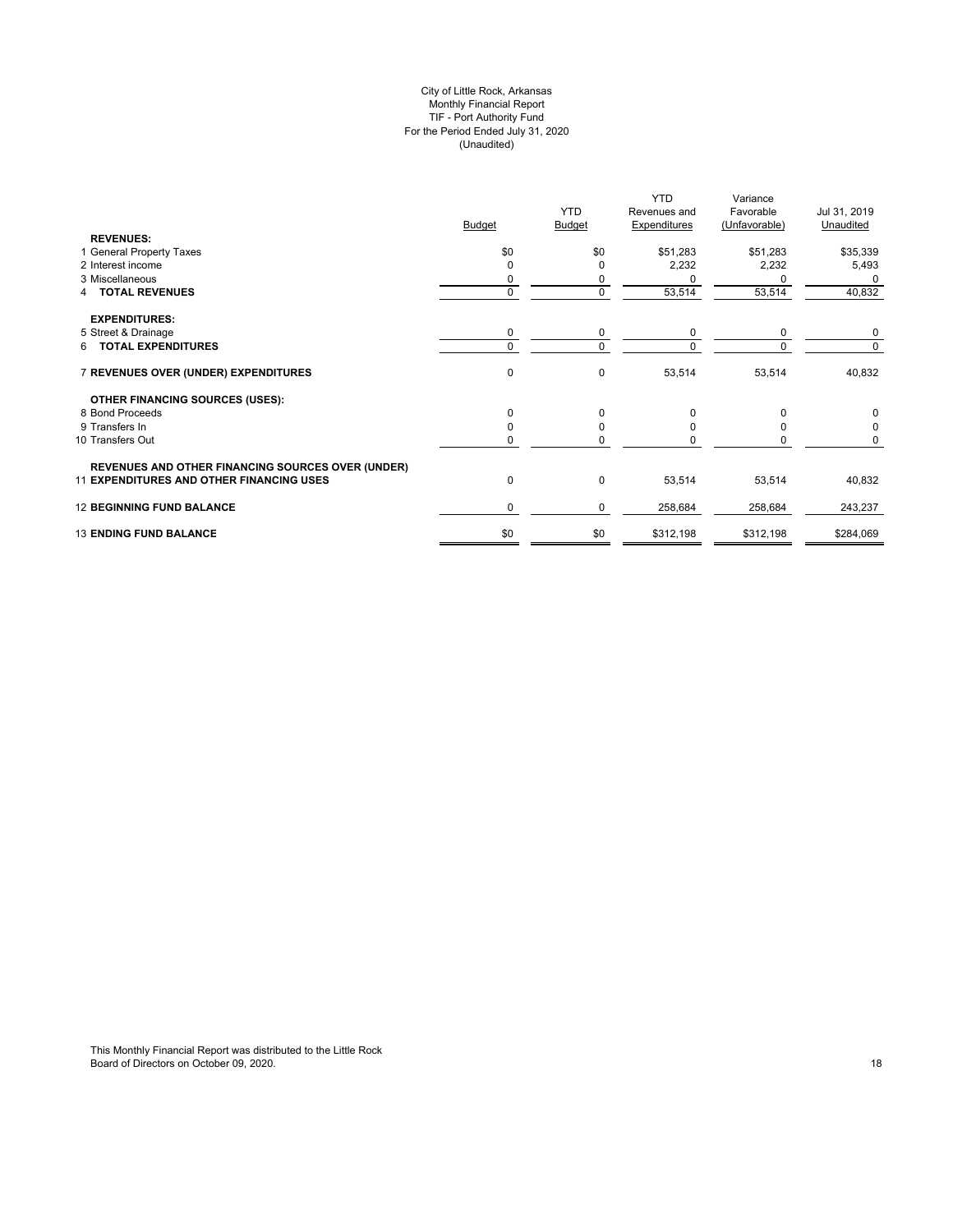#### City of Little Rock, Arkansas Monthly Financial Report 2018 Hotel Gross Receipts Tax For the Period Ended July 31, 2020 (Unaudited)

|                                                          |               |               | YTD            | Variance       |              |
|----------------------------------------------------------|---------------|---------------|----------------|----------------|--------------|
|                                                          |               | <b>YTD</b>    | Revenues and   | Favorable      | Jul 31, 2019 |
|                                                          | <b>Budget</b> | <b>Budget</b> | Expenditures   | (Unfavorable)  | Unaudited    |
| <b>REVENUES:</b>                                         |               |               |                |                |              |
| 1 Interest income                                        | \$0           | \$0           | \$123,938      | \$123,938      | \$407,860    |
| 2 Miscellaneous                                          | 0             | 0             | $\Omega$       |                | 0            |
| <b>3 TOTAL REVENUES</b>                                  | $\mathbf 0$   | 0             | 123,938        | 123,938        | 407,860      |
| <b>EXPENDITURES:</b>                                     |               |               |                |                |              |
| 4 MacArthur Museum                                       | 0             | 0             | $\Omega$       | ∩              |              |
| 5 Art Center Fund                                        | 0             | 0             | 20,368,268     | (20, 368, 268) | 1,396,108    |
| <b>TOTAL EXPENDITURES</b><br>6                           | $\Omega$      | $\Omega$      | 20,368,268     | (20, 368, 268) | 1,396,108    |
| 7 REVENUES OVER (UNDER) EXPENDITURES                     | 0             | 0             | (20, 244, 330) | (20, 244, 330) | (988, 248)   |
| OTHER FINANCING SOURCES (USES):                          |               |               |                |                |              |
| 8 Bond Proceeds                                          |               | 0             | $\Omega$       |                | 0            |
| 9 Bond Reoffering Premium                                |               | n             |                |                | 0            |
| 10 Discount on Bonds Issued                              |               | U             |                |                | 0            |
| 11 Cost of Issuance                                      |               | n             |                |                | 0            |
| 12 Transfers In                                          |               | 0             |                |                | 0            |
| 13 Transfers Out                                         | 0             | 0             | <sup>0</sup>   |                | 0            |
| <b>REVENUES AND OTHER FINANCING SOURCES OVER (UNDER)</b> |               |               |                |                |              |
| <b>14 EXPENDITURES AND OTHER FINANCING USES</b>          | $\Omega$      | 0             | (20, 244, 330) | (20, 244, 330) | (988, 248)   |
| <b>15 BEGINNING FUND BALANCE</b>                         | 0             | 0             | 28,996,536     | 28,996,536     | 31,239,980   |
| <b>16 ENDING FUND BALANCE</b>                            | \$0           | \$0           | \$8,752,206    | \$8,752,206    | \$30,251,732 |
|                                                          |               |               |                |                |              |

Expenditures include: Expended \$20,368,268 Encumbered 0

Total \$20,368,268

This Monthly Financial Report was distributed to the Little Rock Board of Directors on October 09, 2020. 19 Australian 19 Australian 19 Australian 19 Australian 19 Australian 19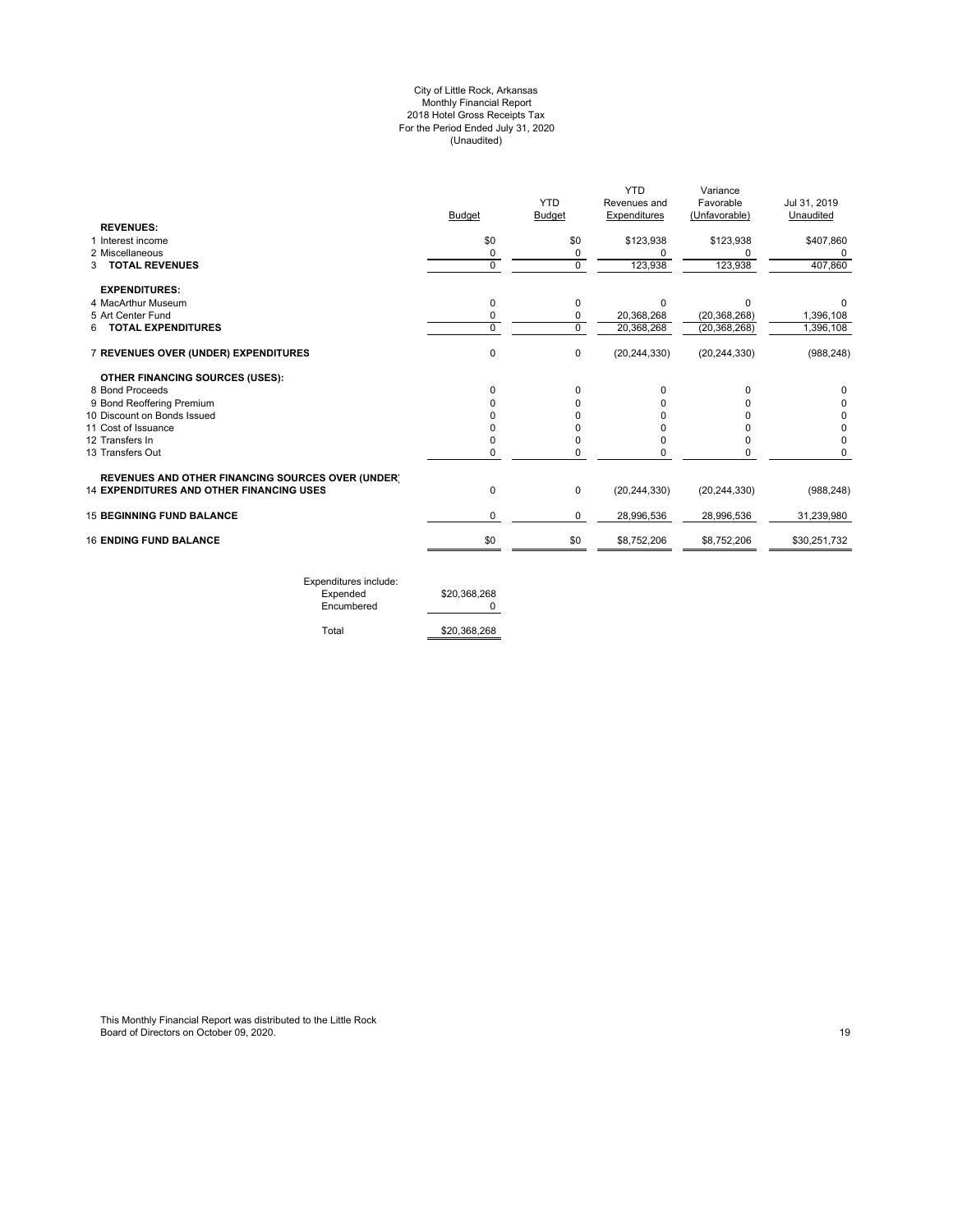## City of Little Rock, Arkansas Monthly Financial Report 2015 Library Improvement Bonds Debt Service Fund For the Period Ended July 31, 2020 (Unaudited)

|                                                          | <b>Budget</b> | <b>YTD</b><br><b>Budget</b> | <b>YTD</b><br>Revenues and<br>Expenditures | Variance<br>Favorable<br>(Unfavorable) | Jul 31, 2019<br>Unaudited |
|----------------------------------------------------------|---------------|-----------------------------|--------------------------------------------|----------------------------------------|---------------------------|
| <b>REVENUES:</b>                                         |               |                             |                                            |                                        |                           |
| 1 Property Tax                                           | \$0           | \$0                         | \$1,790,014                                | \$1,790,014                            | \$1,794,593               |
| 2 Interest Income                                        | 0             | 0                           | 13,194                                     | 13,194                                 | 28,065                    |
| 3 TOTAL REVENUES                                         | 0             | 0                           | 1,803,208                                  | 1,803,208                              | 1,822,658                 |
| <b>EXPENDITURES:</b>                                     |               |                             |                                            |                                        |                           |
| 4 Debt Service                                           | 0             | 0                           | 3,283,506                                  | (3,283,506)                            | 3,117,556                 |
| 5 TOTAL EXPENDITURES                                     | $\Omega$      | $\mathbf 0$                 | 3,283,506                                  | (3,283,506)                            | 3,117,556                 |
| <b>6 REVENUES OVER (UNDER) EXPENDITURES</b>              | 0             | $\mathbf 0$                 | (1,480,298)                                | (1,480,298)                            | (1, 294, 898)             |
| <b>OTHER FINANCING SOURCES (USES):</b>                   |               |                             |                                            |                                        |                           |
| 7 Bond Proceeds                                          | 0             | $\Omega$                    | 0                                          |                                        | 0                         |
| 8 Transfers In                                           | 0             | 0                           |                                            |                                        | 0                         |
| 9 Transfers Out                                          | O             | 0                           |                                            |                                        | 0                         |
| <b>REVENUES AND OTHER FINANCING SOURCES OVER (UNDER)</b> |               |                             |                                            |                                        |                           |
| <b>10 EXPENDITURES AND OTHER FINANCING USES</b>          | 0             | $\mathbf 0$                 | (1,480,298)                                | (1,480,298)                            | (1, 294, 898)             |
| <b>11 BEGINNING FUND BALANCE</b>                         | $\Omega$      | 0                           | 4,124,874                                  | 4,124,874                              | 3,785,867                 |
| <b>12 ENDING FUND BALANCE</b>                            | \$0           | \$0                         | \$2,644,576                                | \$2,644,576                            | \$2,490,969               |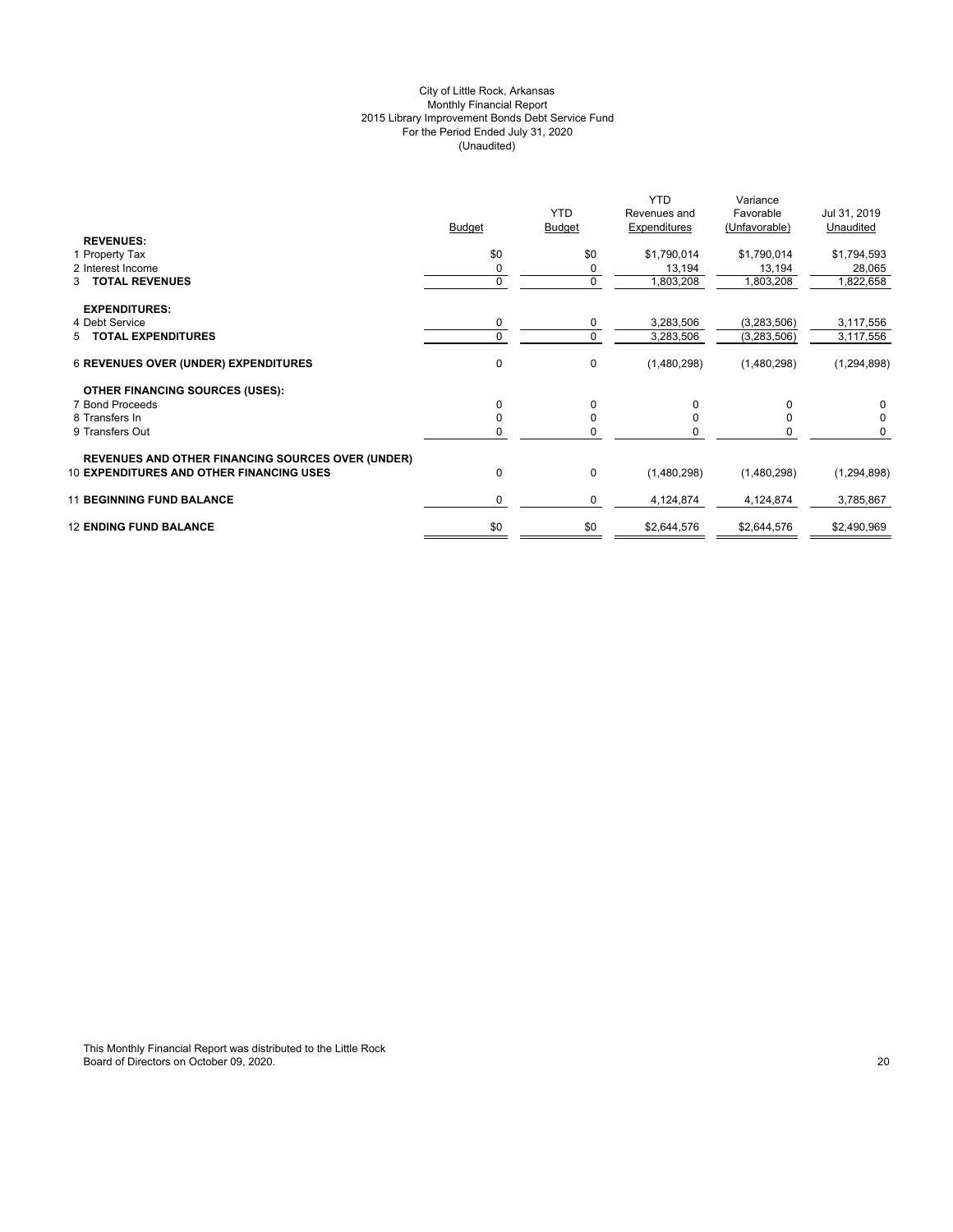## City of Little Rock, Arkansas Monthly Financial Report 2013 & 2018 Capital Improvement Bonds Debt Service Fund For the Period Ended July 31, 2020 (Unaudited)

|                                                          | <b>Budget</b> | <b>YTD</b><br><b>Budget</b> | <b>YTD</b><br>Revenues and<br>Expenditures | Variance<br>Favorable<br>(Unfavorable) | Jul 31, 2019<br>Unaudited |
|----------------------------------------------------------|---------------|-----------------------------|--------------------------------------------|----------------------------------------|---------------------------|
| <b>REVENUES:</b>                                         |               |                             |                                            |                                        |                           |
| 1 Property Tax                                           | \$0           | \$0                         | \$5,966,705                                | \$5,966,705                            | \$6,279,717               |
| 2 Interest Income                                        | $\Omega$      | $\Omega$                    | 66,001                                     | 66,001                                 | 151,721                   |
| 3 Miscellaneous                                          | 0             | 0                           |                                            |                                        |                           |
| <b>TOTAL REVENUES</b>                                    | $\mathbf{0}$  | $\mathbf 0$                 | 6,032,705                                  | 6,032,705                              | 6,431,439                 |
| <b>EXPENDITURES:</b>                                     |               |                             |                                            |                                        |                           |
| 5 Debt Service                                           | 0             | 0                           | 12,215,963                                 | (12, 215, 963)                         | 12,013,699                |
| <b>TOTAL EXPENDITURES</b><br>6                           | $\Omega$      | $\mathbf 0$                 | 12,215,963                                 | (12, 215, 963)                         | 12,013,699                |
| 7 REVENUES OVER (UNDER) EXPENDITURES                     | 0             | 0                           | (6, 183, 257)                              | (6, 183, 257)                          | (5,582,260)               |
| <b>OTHER FINANCING SOURCES (USES):</b>                   |               |                             |                                            |                                        |                           |
| 8 Bond Proceeds                                          | $\Omega$      | 0                           | 0                                          | $\Omega$                               | 0                         |
| 9 Transfers In                                           | $\Omega$      | 0                           | <sup>0</sup>                               | 0                                      | 0                         |
| 10 Transfers Out                                         | 0             | 0                           |                                            |                                        | 0                         |
| <b>REVENUES AND OTHER FINANCING SOURCES OVER (UNDER)</b> |               |                             |                                            |                                        |                           |
| <b>11 EXPENDITURES AND OTHER FINANCING USES</b>          | $\Omega$      | 0                           | (6, 183, 257)                              | (6, 183, 257)                          | (5,582,260)               |
| <b>12 BEGINNING FUND BALANCE</b>                         | $\mathbf 0$   | 0                           | 14,079,717                                 | 14,079,717                             | 13,546,739                |
| <b>13 ENDING FUND BALANCE</b>                            | \$0           | \$0                         | \$7,896,460                                | \$7,896,460                            | \$7,964,479               |
|                                                          |               |                             |                                            |                                        |                           |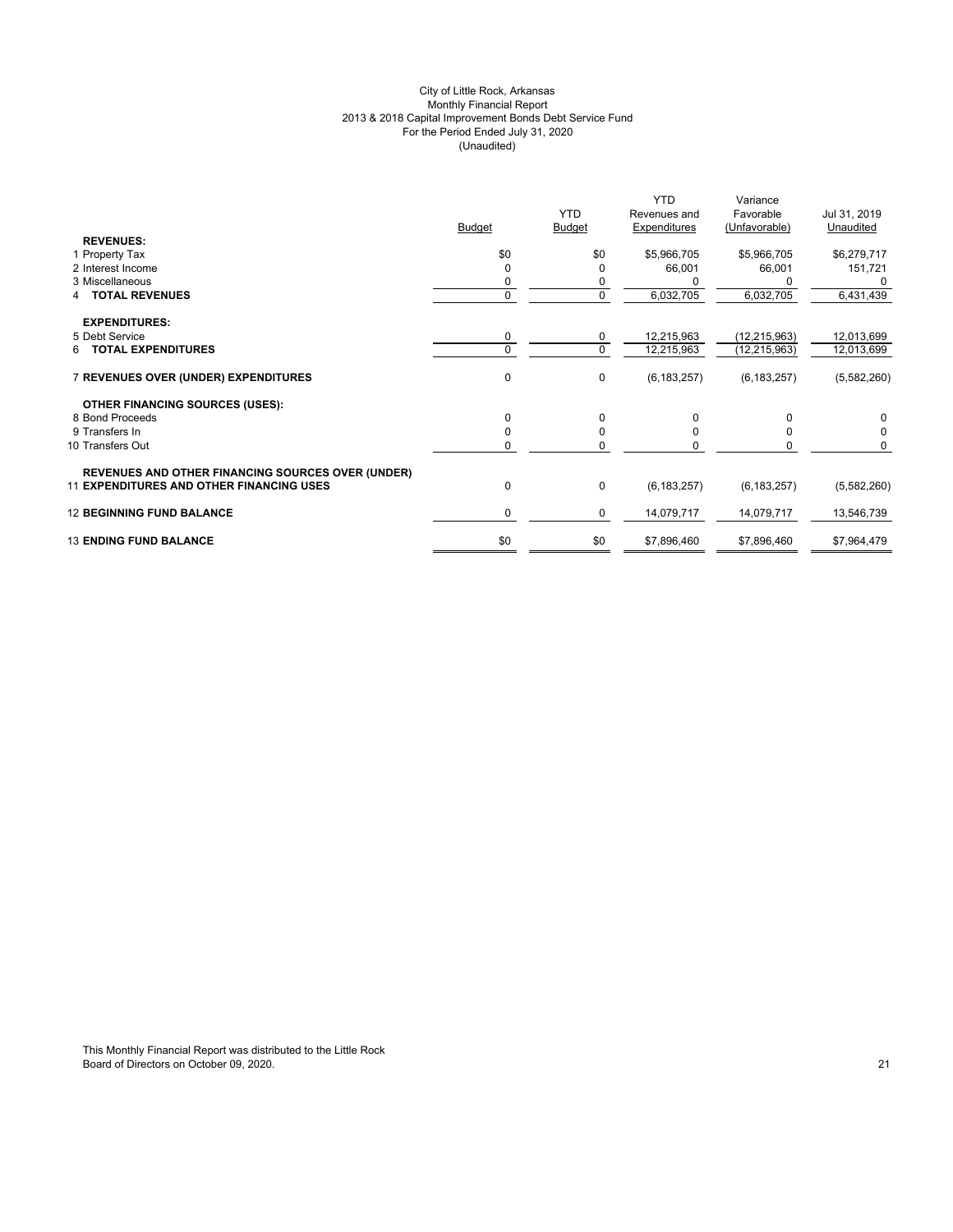#### City of Little Rock, Arkansas Monthly Financial Report 2017 Capital Improvement Refunding Revenue Bond For the Period Ended July 31, 2020 (Unaudited)

|                                                   |               |                | <b>YTD</b>   | Variance      |              |
|---------------------------------------------------|---------------|----------------|--------------|---------------|--------------|
|                                                   |               | <b>YTD</b>     | Revenues and | Favorable     | Jul 31, 2019 |
|                                                   | <b>Budget</b> | Budget         | Expenditures | (Unfavorable) | Unaudited    |
| <b>REVENUES:</b>                                  |               |                |              |               |              |
| 1 Franchise Fees                                  | \$0           | \$0            | \$1,204,236  | \$1,204,236   | \$1,206,542  |
| 2 Charges for Services                            | 0             |                | n            | O             |              |
| 3 Interest income                                 |               |                | 1,109        | 1,109         | 3,496        |
| 4 Miscellaneous Revenue                           | 0             | 0              |              | O             | 569          |
| <b>TOTAL REVENUES</b><br>5                        | $\Omega$      | $\overline{0}$ | 1,205,345    | 1,205,345     | 1,210,607    |
| <b>EXPENDITURES:</b>                              |               |                |              |               |              |
| 6 Issuance Cost                                   | $\Omega$      | 0              | $\Omega$     | $\Omega$      |              |
| 7 Debt Service                                    | $\Omega$      | 0              | 306,375      | (306, 375)    | 319,425      |
| <b>TOTAL EXPENDITURES</b><br>8                    | $\Omega$      | $\mathbf 0$    | 306,375      | (306, 375)    | 319,425      |
| 9 REVENUES OVER (UNDER) EXPENDITURES              | $\mathbf 0$   | 0              | 898,970      | 898,970       | 891,182      |
| <b>OTHER FINANCING SOURCES (USES):</b>            |               |                |              |               |              |
| 10 Bond Proceeds                                  | $\Omega$      | 0              |              |               |              |
| 11 Bond Reoffering Premium                        |               |                |              |               | 0            |
| 12 Discount on Bonds Issued                       |               |                |              |               | 0            |
| 13 Payment to Refunded Bond Escrow Agent          |               |                |              |               | 0            |
| 14 Transfer In                                    |               |                |              |               | $\Omega$     |
| 15 Transfers Out                                  | $\Omega$      | 0              |              |               |              |
| REVENUES AND OTHER FINANCING SOURCES OVER (UNDER) |               |                |              |               |              |
| <b>16 EXPENDITURES AND OTHER FINANCING USES</b>   | 0             | 0              | 898,970      | 898,970       | 891,182      |
| <b>17 BEGINNING FUND BALANCE</b>                  | $\Omega$      | 0              | 20,909       | 20,909        | 15,072       |
| <b>18 ENDING FUND BALANCE</b>                     | \$0           | \$0            | \$919,879    | \$919,879     | \$906,254    |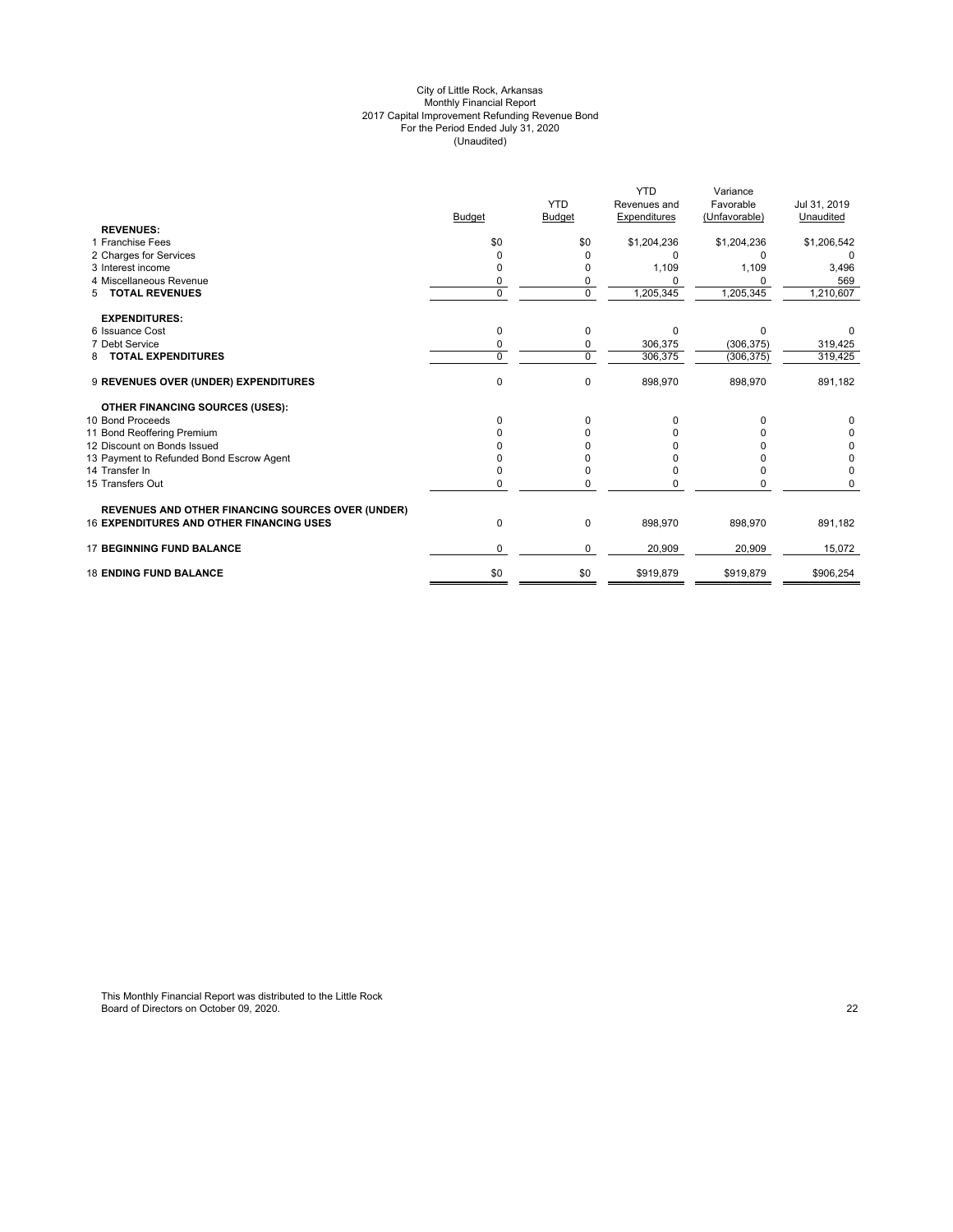## City of Little Rock, Arkansas Monthly Financial Report 2014 TIF #1 Capital Improvement Bonds Debt Service Fund For the Period Ended July 31, 2020 (Unaudited)

| <b>REVENUES:</b><br>\$0<br>\$0<br>\$182,997<br>\$182,997<br>1 Property Tax<br>2 Interest Income<br>2,686<br>2,686<br>$\Omega$<br>$\Omega$<br>3 Miscellaneous<br>0<br>0<br>0<br>185,683<br>185,683<br>$\mathbf{0}$<br><b>TOTAL REVENUES</b><br>4<br><b>EXPENDITURES:</b><br>0<br>5 Debt Service<br>(328, 850)<br>0<br>328,850<br>$\mathbf 0$<br><b>6 TOTAL EXPENDITURES</b><br>$\Omega$<br>328,850<br>(328, 850)<br>0<br>7 REVENUES OVER (UNDER) EXPENDITURES<br>0<br>(143, 167)<br>(143, 167)<br><b>OTHER FINANCING SOURCES (USES):</b><br>0<br>8 Bond Proceeds<br>$\Omega$<br>0<br>$\Omega$<br>$\mathbf 0$<br>9 Transfers In<br>$\Omega$<br>$\Omega$<br>$\Omega$<br>0<br>10 Transfers Out<br>0<br>O<br>$\Omega$<br><b>REVENUES AND OTHER FINANCING SOURCES OVER (UNDER)</b><br>$\pmb{0}$<br><b>11 EXPENDITURES AND OTHER FINANCING USES</b><br>0<br>(143, 167)<br>(143, 167) | Jul 31, 2019<br>Unaudited | Variance<br>Favorable<br>(Unfavorable) | <b>YTD</b><br>Revenues and<br>Expenditures | <b>YTD</b><br><b>Budget</b> | <b>Budget</b> |  |
|-------------------------------------------------------------------------------------------------------------------------------------------------------------------------------------------------------------------------------------------------------------------------------------------------------------------------------------------------------------------------------------------------------------------------------------------------------------------------------------------------------------------------------------------------------------------------------------------------------------------------------------------------------------------------------------------------------------------------------------------------------------------------------------------------------------------------------------------------------------------------------|---------------------------|----------------------------------------|--------------------------------------------|-----------------------------|---------------|--|
|                                                                                                                                                                                                                                                                                                                                                                                                                                                                                                                                                                                                                                                                                                                                                                                                                                                                               |                           |                                        |                                            |                             |               |  |
|                                                                                                                                                                                                                                                                                                                                                                                                                                                                                                                                                                                                                                                                                                                                                                                                                                                                               | \$210,197                 |                                        |                                            |                             |               |  |
|                                                                                                                                                                                                                                                                                                                                                                                                                                                                                                                                                                                                                                                                                                                                                                                                                                                                               | 6,283                     |                                        |                                            |                             |               |  |
|                                                                                                                                                                                                                                                                                                                                                                                                                                                                                                                                                                                                                                                                                                                                                                                                                                                                               |                           |                                        |                                            |                             |               |  |
|                                                                                                                                                                                                                                                                                                                                                                                                                                                                                                                                                                                                                                                                                                                                                                                                                                                                               | 216,480                   |                                        |                                            |                             |               |  |
|                                                                                                                                                                                                                                                                                                                                                                                                                                                                                                                                                                                                                                                                                                                                                                                                                                                                               |                           |                                        |                                            |                             |               |  |
|                                                                                                                                                                                                                                                                                                                                                                                                                                                                                                                                                                                                                                                                                                                                                                                                                                                                               | 248,450                   |                                        |                                            |                             |               |  |
|                                                                                                                                                                                                                                                                                                                                                                                                                                                                                                                                                                                                                                                                                                                                                                                                                                                                               | 248,450                   |                                        |                                            |                             |               |  |
|                                                                                                                                                                                                                                                                                                                                                                                                                                                                                                                                                                                                                                                                                                                                                                                                                                                                               | (31, 970)                 |                                        |                                            |                             |               |  |
|                                                                                                                                                                                                                                                                                                                                                                                                                                                                                                                                                                                                                                                                                                                                                                                                                                                                               |                           |                                        |                                            |                             |               |  |
|                                                                                                                                                                                                                                                                                                                                                                                                                                                                                                                                                                                                                                                                                                                                                                                                                                                                               | 0                         |                                        |                                            |                             |               |  |
|                                                                                                                                                                                                                                                                                                                                                                                                                                                                                                                                                                                                                                                                                                                                                                                                                                                                               | $\mathbf 0$               |                                        |                                            |                             |               |  |
|                                                                                                                                                                                                                                                                                                                                                                                                                                                                                                                                                                                                                                                                                                                                                                                                                                                                               | $\Omega$                  |                                        |                                            |                             |               |  |
|                                                                                                                                                                                                                                                                                                                                                                                                                                                                                                                                                                                                                                                                                                                                                                                                                                                                               |                           |                                        |                                            |                             |               |  |
|                                                                                                                                                                                                                                                                                                                                                                                                                                                                                                                                                                                                                                                                                                                                                                                                                                                                               | (31, 970)                 |                                        |                                            |                             |               |  |
| <b>12 BEGINNING FUND BALANCE</b><br>0<br>$\mathbf 0$<br>713,562<br>713,562                                                                                                                                                                                                                                                                                                                                                                                                                                                                                                                                                                                                                                                                                                                                                                                                    | 627,629                   |                                        |                                            |                             |               |  |
| \$0<br><b>13 ENDING FUND BALANCE</b><br>\$0<br>\$570,395<br>\$570,395                                                                                                                                                                                                                                                                                                                                                                                                                                                                                                                                                                                                                                                                                                                                                                                                         | \$595,659                 |                                        |                                            |                             |               |  |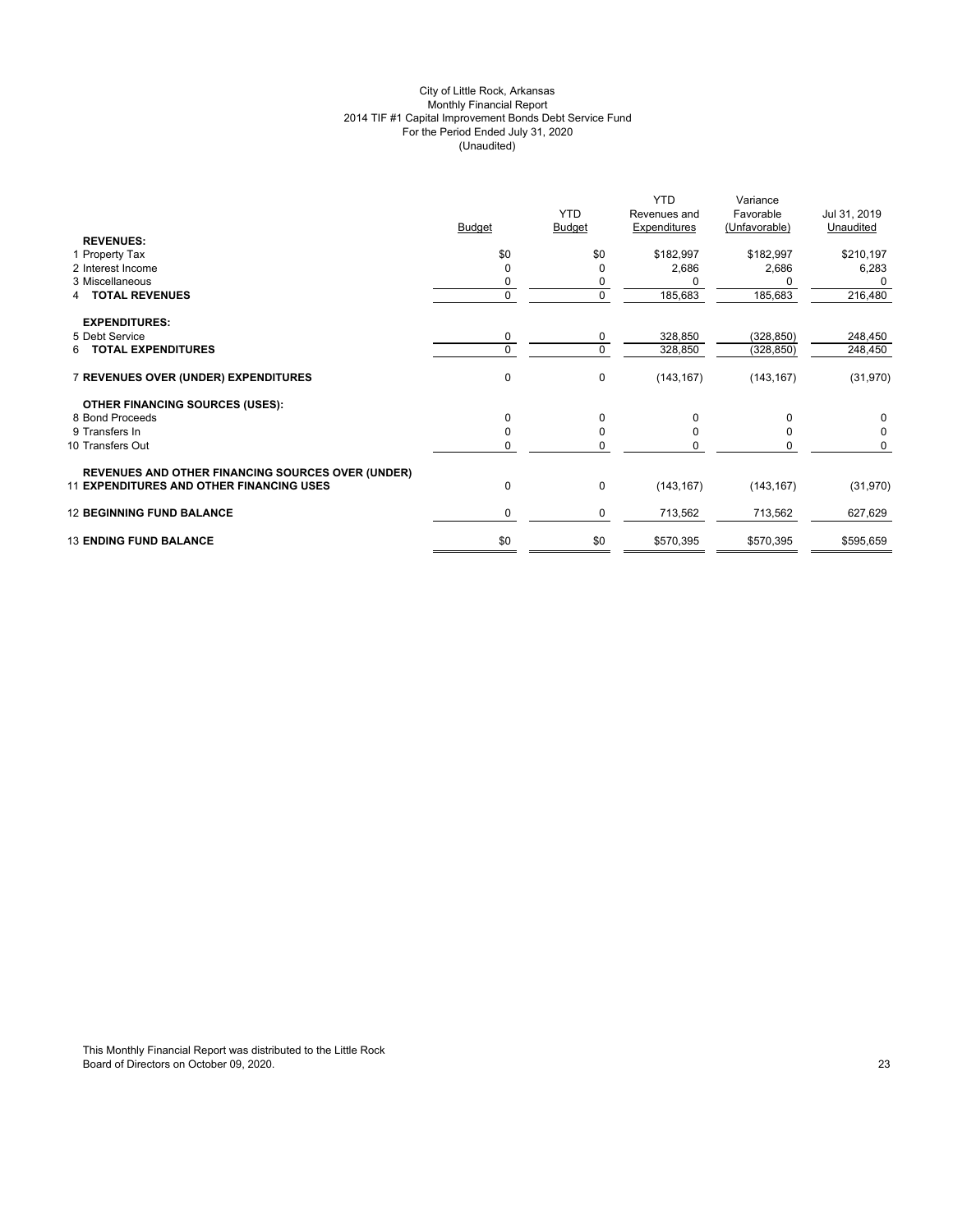#### City of Little Rock, Arkansas Monthly Financial Report 2017 Library Refunding Bond Fund For the Period Ended July 31, 2020 (Unaudited)

|                                                          |               |                | YTD.         | Variance      |              |
|----------------------------------------------------------|---------------|----------------|--------------|---------------|--------------|
|                                                          |               | <b>YTD</b>     | Revenues and | Favorable     | Jul 31, 2019 |
|                                                          | <b>Budget</b> | <b>Budget</b>  | Expenditures | (Unfavorable) | Unaudited    |
| <b>REVENUES:</b>                                         |               |                |              |               |              |
| 1 Property Tax                                           | \$0           | \$0            | \$1,790,014  | \$1,790,014   | \$1,794,593  |
| 2 Interest income                                        |               | 0              | 17,128       | 17,128        | 33,293       |
| 3 Miscellaneous                                          |               |                |              |               |              |
| <b>TOTAL REVENUES</b>                                    | $\Omega$      | $\overline{0}$ | 1,807,142    | 1,807,142     | 1,827,886    |
| <b>EXPENDITURES:</b>                                     |               |                |              |               |              |
| 5 Issuance Cost                                          |               | 0              | $\Omega$     | $\Omega$      |              |
| 6 Debt Service                                           |               | 0              | 3,579,569    | (3,579,569)   | 3,209,581    |
| <b>7 TOTAL EXPENDITURES</b>                              | $\Omega$      | $\mathbf 0$    | 3,579,569    | (3,579,569)   | 3,209,581    |
| 8 REVENUES OVER (UNDER) EXPENDITURES                     | 0             | $\pmb{0}$      | (1,772,427)  | (1,772,427)   | (1,381,695)  |
| <b>OTHER FINANCING SOURCES (USES):</b>                   |               |                |              |               |              |
| 9 Transfer In                                            | $\Omega$      | $\pmb{0}$      | 0            | 0             | 0            |
| 10 Transfers Out                                         | 0             | 0              |              | 0             | 0            |
| <b>REVENUES AND OTHER FINANCING SOURCES OVER (UNDER)</b> |               |                |              |               |              |
| <b>11 EXPENDITURES AND OTHER FINANCING USES</b>          | 0             | $\pmb{0}$      | (1,772,427)  | (1,772,427)   | (1,381,695)  |
| <b>12 BEGINNING FUND BALANCE</b>                         | 0             | 0              | 4,436,100    | 4,436,100     | 3,909,049    |
| <b>13 ENDING FUND BALANCE</b>                            | \$0           | \$0            | \$2,663,673  | \$2,663,673   | \$2,527,354  |
|                                                          |               |                |              |               |              |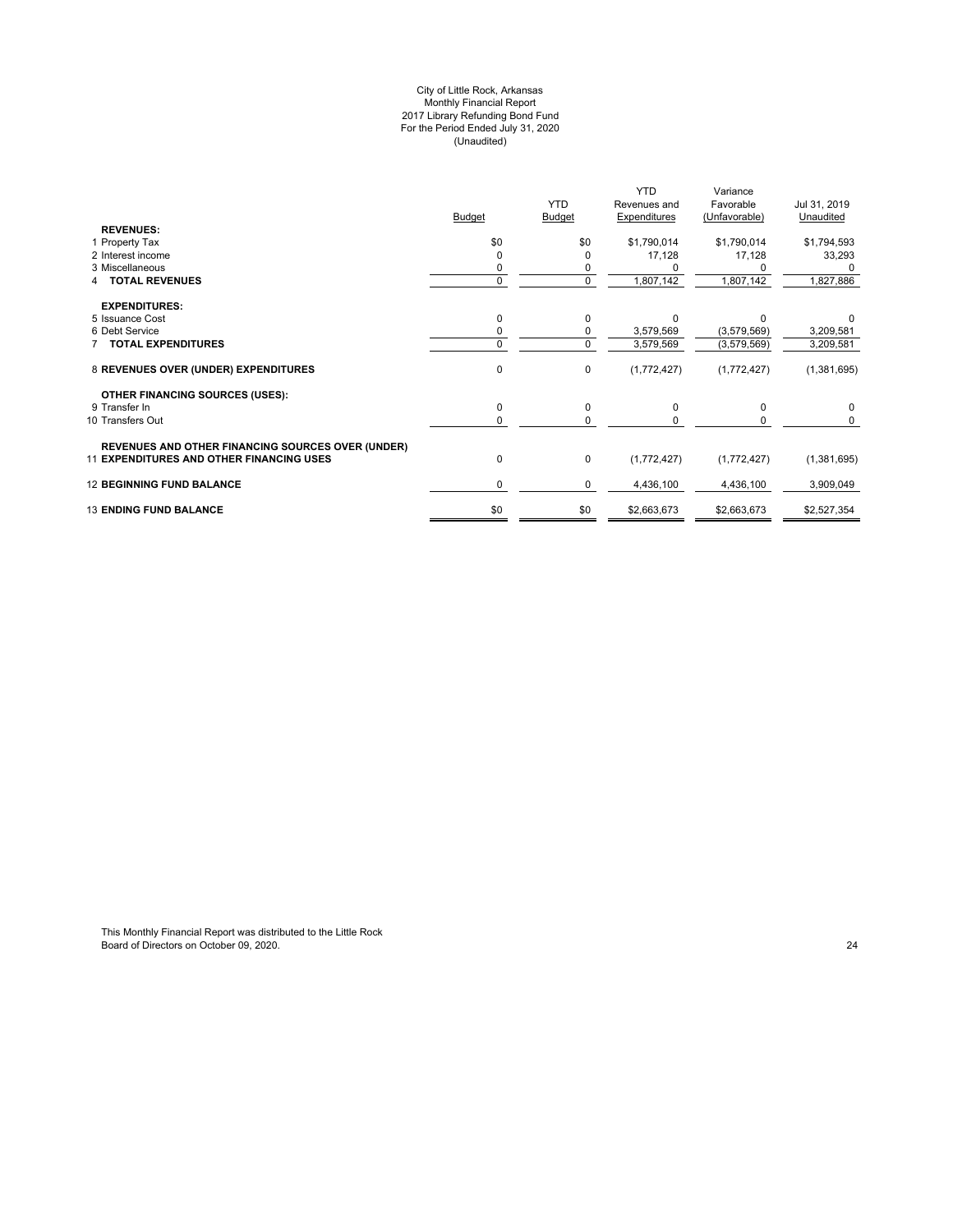## City of Little Rock, Arkansas Monthly Financial Report Hotel Tax Revenue For the Period Ended July 31, 2020 (Unaudited)

|                                                          |               |               | <b>YTD</b>   | Variance      |              |
|----------------------------------------------------------|---------------|---------------|--------------|---------------|--------------|
|                                                          |               | <b>YTD</b>    | Revenues and | Favorable     | Jul 31, 2019 |
|                                                          | <b>Budget</b> | <b>Budget</b> | Expenditures | (Unfavorable) | Unaudited    |
| <b>REVENUES:</b>                                         |               |               |              |               |              |
| 1 Hotel Gross Receipts Tax                               | \$0           | \$0           | \$390,400    | \$390,400     | \$1,393,648  |
| 2 Interest Income                                        | 0             | <sup>0</sup>  | 2,121        | 2,121         | 4,279        |
| 3 Miscellaneous                                          |               | 0             | 172,809      | 172,809       |              |
| <b>TOTAL REVENUES</b>                                    | $\Omega$      | $\mathbf 0$   | 565,329      | 565,329       | 1,397,927    |
| <b>EXPENDITURES:</b>                                     |               |               |              |               |              |
| 5 Interest Expense                                       | 0             | 0             | 686,072      | (686, 072)    | 646,284      |
| 6 TOTAL EXPENDITURES                                     | $\Omega$      | $\mathbf 0$   | 686,072      | (686, 072)    | 646,284      |
| 7 REVENUES OVER (UNDER) EXPENDITURES                     | 0             | $\mathbf 0$   | (120, 742)   | (120, 742)    | 751,643      |
| OTHER FINANCING SOURCES (USES):                          |               |               |              |               |              |
| 8 Bond Proceeds                                          | $\Omega$      | $\Omega$      |              | O             | 0            |
| 9 Payment to Refunded Bond Escrow Agent                  |               | $\Omega$      |              |               | 0            |
| 10 Transfers In                                          |               | <sup>0</sup>  |              |               | 0            |
| 11 Transfers Out                                         | 0             | $\Omega$      |              | U             | 0            |
| <b>REVENUES AND OTHER FINANCING SOURCES OVER (UNDER)</b> |               |               |              |               |              |
| <b>11 EXPENDITURES AND OTHER FINANCING USES</b>          | 0             | $\mathbf 0$   | (120, 742)   | (120, 742)    | 751,643      |
| <b>12 BEGINNING FUND BALANCE</b>                         | 0             | $\mathbf 0$   | 617,919      | 617,919       | 0            |
| <b>13 ENDING FUND BALANCE</b>                            | \$0           | \$0           | \$497,176    | \$497,176     | \$751,643    |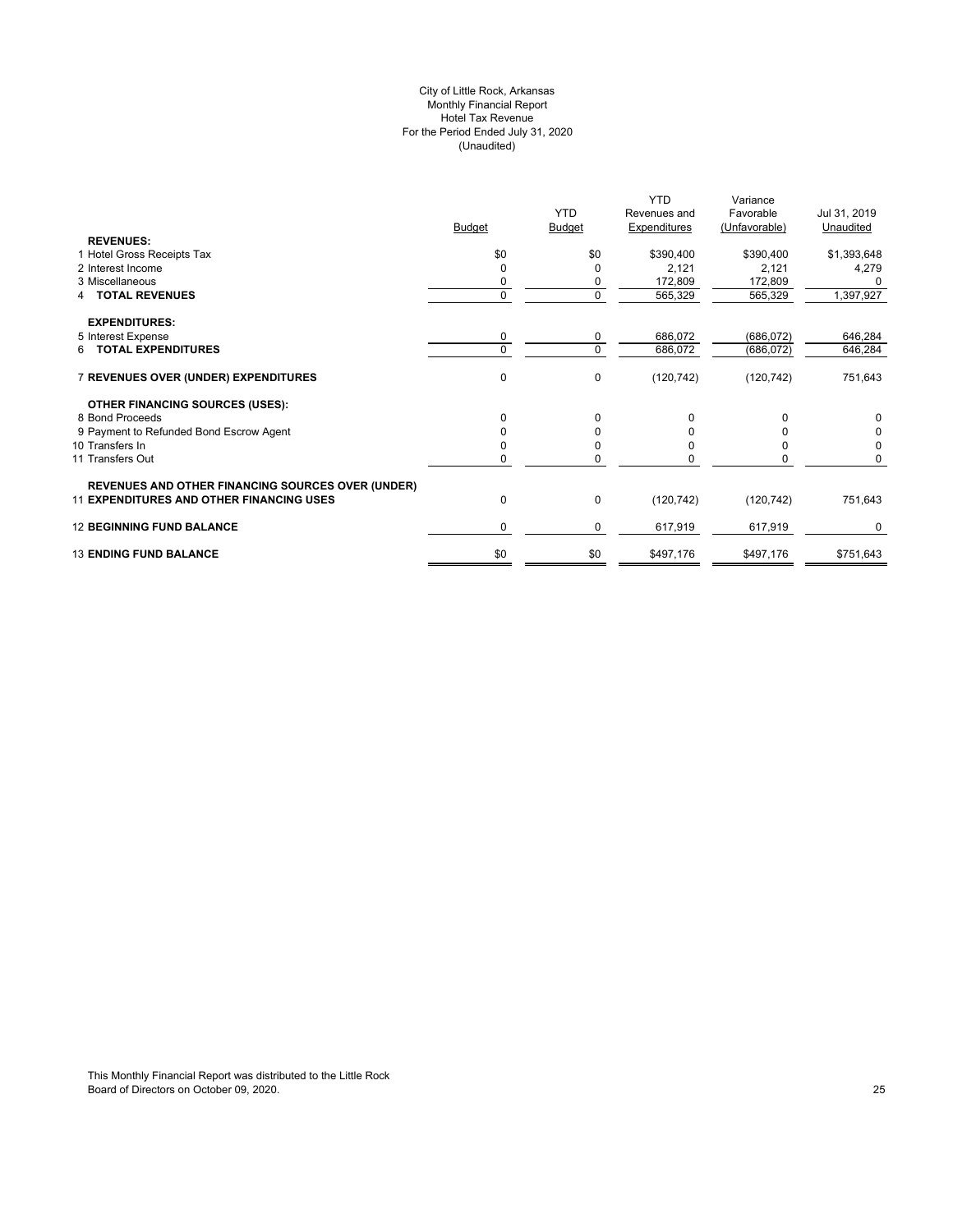## (Unaudited) City of Little Rock, Arkansas Monthly Financial Report Fleet Services Fund For the Period Ended July 31, 2020

|                                             |               |               | <b>YTD</b>   | Variance      |              |
|---------------------------------------------|---------------|---------------|--------------|---------------|--------------|
|                                             |               | <b>YTD</b>    | Revenues and | Favorable     | Jul 31, 2019 |
|                                             | <b>Budget</b> | <b>Budget</b> | Expenditures | (Unfavorable) | Unaudited    |
| <b>OPERATING REVENUES:</b>                  |               |               |              |               |              |
| 1 Charges for services                      | \$14,322,291  | 8,354,670     | \$6,831,029  | (\$1,523,641) | \$7,234,136  |
| 2 Interest Income                           | 10,750        | 6,271         | 14,362       | 8,091         | 23,927       |
| <b>TOTAL OPERATING REVENUES</b><br>3        | 14,333,041    | 8,360,941     | 6,845,391    | (1,515,549)   | 7,258,063    |
| <b>OPERATING EXPENSES:</b>                  |               |               |              |               |              |
| 4 Personnel Services                        | 3,953,191     | 2.306.028     | 2,017,873    | 288.155       | 1,996,212    |
| 5 Supplies and materials                    | 5,316,365     | 3,101,213     | 1,993,305    | 1,107,908     | 2,668,803    |
| 6 Services and other expenses               | 3,759,817     | 2,193,227     | 1,687,184    | 506,042       | 1,738,309    |
| 7 Repairs and maintenance                   | 973.365       | 567.796       | 505.913      | 61.884        | 304,013      |
| 8 Depreciation and amortization             | 330,303       | 192,677       | 207,571      | (14, 894)     | 192,371      |
| <b>TOTAL OPERATING EXPENSES</b><br>9        | 14,333,041    | 8,360,941     | 6,411,846    | 1,949,095     | 6,899,707    |
| 10 OPERATING INCOME/(LOSS)                  | $\Omega$      | $\Omega$      | 433,546      | 433,546       | 358,356      |
| NONOPERATING REVENUES/(EXPENSES):           |               |               |              |               |              |
| 11 Investment income                        | 0             | 0             | 2,896        | 2,896         | 0            |
| 12 Gain (loss) on disposal of fixed assets  | 0             | 0             | 0            | 0             | 0            |
| 13 Other, net                               | 0             | 0             | O            | 0             | 0            |
| 14 INCOME (LOSS) BEFORE OPERATING TRANSFERS | $\Omega$      | $\Omega$      | 436,442      | 436.442       | 358,356      |
| <b>OPERATING TRANSFERS:</b>                 |               |               |              |               |              |
| 15 Operating transfers in                   | 0             | 0             | 0            | 0             | 0            |
| 16 Operating transfers out                  | 0             | 0             | O            | 0             | (750,000)    |
| 17 NET INCOME/(LOSS)                        | $\Omega$      | $\Omega$      | 436,442      | 436,442       | (391, 644)   |
| <b>18 BEGINNING NET POSITION</b>            | 5,622,697     | 5,622,697     | 5,622,697    | 0             | 5,628,689    |
| <b>19 ENDING NET POSITION</b>               | \$5,622,697   | \$5,622,697   | \$6,059,138  | \$436,442     | \$5,237,045  |
|                                             |               |               |              |               |              |

|                          | Analysis of Net Position |  |  |
|--------------------------|--------------------------|--|--|
| Cash                     | \$2,776,414              |  |  |
| Receivable               | 5,287                    |  |  |
| Inventory                | 380,492                  |  |  |
| Capital Assets, net      | 3,227,611                |  |  |
| <b>Other Assets</b>      | 355,261                  |  |  |
| <b>Deferred Outflows</b> | 54,001                   |  |  |
| Liabilities              | (581,365)                |  |  |
| Deferred Inflows         | (158, 563)               |  |  |
| <b>Net Position</b>      | \$6,059,138              |  |  |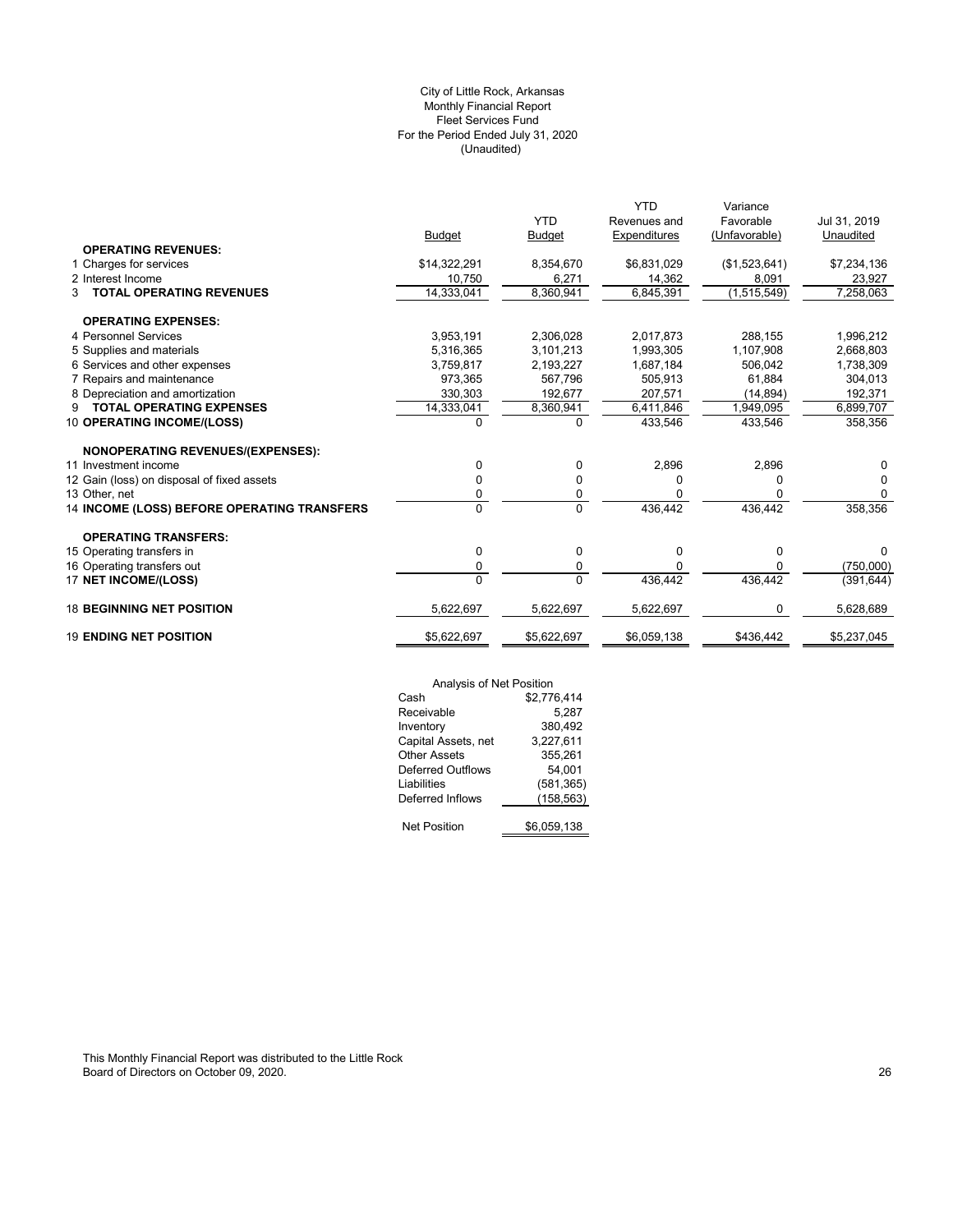## (Unaudited) City of Little Rock, Arkansas Monthly Financial Report Vehicle Storage Facility Fund For the Period Ended July 31, 2020

|                                             |               |               | <b>YTD</b>   | Variance      |              |
|---------------------------------------------|---------------|---------------|--------------|---------------|--------------|
|                                             |               | <b>YTD</b>    | Revenues and | Favorable     | Jul 31, 2019 |
|                                             | <b>Budget</b> | <b>Budget</b> | Expenditures | (Unfavorable) | Unaudited    |
| <b>OPERATING REVENUES:</b>                  |               |               |              |               |              |
| 1 Licenses and permits                      | \$16,600      | \$9,683       | \$12,050     | \$2,367       | \$15,070     |
| 2 Charges for services                      | 2,049,400     | 1,195,483     | 1,098,910    | (96, 573)     | 1,219,344    |
| 3 Other                                     | 0             | 0             | 0            | 0             |              |
| <b>TOTAL OPERATING REVENUES</b><br>4        | 2,066,000     | 1,205,167     | 1,110,960    | (94, 206)     | 1,234,414    |
| <b>OPERATING EXPENSES:</b>                  |               |               |              |               |              |
| 5 Personnel Services                        | 731,400       | 426,650       | 409,951      | 16,699        | 432,891      |
| 6 Supplies and materials                    | 56,770        | 33,116        | 24,079       | 9,037         | 23,356       |
| 7 Services and other expenses               | 858,017       | 500,510       | 311,319      | 189,191       | 360,267      |
| 8 Repairs and maintenance                   | 67,641        | 39,457        | 16,735       | 22,723        | 12,353       |
| 9 Depreciation and amortization             | 21,799        | 12,716        | 9,293        | 3,423         | 9,293        |
| 10 Refunds                                  | 0             |               | 2,362        | (2, 362)      | 21,540       |
| <b>TOTAL OPERATING EXPENSES</b><br>11       | 1.735.627     | 1,012,449     | 773,739      | 241,073       | 859,699      |
| 12 OPERATING INCOME/(LOSS)                  | 330,373       | 192,718       | 337,221      | 146,866       | 374,715      |
| <b>NONOPERATING REVENUES/(EXPENSES):</b>    |               |               |              |               |              |
| 13 Investment income                        | 800           | 467           | 1,118        | (651)         | 413          |
| 14 Gain (loss) on disposal of fixed assets  | 0             | 0             | 0            |               |              |
| 15 Other, net                               | $\Omega$      | O             |              |               | $\Omega$     |
| 16 INCOME (LOSS) BEFORE OPERATING TRANSFERS | 331,173       | 193,184       | 338,339      | 146,215       | 375,128      |
| <b>OPERATING TRANSFERS:</b>                 |               |               |              |               |              |
| 17 Operating transfers in                   | 0             | 0             | 0            | 0             | $\Omega$     |
| 18 Operating transfers out                  | $\Omega$      | <sup>0</sup>  | <sup>0</sup> |               | $\Omega$     |
| 19 NET INCOME/(LOSS)                        | 331,173       | 193,184       | 338,339      | 146,215       | 375,128      |
| <b>20 BEGINNING NET POSITION</b>            | (157, 298)    | (157, 298)    | (157, 298)   |               | (446, 731)   |
| <b>21 ENDING NET POSITION</b>               | \$173,875     | \$35,887      | \$181,041    | \$146,215     | (\$71,603)   |

| Analysis of Net Position |            |
|--------------------------|------------|
| Cash                     | \$334.181  |
| Receivable               | ŋ          |
| Inventory                | ŋ          |
| Capital Assets, net      | 53,227     |
| <b>Other Assets</b>      | ŋ          |
| Deferred Outflows        | 9.000      |
| Liabilities              | (188, 940) |
| Deferred Inflows         | (26, 427)  |
|                          |            |
| <b>Net Position</b>      | \$181,041  |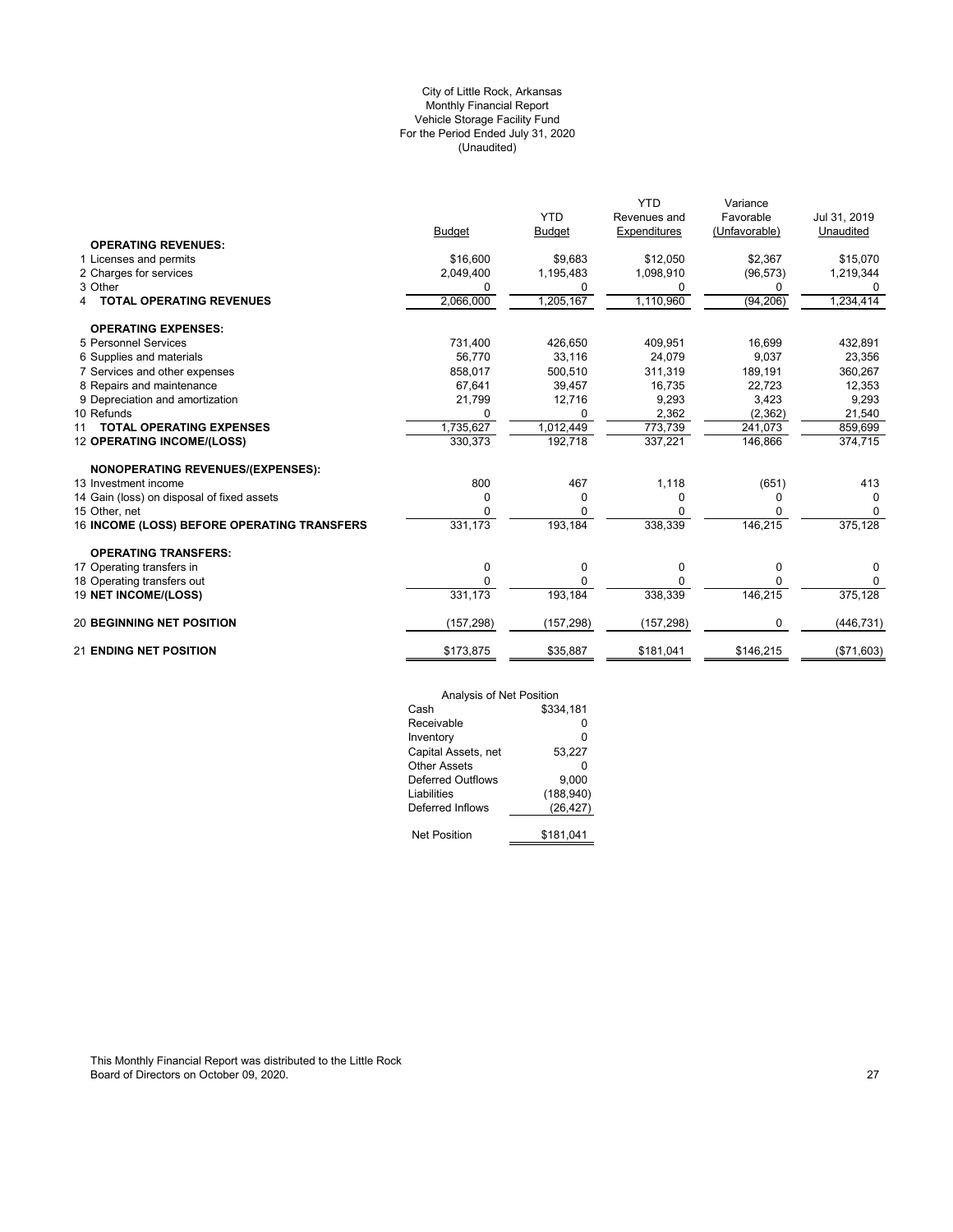## (Unaudited) City of Little Rock, Arkansas Monthly Financial Report Waste Disposal Fund For the Period Ended July 31, 2020

|                                             |                         |               | <b>YTD</b>   | Variance      |              |
|---------------------------------------------|-------------------------|---------------|--------------|---------------|--------------|
|                                             |                         | <b>YTD</b>    | Revenues and | Favorable     | Jul 31, 2019 |
|                                             | <b>Budget</b>           | <b>Budget</b> | Expenditures | (Unfavorable) | Unaudited    |
| <b>OPERATING REVENUES:</b>                  |                         |               |              |               |              |
| 1 Charges for services                      | \$23,657,405            | \$13,800,153  | \$13,191,506 | ( \$608, 646) | \$10,781,540 |
| 2 Other                                     | 2,500                   | 1,458         | 3,894        | 2,435         | 776          |
| <b>3 TOTAL OPERATING REVENUES</b>           | $\overline{23,659,905}$ | 13,801,611    | 13,195,400   | (606, 211)    | 10,782,316   |
| <b>OPERATING EXPENSES:</b>                  |                         |               |              |               |              |
| 4 Personnel Services                        | 7,427,549               | 4,332,737     | 4,397,249    | (64, 512)     | 3,609,266    |
| 5 Supplies and materials                    | 1,625,100               | 947,975       | 564,822      | 383,153       | 662,658      |
| 6 Services and other expenses               | 4,130,683               | 2,409,565     | 1.846.972    | 562,593       | 2,049,537    |
| 7 Repairs and maintenance                   | 4,612,257               | 2,690,483     | 2,383,902    | 306,581       | 2,193,350    |
| 8 Closure & Postclosure Costs               | 444,500                 | 259,292       | 120,610      | 138,682       | 151,275      |
| 9 Depreciation and amortization             | 3,809,522               | 2.222.221     | 1,627,119    | 595,102       | 1,557,541    |
| 10 TOTAL OPERATING EXPENSES                 | 22,049,611              | 12,862,273    | 10,940,674   | 1,921,599     | 10,223,627   |
| 11 OPERATING INCOME/(LOSS)                  | 1,610,294               | 939,338       | 2,254,726    | 1,315,388     | 558,689      |
| <b>NONOPERATING REVENUES/(EXPENSES):</b>    |                         |               |              |               |              |
| 12 Investment income                        | 198.200                 | 115,617       | 89.716       | (25,901)      | 295,605      |
| 13 Interest expense                         | (44, 783)               | (26, 123)     | (26, 690)    | (566)         | (39,039)     |
| 14 Gain (loss) on disposal of fixed assets  | $\Omega$                | 0             | $\Omega$     | n             | 72,196       |
| 15 Other, net                               | 80,500                  | 46,958        | 808.052      | 761,093       | 172          |
| 16 INCOME (LOSS) BEFORE OPERATING TRANSFERS | 1,844,211               | 1,075,790     | 3,125,804    | 2,050,015     | 887,623      |
| <b>OPERATING TRANSFERS:</b>                 |                         |               |              |               |              |
| 17 Operating transfers in                   | $\Omega$                | 0             | $\Omega$     | 0             | 0            |
| 18 Operating transfers out                  | (1,844,211)             | (1,075,790)   | (1,844,211)  | (768, 421)    | (1,784,335)  |
| 19 NET INCOME/(LOSS)                        | $\Omega$                | $\Omega$      | 1,281,593    | 1,281,593     | (896, 712)   |
| <b>20 BEGINNING NET POSITION</b>            | 24,732,266              | 24,732,266    | 24,732,266   | 0             | 26,358,008   |
| <b>21 ENDING NET POSITION</b>               | \$24,732,266            | \$24,732,266  | \$26,013,859 | \$1,281,593   | \$25,461,296 |

Analysis of Net Position

| Analysis of Net Position |              |
|--------------------------|--------------|
| Cash                     |              |
| Operating                | \$8,092,887  |
| Debt Reserve             | 1.109.478    |
| Receivable               | 3.546.989    |
| Inventory                |              |
| Capital Assets, net      | 21.134.174   |
| Other Assets             | 5,657        |
| Deferred Outflows        | 72,001       |
| Liabilities              | (7,735,909)  |
| Deferred Inflows         | (211, 418)   |
|                          |              |
| <b>Net Position</b>      | \$26.013.859 |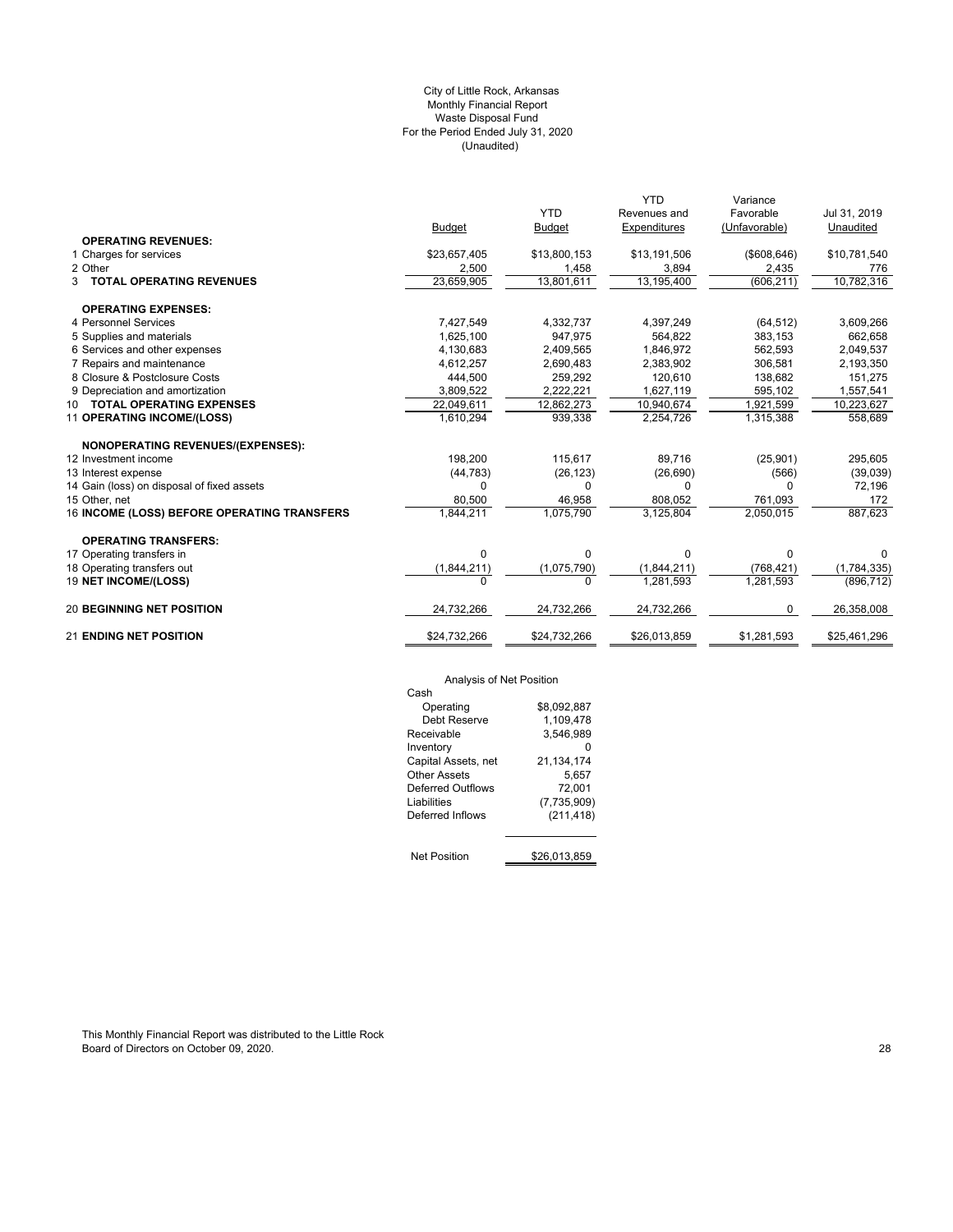## (Unaudited) City of Little Rock, Arkansas Monthly Financial Report Rivermarket Garage Fund For the Period Ended July 31, 2020

|                                             |               |               | <b>YTD</b>   | Variance      |              |
|---------------------------------------------|---------------|---------------|--------------|---------------|--------------|
|                                             |               | <b>YTD</b>    | Revenues and | Favorable     | Jul 31, 2019 |
|                                             | <b>Budget</b> | <b>Budget</b> | Expenditures | (Unfavorable) | Unaudited    |
| <b>OPERATING REVENUES:</b>                  |               |               |              |               |              |
| 1 Statehouse Parking                        | \$1,001,417   | \$584,160     | \$418,643    | (\$165,517)   | \$534,347    |
| 2 RiverMarket Parking                       | 798,799       | 465,966       | 309,507      | (156, 459)    | 468,653      |
| 3 Business Licenses                         | 312,100       | 182,058       | 332,385      | 150,327       | 312,099      |
| 4 Street Repairs                            | 400,000       | 233,333       | 400,846      | 167,513       | 244,204      |
| 5 Parking Meters                            | 422,600       | 246,517       | 97,069       | (149, 448)    | 233,877      |
| 6 Other                                     | $\Omega$      | 0             | 0            | 0             | 0            |
| <b>TOTAL OPERATING REVENUES</b>             | 2,934,916     | 1,712,034     | 1,558,450    | (153, 584)    | 1,793,180    |
| <b>OPERATING EXPENSES:</b>                  |               |               |              |               |              |
| 8 Statehouse Parking                        | 704,092       | 410,720       | 209,508      | 201,212       | 337,156      |
| 9 RiverMarket Parking                       | 707,964       | 412,979       | 216,387      | 196,592       | 344,433      |
| 10 Repairs and maintenance                  | $\Omega$      | 0             | O            | $\Omega$      | $\Omega$     |
| 11 Other                                    | 140,000       | 81,667        | U            | 81,667        | <sup>n</sup> |
| 12 Depreciation and amortization            | 269,096       | 156,973       | 144,510      | 12,462        | 151,632      |
| 13 TOTAL OPERATING EXPENSES                 | 1,821,152     | 1,062,339     | 570,405      | 491,934       | 833,220      |
| <b>14 OPERATING INCOME/(LOSS)</b>           | 1,113,764     | 649,696       | 988,045      | 338,350       | 959,959      |
| <b>NONOPERATING REVENUES/(EXPENSES):</b>    |               |               |              |               |              |
| 15 Investment income                        | 27.250        | 15.896        | 19.741       | 3,845         | 42.069       |
| 16 Debt Service                             | (29, 289)     | (17,085)      | (18, 149)    | (1,063)       | (18, 111)    |
| 17 Interest expense                         | (317, 979)    | (185, 488)    | (191, 594)   | (6, 107)      | (210, 139)   |
| 18 Gain (loss) on disposal of fixed assets  | $\Omega$      | 0             | 0            | 0             | $\Omega$     |
| 19 Other, net                               |               | 0             | (1,989)      | (1,989)       |              |
| 20 INCOME (LOSS) BEFORE OPERATING TRANSFERS | 793,746       | 463,019       | 796,055      | 333,036       | 773,779      |
| <b>OPERATING TRANSFERS:</b>                 |               |               |              |               |              |
| 21 Operating transfers in                   | 0             | 0             | 0            | $\mathbf 0$   | $\Omega$     |
| 22 Operating transfers out                  | $\Omega$      | 0             | 0            | $\Omega$      | 0            |
| 23 NET INCOME/(LOSS)                        | 793,746       | 463,019       | 796,055      | 333,036       | 773,779      |
| <b>24 BEGINNING NET POSITION</b>            | 2,920,597     | 2,920,597     | 2,920,597    | 0             | 1,806,038    |
| <b>25 ENDING NET POSITION</b>               | \$3,714,343   | \$3,383,616   | \$3,716,652  | \$333,036     | \$2,579,817  |
|                                             |               |               |              |               |              |

## Analysis of Net Position

| Cash                |             |
|---------------------|-------------|
| Operating           | \$2.172.863 |
| Debt Reserve        | 1,088,711   |
| Receivable          | 192,100     |
| Inventory           |             |
| Capital Assets, net | 5.778.323   |
| <b>Other Assets</b> | 196.725     |
| Liabilities         | (5,712,070) |
|                     |             |
| <b>Net Position</b> | \$3.716.652 |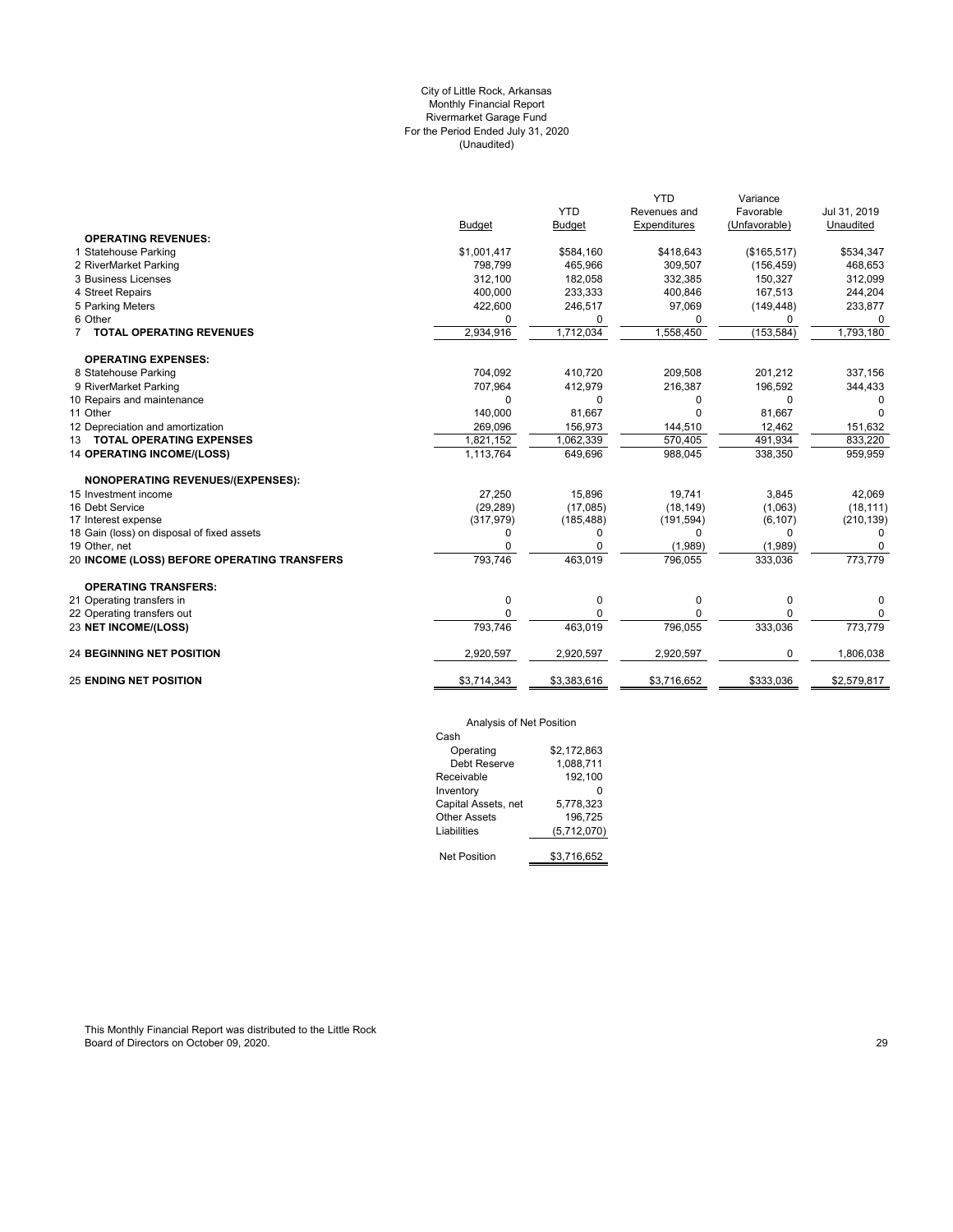#### (Unaudited) City of Little Rock, Arkansas Monthly Financial Report Police Pension and Relief Fund For the Period Ended July 31, 2020

|                | <b>ADDITIONS:</b>                                             | <b>Budget</b>  | <b>YTD</b><br>Budget | <b>YTD</b><br>Revenues and<br>Expenditures | Variance<br>Favorable<br>(Unfavorable) | Jul 31, 2019<br>Unaudited |
|----------------|---------------------------------------------------------------|----------------|----------------------|--------------------------------------------|----------------------------------------|---------------------------|
|                | Contributions:                                                |                |                      |                                            |                                        |                           |
| 1              | Employer                                                      | \$0            | \$0                  | \$0                                        | \$0                                    | \$0                       |
| $\overline{2}$ | Plan members                                                  | <sup>0</sup>   | <sup>0</sup>         | ŋ                                          | U                                      | $\Omega$                  |
| 3              | General property taxes                                        | n              | <sup>0</sup>         |                                            |                                        | <sup>0</sup>              |
| 4              | State insurance turnback and quarantee fund                   | <sup>0</sup>   | <sup>0</sup>         |                                            | n                                      | 0                         |
| 5              | Other                                                         | 0              | 0                    |                                            | 0                                      | 0                         |
| 6              | <b>Total Contributions</b>                                    | $\Omega$       | $\Omega$             | $\Omega$                                   | 0                                      | $\mathbf 0$               |
|                | Investment income (loss):                                     |                |                      |                                            |                                        |                           |
| $\overline{7}$ | Net increase (decrease) in fair value of investments          | $\Omega$       | 0                    | 0                                          | 0                                      | 0                         |
| 8              | Realized gain (loss) on the sale of investments               | $\Omega$       | 0                    |                                            | n                                      | 0                         |
| 9              | Interest and dividends                                        | $\Omega$       | 0                    | 0                                          | 0                                      | 0                         |
| 10             |                                                               | $\Omega$       | $\Omega$             | $\Omega$                                   | 0                                      | 0                         |
| 11             | Less investment expense                                       | 0              | 0                    | 0                                          | 0                                      | 0                         |
| 12             | Net investment income (loss)                                  | $\Omega$       | $\Omega$             | $\Omega$                                   | $\mathbf 0$                            | $\mathbf 0$               |
| 13             | <b>TOTAL ADDITIONS</b>                                        | $\overline{0}$ | $\Omega$             | $\overline{0}$                             | $\overline{0}$                         | $\overline{0}$            |
|                | <b>DEDUCTIONS:</b>                                            |                |                      |                                            |                                        |                           |
| 14             | Benefits paid directly to participants                        | $\Omega$       | $\Omega$             | $\Omega$                                   | 0                                      |                           |
| 15<br>16       | Administrative expenses                                       | $\Omega$       | $\Omega$             | $\Omega$                                   | $\Omega$                               | $\Omega$                  |
|                | 17 INCOME (LOSS) BEFORE OPERATING TRANSFERS                   | $\Omega$       | $\Omega$             | $\Omega$                                   | 0                                      | $\Omega$                  |
|                | <b>OPERATING TRANSFERS:</b>                                   |                |                      |                                            |                                        |                           |
|                | 18 Operating transfers in                                     | $\Omega$       | $\Omega$             | $\Omega$                                   | 0                                      | $\Omega$                  |
|                | 19 Operating transfers out                                    | 0              | 0                    |                                            | 0                                      | (98, 831)                 |
|                | <b>20 NET INCOME/(LOSS)</b>                                   | $\Omega$       | $\Omega$             | $\Omega$                                   | $\Omega$                               | (98, 831)                 |
|                |                                                               |                |                      |                                            |                                        |                           |
|                | 21 NET POSITION HELD IN TRUST FOR PENSION BENEFITS, BEGINNING | $\Omega$       | $\Omega$             | 1,196,503                                  | 1,196,503                              | 1,378,699                 |
|                | 22 NET POSITION HELD IN TRUST FOR PENSION BENEFITS, ENDING    | \$0            | \$0                  | \$1,196,503                                | \$1,196,503                            | \$1,279,868               |
|                |                                                               |                |                      |                                            |                                        |                           |

Note 1: Administration of the Police Pension and Relief Fund was transferred to LOPFI in December 2013.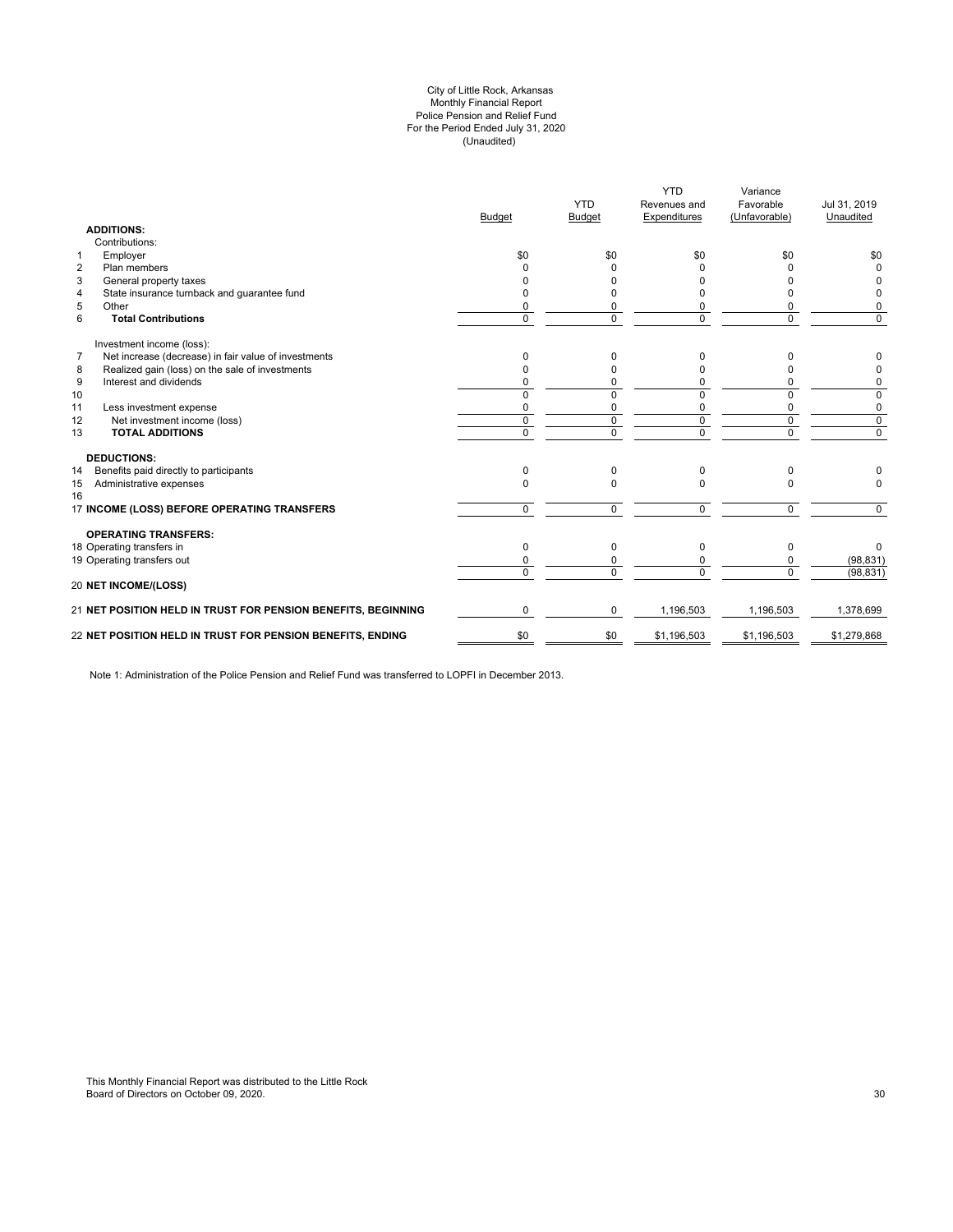#### (Unaudited) City of Little Rock, Arkansas Monthly Financial Report Fire Relief and Pension Fund For the Period Ended July 31, 2020

| <b>ADDITIONS:</b>                                                      | <b>Budget</b> | <b>YTD</b><br><b>Budget</b> | <b>YTD</b><br>Revenues and<br>Expenditures | Variance<br>Favorable<br>(Unfavorable) | Jul 31, 2019<br>Unaudited |
|------------------------------------------------------------------------|---------------|-----------------------------|--------------------------------------------|----------------------------------------|---------------------------|
| Contributions:                                                         |               |                             |                                            |                                        |                           |
| Employer<br>$\mathbf{1}$                                               | \$0           | \$0                         | \$0                                        | \$0                                    | \$0                       |
| $\overline{2}$<br>Plan members                                         |               | 0                           |                                            |                                        | $\Omega$                  |
| 3<br>General property taxes                                            |               |                             |                                            |                                        | 0                         |
| State insurance turnback and guarantee fund<br>4                       |               | O                           |                                            |                                        | 0                         |
| 5<br>Other                                                             |               | 0                           | 0                                          |                                        | 0                         |
| 6<br><b>Total Contributions</b>                                        | $\Omega$      | 0                           | $\Omega$                                   | $\Omega$                               | $\Omega$                  |
| Investment income (loss):                                              |               |                             |                                            |                                        |                           |
| $\overline{7}$<br>Net increase (decrease) in fair value of investments | 0             | 0                           | <sup>0</sup>                               |                                        | 0                         |
| Realized gain (loss) on the sale of investments<br>8                   |               | $\Omega$                    |                                            |                                        | 0                         |
| 9<br>Interest and dividends                                            |               | 0                           | 0                                          |                                        | 0                         |
| 10                                                                     | $\Omega$      | $\Omega$                    | $\Omega$                                   |                                        | 0                         |
| 11<br>Less investment expense                                          | $\Omega$      | 0                           | O                                          | $\Omega$                               | 0                         |
| 12<br>Net investment income (loss)                                     | 0             | 0                           | 0                                          | $\mathbf 0$                            | 0                         |
| <b>TOTAL ADDITIONS</b><br>13                                           | $\Omega$      | $\Omega$                    | $\Omega$                                   | $\Omega$                               | $\mathbf 0$               |
| <b>DEDUCTIONS:</b>                                                     |               |                             |                                            |                                        |                           |
| Benefits paid directly to participants<br>14                           | 0             | 0                           | $\Omega$                                   | 0                                      | 0                         |
| Administrative expenses<br>15                                          |               |                             |                                            |                                        | 0                         |
| 16                                                                     | $\Omega$      | 0                           | $\Omega$                                   | $\Omega$                               | $\Omega$                  |
| 17 INCOME (LOSS) BEFORE OPERATING TRANSFERS                            | $\Omega$      | $\overline{0}$              | $\Omega$                                   | $\Omega$                               | $\overline{0}$            |
| <b>OPERATING TRANSFERS:</b>                                            |               |                             |                                            |                                        |                           |
| 18 Operating transfers in                                              | 0             | 0                           | <sup>0</sup>                               |                                        | 0                         |
| 19 Operating transfers out                                             |               | $\Omega$                    | <sup>0</sup>                               |                                        | (98, 831)                 |
| 20 Transfer of assets to LOPFI                                         |               | 0                           | $\Omega$                                   | $\Omega$                               | 0                         |
| 21 NET INCOME/(LOSS)                                                   | $\Omega$      | $\Omega$                    | $\Omega$                                   | $\Omega$                               | (98, 831)                 |
| 22 NET POSITION HELD IN TRUST FOR PENSION BENEFITS, BEGINNING          | $\Omega$      | $\Omega$                    | 1,207,730                                  | 1,207,730                              | 1,621,227                 |
| 23 NET POSITION HELD IN TRUST FOR PENSION BENEFITS, ENDING             | \$0           | \$0                         | \$1,207,730                                | \$1,207,730                            | \$1,522,396               |
|                                                                        |               |                             |                                            |                                        |                           |

Note 1: Administration of the Fire Relief and Pension Fund was transferred to LOPFI in December 2018.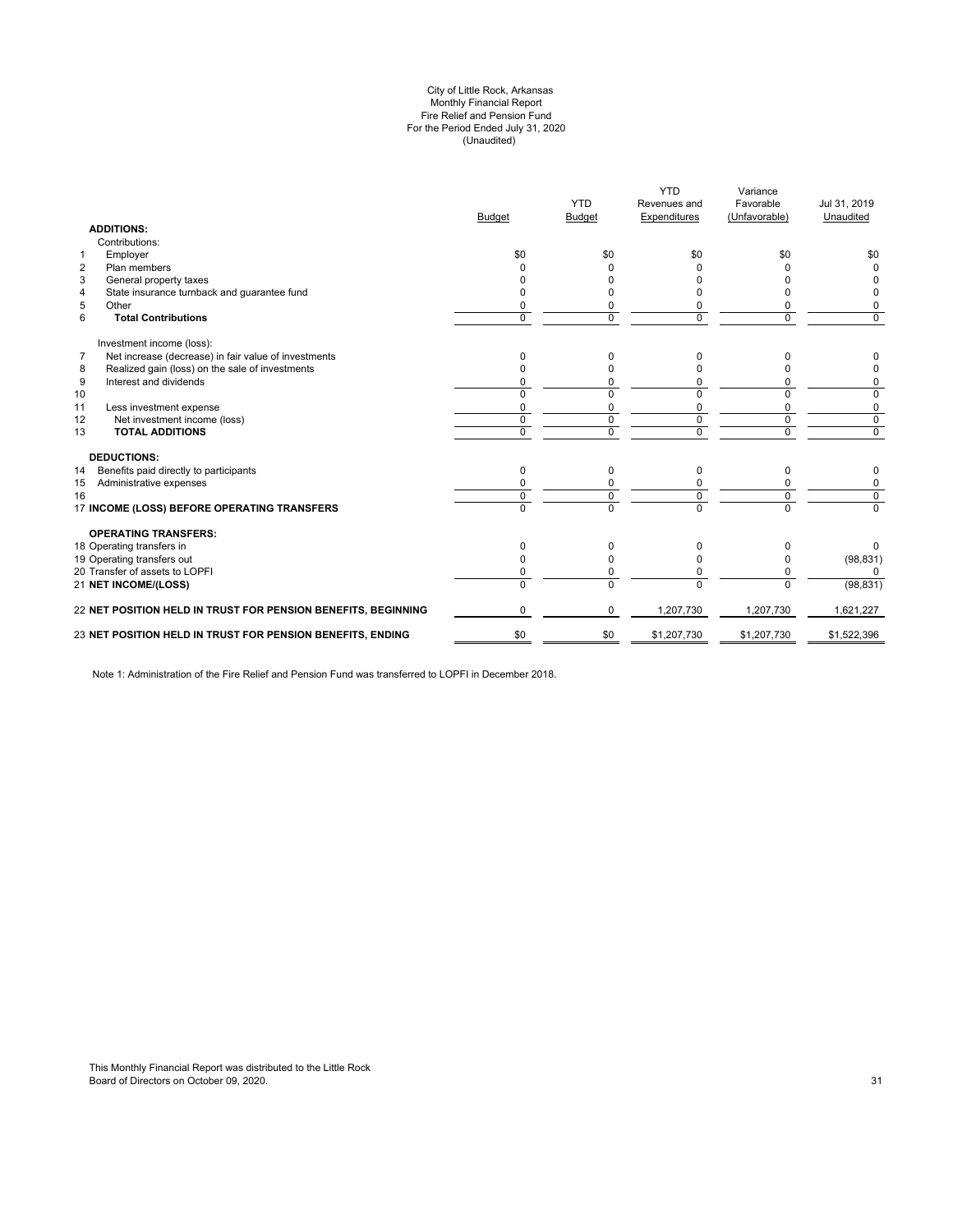#### (Unaudited) For the Period Ended July 31, 2020 City of Little Rock, Arkansas Monthly Financial Report Non-Uniform Defined Benefit Fund

|                                                                        | <b>Budget</b> | <b>YTD</b><br><b>Budget</b> | <b>YTD</b><br>Revenues and<br>Expenditures | Variance<br>Favorable<br>(Unfavorable) | Jul 31, 2019<br>Unaudited |
|------------------------------------------------------------------------|---------------|-----------------------------|--------------------------------------------|----------------------------------------|---------------------------|
| <b>ADDITIONS:</b>                                                      |               |                             |                                            |                                        |                           |
| Contributions:                                                         |               |                             |                                            |                                        |                           |
| $\mathbf 1$<br>Employer                                                | \$0           | \$0                         | \$476,368                                  | \$476,368                              | \$0                       |
| $\overline{2}$<br>Plan members                                         | $\Omega$      | 0                           |                                            |                                        | 3,638                     |
| 3<br>General property taxes                                            | <sup>0</sup>  |                             |                                            |                                        | 0                         |
| State insurance turnback and guarantee fund<br>4                       | 0             | ŋ                           |                                            |                                        | $\Omega$                  |
| 5<br>Other                                                             | 0             | 0                           | 10.540                                     | 10,540                                 | $\Omega$                  |
| 6<br><b>Total Contributions</b>                                        | $\mathbf 0$   | 0                           | 486,908                                    | 486,908                                | 3,638                     |
| Investment income (loss):                                              |               |                             |                                            |                                        |                           |
| $\overline{7}$<br>Net increase (decrease) in fair value of investments | $\Omega$      | 0                           | (392, 672)                                 | (392, 672)                             | 1,039,838                 |
| Realized gain (loss) on the sale of investments<br>8                   | 0             | 0                           | (141, 183)                                 | (141, 183)                             | (53, 910)                 |
| 9<br>Interest and dividends                                            | 0             | 0                           | 116,631                                    | 116,631                                | 166,272                   |
| 10                                                                     | $\Omega$      | 0                           | (417, 224)                                 | (417, 224)                             | 1,152,200                 |
| 11<br>Less investment expense                                          | 0             | 0                           | (9,966)                                    | (9,966)                                | (27, 171)                 |
| 12<br>Net investment income (loss)                                     | $\Omega$      | $\Omega$                    | (427, 190)                                 | (427, 190)                             | 1,125,029                 |
| <b>TOTAL ADDITIONS</b><br>13                                           | $\Omega$      | $\Omega$                    | 59,718                                     | 59,718                                 | 1,128,667                 |
| <b>DEDUCTIONS:</b>                                                     |               |                             |                                            |                                        |                           |
| 14<br>Benefits paid directly to participants                           | 0             | 0                           | 1,002,001                                  | (1,002,001)                            | 1,021,552                 |
| Administrative expenses<br>15                                          | 0             | 0                           | 27.885                                     | (27, 885)                              | $\Omega$                  |
| <b>TOTAL DEDUCTIONS</b><br>16                                          | $\mathbf 0$   | 0                           | 1,029,886                                  | (1,029,886)                            | 1,021,552                 |
| 17 NET INCREASE (DECREASE)                                             | $\Omega$      | $\Omega$                    | (970, 168)                                 | (970, 168)                             | 107,116                   |
| 18 NET POSITION HELD IN TRUST FOR PENSION BENEFITS. BEGINNING          | $\Omega$      | $\Omega$                    | 12,472,209                                 | 12,472,209                             | 11,314,900                |
| 19 NET POSITION HELD IN TRUST FOR PENSION BENEFITS. ENDING             | \$0           | \$0                         | \$11,502,041                               | \$11.502.041                           | \$11,422,016              |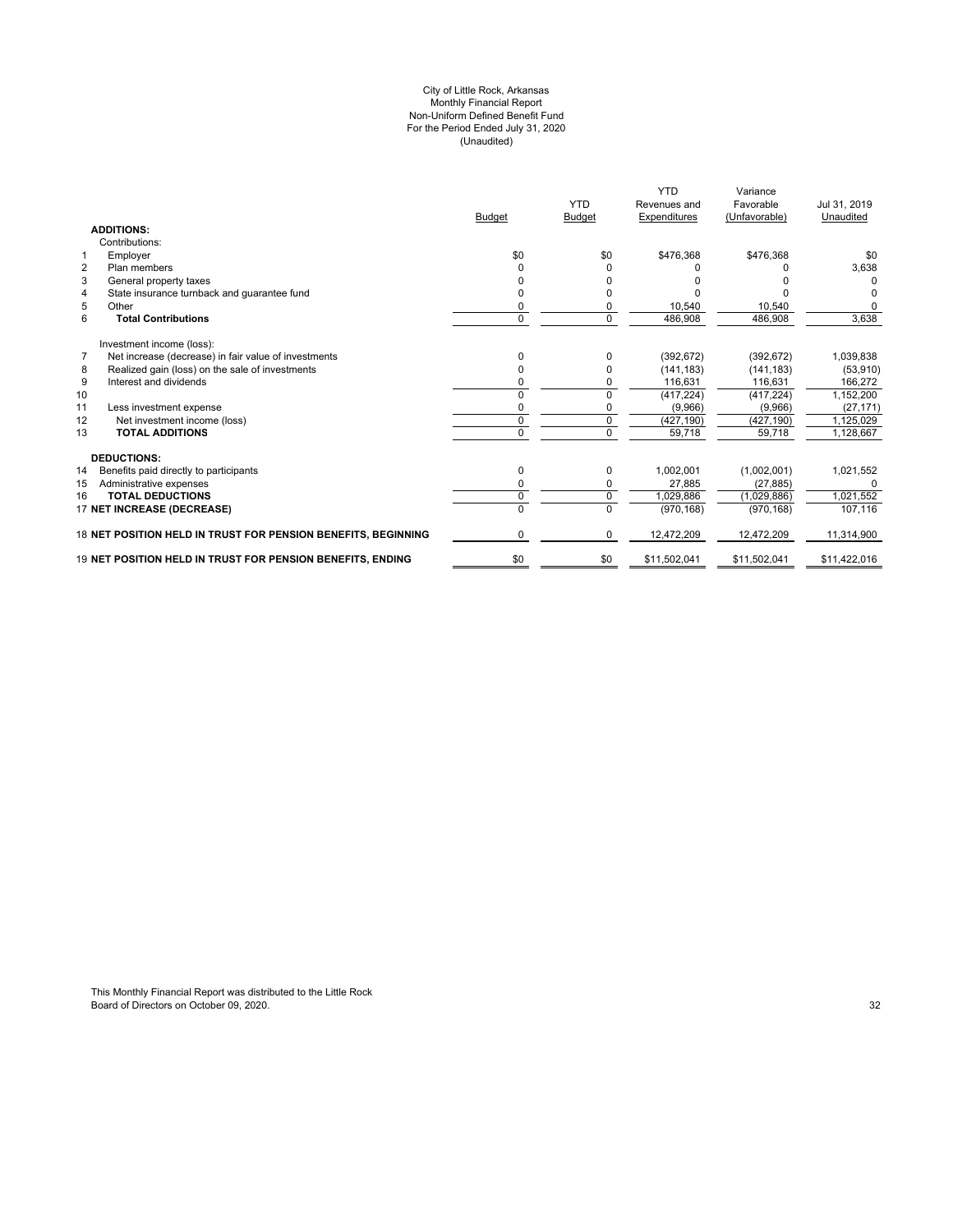#### City of Little Rock, Arkansas (Unaudited) For the Period Ended July 31, 2020 Non-Uniform Defined Contribution Fund Monthly Financial Report

|                                |                                                                   |               | <b>YTD</b>    | <b>YTD</b><br>Revenues and | Variance<br>Favorable | Jul 31, 2019 |
|--------------------------------|-------------------------------------------------------------------|---------------|---------------|----------------------------|-----------------------|--------------|
|                                |                                                                   | <b>Budget</b> | <b>Budget</b> | Expenditures               | (Unfavorable)         | Unaudited    |
| <b>ADDITIONS:</b>              |                                                                   |               |               |                            |                       |              |
| Contributions:                 |                                                                   |               |               |                            |                       |              |
| Employer<br>1                  |                                                                   | \$0           | \$0           | \$31,269                   | \$31,269              | \$68,546     |
| $\overline{2}$<br>Plan members |                                                                   |               |               | 17,334                     | 17,334                | 28,606       |
| 3                              | General property taxes                                            |               |               |                            |                       |              |
| 4                              | State insurance turnback and quarantee fund                       |               |               |                            |                       |              |
| 5<br>Other                     |                                                                   | 0             |               | 193                        | 193                   |              |
| 6                              | <b>Total Contributions</b>                                        | $\Omega$      | $\Omega$      | 48,795                     | 48,795                | 97,152       |
|                                | Investment income (loss):                                         |               |               |                            |                       |              |
| $\overline{7}$                 | Net increase (decrease) in fair value of investments              |               |               | (239, 532)                 | (239, 532)            | 1,896,896    |
| 8                              | Realized gain (loss) on the sale of investments                   | 0             |               | (144, 021)                 | (144, 021)            | (195, 296)   |
| 9                              | Interest and dividends                                            |               |               | 129,867                    | 129,867               | 231,027      |
| 10                             |                                                                   | $\Omega$      | $\Omega$      | (253, 685)                 | (253, 685)            | 1,932,627    |
| 11                             | Less investment expense                                           | 0             |               | (14, 974)                  | (14, 974)             | (42, 141)    |
| 12                             | Net investment income (loss)                                      | 0             | $\mathbf 0$   | (268, 660)                 | (268, 660)            | 1.890.486    |
| 13                             | <b>TOTAL ADDITIONS</b>                                            | $\Omega$      | $\Omega$      | (219, 864)                 | (219, 864)            | 1,987,638    |
| <b>DEDUCTIONS:</b>             |                                                                   |               |               |                            |                       |              |
| 14                             | Benefits paid directly to participants                            | 0             | $\Omega$      | 953,966                    | (953, 966)            | 479,440      |
| 15                             | Administrative expenses                                           | 0             | 0             | 38,702                     | (38, 702)             |              |
| 16                             | <b>TOTAL DEDUCTIONS</b>                                           | 0             | $\Omega$      | 992,668                    | (992, 668)            | 479,440      |
|                                | 17 NET INCREASE (DECREASE)                                        | $\Omega$      | $\Omega$      | (1, 212, 532)              | (1, 212, 532)         | 1,508,198    |
|                                | 18 NET POSITION HELD IN TRUST FOR PENSION BENEFITS. BEGINNING     | 0             | 0             | 15,773,186                 | 15,773,186            | 16.053.425   |
|                                | <b>19 NET POSITION HELD IN TRUST FOR PENSION BENEFITS. ENDING</b> | \$0           | \$0           | \$14,560,654               | \$14,560,654          | \$17,561,623 |

Note: The City implemented a new defined benefit plan for non-uniform employees in 2014. Employees were given the option to purchase prior service credit by rolling over assets from the Non-Uniform Defined Contribution Fund.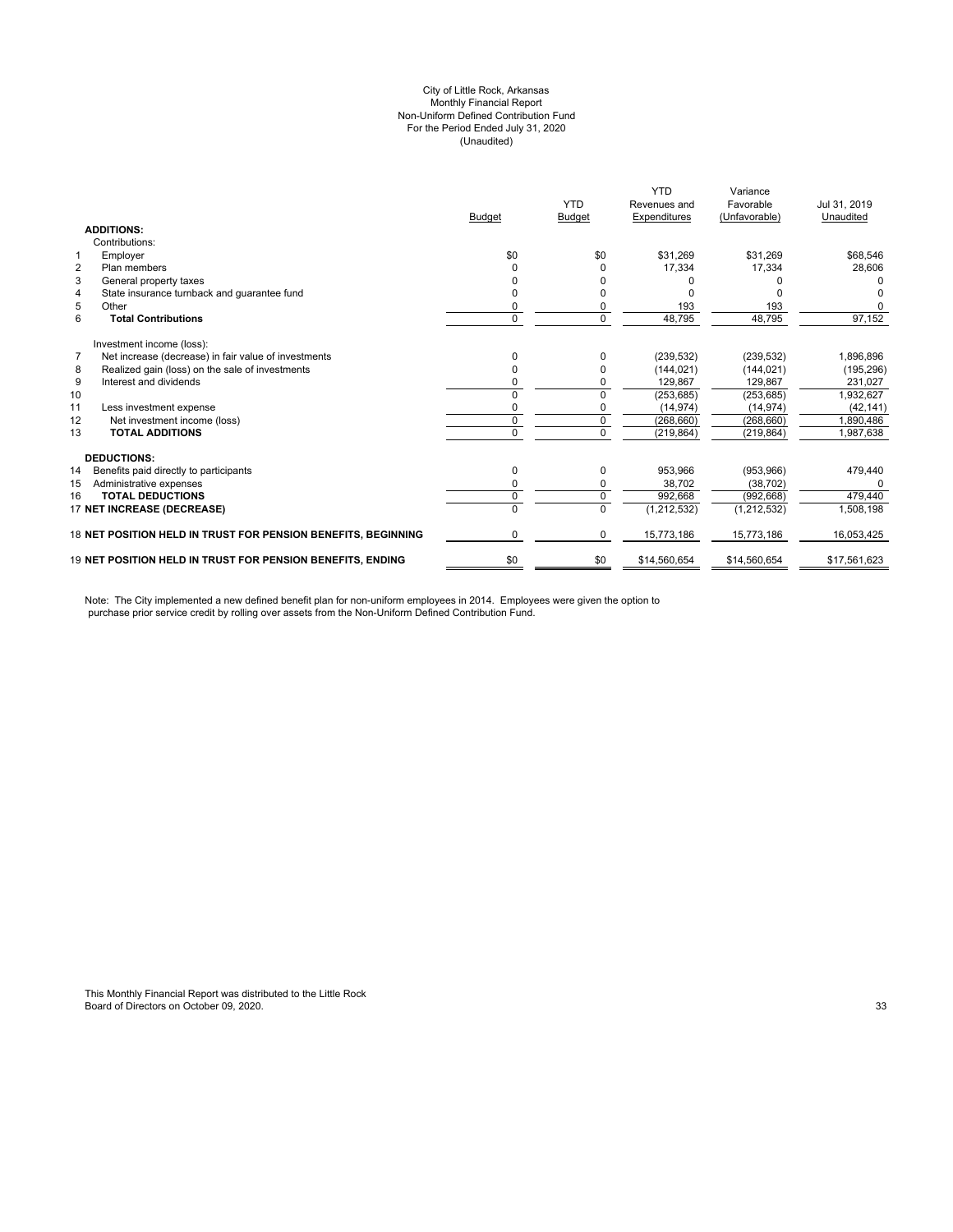#### (Unaudited) City of Little Rock, Arkansas Monthly Financial Report 401 (a) Pension Fund For the Period Ended July 31, 2020

|                |                                                               | <b>Budget</b> | <b>YTD</b><br><b>Budget</b> | <b>YTD</b><br>Revenues and<br>Expenditures | Variance<br>Favorable<br>(Unfavorable) | Jul 31, 2019<br>Unaudited |
|----------------|---------------------------------------------------------------|---------------|-----------------------------|--------------------------------------------|----------------------------------------|---------------------------|
|                | <b>ADDITIONS:</b>                                             |               |                             |                                            |                                        |                           |
|                | Contributions:                                                |               |                             |                                            |                                        |                           |
| 1              | Employer                                                      | \$0           | \$0                         | \$170,979                                  | \$170,979                              | \$243,177                 |
| $\overline{2}$ | Plan members                                                  |               |                             | 76,219                                     | 76,219                                 | 58,201                    |
| 3              | General property taxes                                        |               |                             |                                            |                                        |                           |
| 4              | State insurance turnback and quarantee fund                   |               |                             |                                            |                                        |                           |
| 5              | Other                                                         |               |                             |                                            |                                        |                           |
| 6              | <b>Total Contributions</b>                                    | 0             | 0                           | 247,198                                    | 247,198                                | 301,378                   |
|                | Investment income (loss):                                     |               |                             |                                            |                                        |                           |
| $\overline{7}$ | Net increase (decrease) in fair value of investments          | n             | <sup>0</sup>                | 37,042                                     | 37,042                                 | 1,009,390                 |
| 8              | Realized gain (loss) on the sale of investments               |               |                             |                                            |                                        |                           |
| 9              | Interest and dividends                                        |               |                             |                                            |                                        |                           |
| 10             |                                                               |               |                             | 37,042                                     | 37,042                                 | 1,009,390                 |
| 11             | Less investment expense                                       |               |                             |                                            |                                        |                           |
| 12             | Net investment income (loss)                                  | 0             | 0                           | 37,042                                     | 37,042                                 | 1,009,390                 |
| 13             | <b>TOTAL ADDITIONS</b>                                        | U             | $\Omega$                    | 284,240                                    | 284,240                                | 1,310,768                 |
|                | <b>DEDUCTIONS:</b>                                            |               |                             |                                            |                                        |                           |
| 14             | Benefits paid directly to participants                        | 0             | 0                           | 306,822                                    | (306, 822)                             | 260,602                   |
| 15             | Administrative expenses                                       |               |                             | 88                                         | (88)                                   | O                         |
| 16             | <b>TOTAL DEDUCTIONS</b>                                       | 0             | 0                           | 306,909                                    | (306, 909)                             | 260,602                   |
|                | 17 NET INCREASE (DECREASE)                                    | 0             | $\Omega$                    | (22, 670)                                  | (22, 670)                              | 1,050,166                 |
|                | 18 NET POSITION HELD IN TRUST FOR PENSION BENEFITS, BEGINNING | 0             | 0                           | 8,047,445                                  | 8,047,445                              | 6,526,344                 |
|                | 19 NET POSITION HELD IN TRUST FOR PENSION BENEFITS, ENDING    | \$0           | \$0                         | \$8,024,776                                | \$8,024,776                            | \$7,576,510               |

Note: The City implemented a new defined benefit plan for non-uniform employees in 2014. Employees were given the option to purchase prior service credit by rolling over assets from the 401 (a) Pension Fund.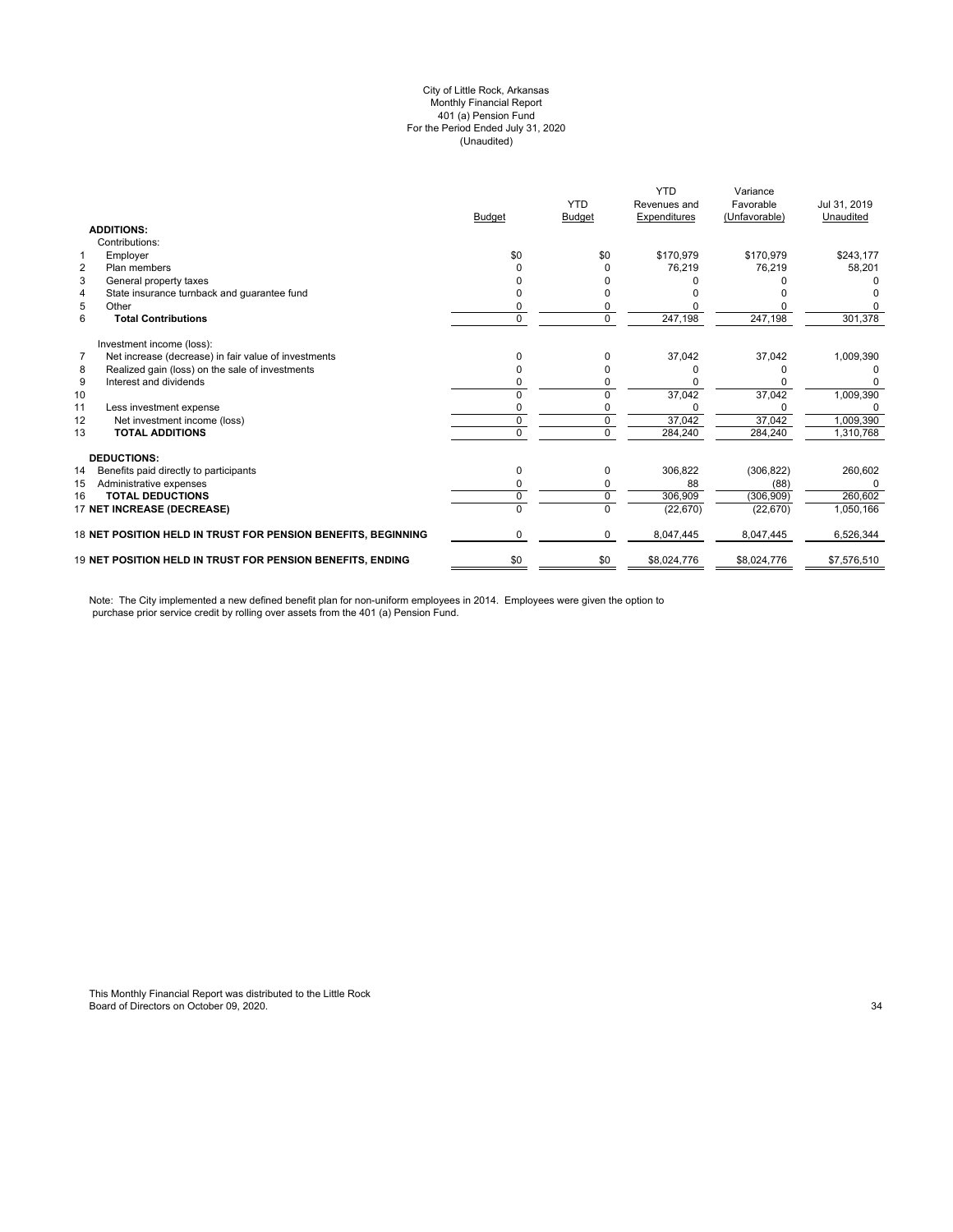#### City of Little Rock, Arkansas Monthly Financial Report 2014 Defined Benefit Plan For the Period Ended July 31, 2020 (Unaudited)

|                | <b>ADDITIONS:</b>                                                 | <b>Budget</b> | <b>YTD</b><br><b>Budget</b> | <b>YTD</b><br>Revenues and<br>Expenditures | Variance<br>Favorable<br>(Unfavorable) | Jul 31, 2019<br>Unaudited |
|----------------|-------------------------------------------------------------------|---------------|-----------------------------|--------------------------------------------|----------------------------------------|---------------------------|
|                | Contributions:                                                    |               |                             |                                            |                                        |                           |
| $\mathbf{1}$   | Employer                                                          | \$0           | \$0                         | \$2.408.222                                | \$2,408,222                            | \$2,393,390               |
| $\overline{2}$ | Plan members                                                      | ი             | O                           | 1,180,197                                  | 1,180,197                              | 1,188,828                 |
| 3              | <b>Participant Directed Transfer</b>                              |               |                             | 309,040                                    | 309,040                                | 165,752                   |
| 4              | General property taxes                                            |               |                             |                                            |                                        |                           |
| 5              | State insurance turnback and quarantee fund                       | n             |                             |                                            |                                        |                           |
| 6              | Other                                                             | 0             |                             | 978                                        | 978                                    |                           |
| $\overline{7}$ | <b>Total Contributions</b>                                        | 0             | $\Omega$                    | 3,898,438                                  | 3,898,438                              | 3,747,970                 |
|                | Investment income (loss):                                         |               |                             |                                            |                                        |                           |
| 8              | Net increase (decrease) in fair value of investments              | 0             | 0                           | (452, 924)                                 | (452, 924)                             | 5,842,013                 |
| 9              | Realized gain (loss) on the sale of investments                   |               | O                           | (1, 103, 562)                              | (1, 103, 562)                          | (863, 824)                |
| 10             | Interest and dividends                                            | n             |                             | 674,516                                    | 674,516                                | 856,131                   |
| 11             |                                                                   | 0             | $\Omega$                    | (881,970)                                  | (881,970)                              | 5,834,319                 |
| 12             | Less investment expense                                           | n             | 0                           | (64, 293)                                  | (64, 293)                              | (169, 408)                |
| 13             | Net investment income (loss)                                      | 0             | $\Omega$                    | (946, 263)                                 | (946, 263)                             | 5.664.912                 |
| 14             | <b>TOTAL ADDITIONS</b>                                            | 0             | $\overline{0}$              | 2,952,175                                  | 2,952,175                              | 9,412,882                 |
|                | <b>DEDUCTIONS:</b>                                                |               |                             |                                            |                                        |                           |
| 15             | Benefits paid directly to participants                            | 0             | 0                           | 992,012                                    | (992, 012)                             | 715,331                   |
| 16             | Administrative expenses                                           | 0             | 0                           | 227,836                                    | (227, 836)                             | <sup>0</sup>              |
| 17             | <b>TOTAL DEDUCTIONS</b>                                           | 0             | $\mathbf 0$                 | 1.219.848                                  | (1, 219, 848)                          | 715,331                   |
|                | 18 NET INCREASE (DECREASE)                                        | U             | $\Omega$                    | 1,732,327                                  | 1.732.327                              | 8,697,551                 |
|                | 19 NET POSITION HELD IN TRUST FOR PENSION BENEFITS, BEGINNING     | 0             | 0                           | 69,856,901                                 | 69,856,901                             | 56,154,060                |
|                | <b>20 NET POSITION HELD IN TRUST FOR PENSION BENEFITS. ENDING</b> | \$0           | \$0                         | \$71,589,228                               | \$71,589,228                           | \$64,851,611              |
|                |                                                                   |               |                             |                                            |                                        |                           |

Note: The City implemented a new defined benefit plan for non-uniform employees in 2014. Employees were given the option to purchase prior service credit by rolling over assets from the Non-Uniform Defined Contribution Fund, the 401(a) Pension Fund, and other available sources.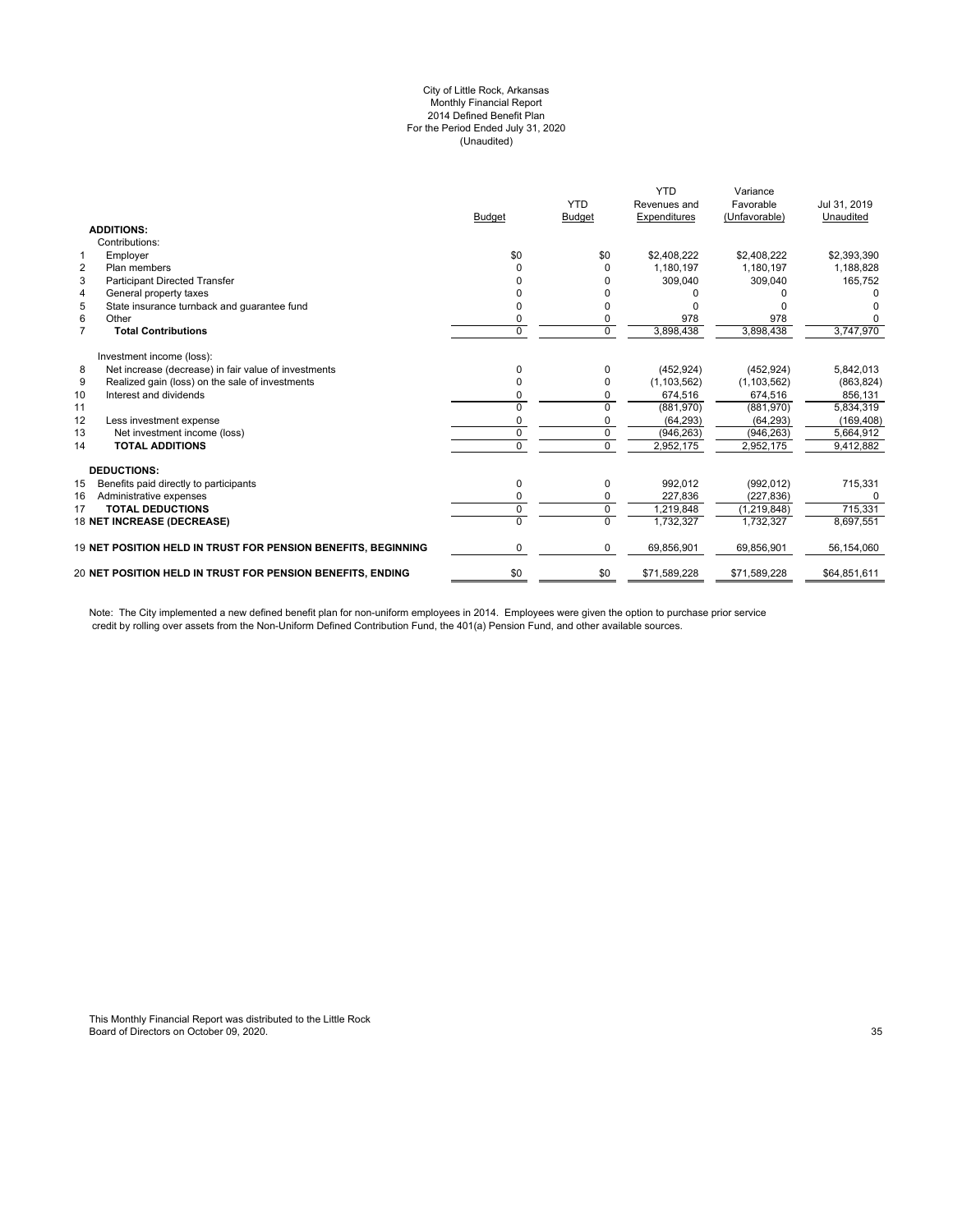#### City of Little Rock, Arkansas Monthly Financial Report Health Management Trust Fund For the Period Ended July 31, 2020 (Unaudited)

|                                                                        | <b>Budget</b> | <b>YTD</b><br><b>Budget</b> | <b>YTD</b><br>Revenues and<br>Expenditures | Variance<br>Favorable<br>(Unfavorable) | Jul 31, 2019<br>Unaudited |
|------------------------------------------------------------------------|---------------|-----------------------------|--------------------------------------------|----------------------------------------|---------------------------|
| <b>ADDITIONS:</b>                                                      |               |                             |                                            |                                        |                           |
| Contributions:                                                         |               |                             |                                            |                                        |                           |
| 1<br>Employer                                                          | \$0           | \$0                         | \$0                                        | \$0                                    | \$0                       |
| $\overline{2}$<br>Plan members                                         |               | 0                           |                                            |                                        | 0                         |
| 3<br>General property taxes                                            |               |                             |                                            |                                        | <sup>0</sup>              |
| State insurance turnback and guarantee fund<br>4                       |               |                             |                                            |                                        | 0                         |
| 5<br>Other                                                             | ŋ             |                             |                                            | 0                                      | 0                         |
| 6<br><b>Total Contributions</b>                                        | 0             | $\Omega$                    | 0                                          | $\Omega$                               | $\Omega$                  |
| Investment income (loss):                                              |               |                             |                                            |                                        |                           |
| $\overline{7}$<br>Net increase (decrease) in fair value of investments | 0             |                             | 195,814                                    | 195,814                                | 490,087                   |
| Realized gain (loss) on the sale of investments<br>8                   | 0             |                             | ŋ                                          | 0                                      | (34, 530)                 |
| 9<br>Interest and dividends                                            | ი             |                             | 65,309                                     | 65,309                                 | 61,586                    |
| 10                                                                     |               |                             | 261,123                                    | 261,123                                | 517,144                   |
| 11<br>Less investment expense                                          |               |                             |                                            |                                        | (35, 457)                 |
| 12<br>Net investment income (loss)                                     | ŋ             |                             | 261,123                                    | 261,123                                | 481,687                   |
| 13<br><b>TOTAL ADDITIONS</b>                                           | 0             |                             | 261,123                                    | 261,123                                | 481.687                   |
| <b>DEDUCTIONS:</b>                                                     |               |                             |                                            |                                        |                           |
| 14<br>Benefits paid directly to participants                           | 0             | O                           | $\Omega$                                   | $\Omega$                               | 0                         |
| 15<br>Administrative expenses                                          | 0             |                             | 46,403                                     | (46, 403)                              | 0                         |
| <b>TOTAL DEDUCTIONS</b><br>16                                          | 0             | $\Omega$                    | 46,403                                     | (46, 403)                              | $\overline{0}$            |
| 17 NET INCREASE (DECREASE)                                             |               |                             | 214,720                                    | 214,720                                | 481,687                   |
| 18 NET POSITION HELD IN TRUST FOR PENSION BENEFITS, BEGINNING          | 0             | $\Omega$                    | 6,354,377                                  | 6,354,377                              | 4,475,179                 |
| 19 NET POSITION HELD IN TRUST FOR PENSION BENEFITS, ENDING             | \$0           | \$0                         | \$6,569,096                                | \$6,569,096                            | \$4,956,866               |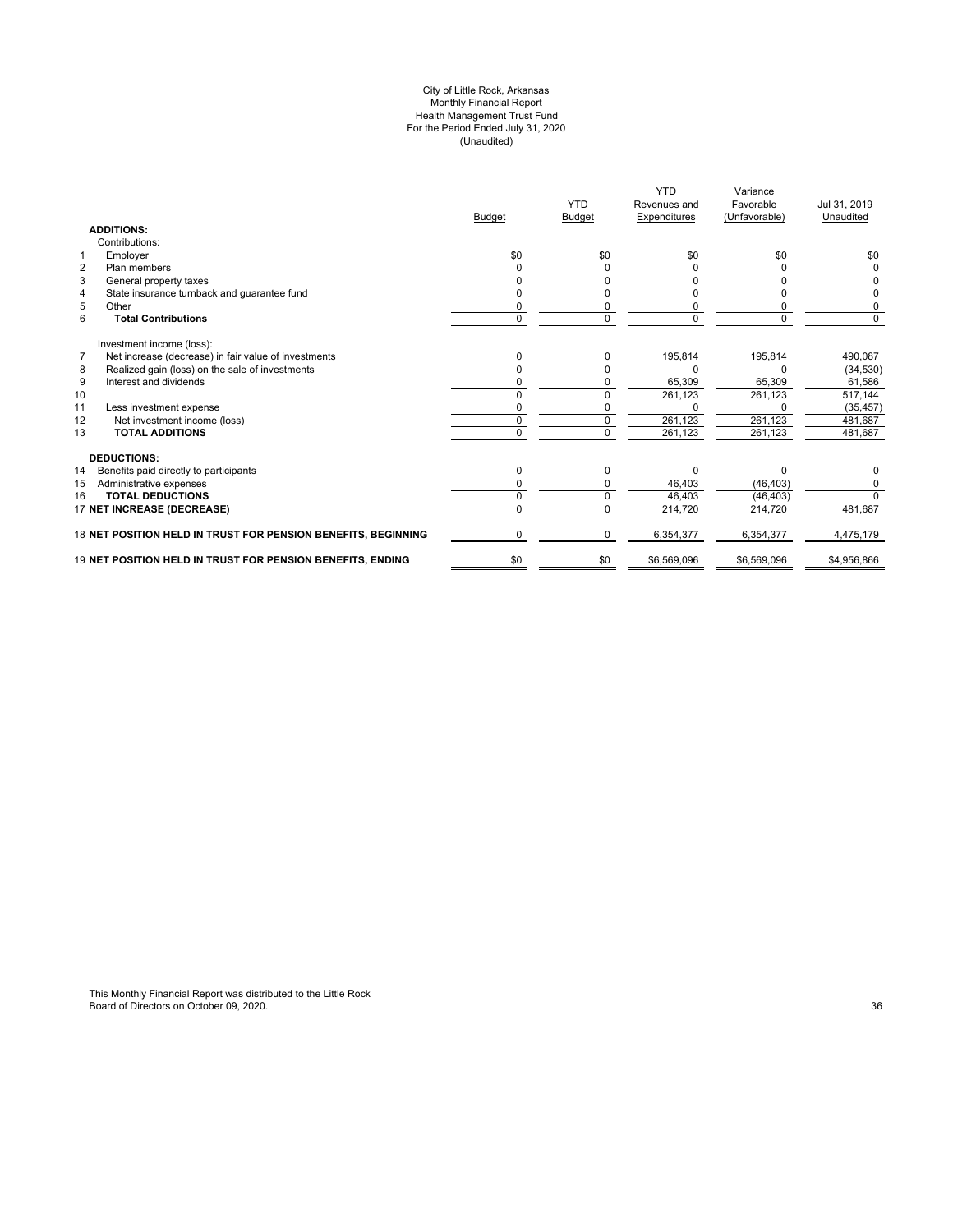# Accounts Payable, Bonds Payable and Other Payables For the Period Ended July 31, 2020

| Fund                                                                                      | Accounts<br>Payable | Wages and Benefits     | Other                   | Deferred<br>Revenues | Deferred<br>Inflows | Revenue Bonds | <b>Total Payables</b> |                           |
|-------------------------------------------------------------------------------------------|---------------------|------------------------|-------------------------|----------------------|---------------------|---------------|-----------------------|---------------------------|
| 100 General                                                                               | \$1,123,731         | Payable<br>(\$340,503) | Payables<br>\$4,228,056 | \$19,679,097         |                     | Payable       | Total<br>\$24,690,380 | Encumbrances<br>\$775,607 |
| 108 General - Special Projects                                                            |                     |                        |                         | 544,918              |                     |               | 544,918               | 1,277,689                 |
| 110 Seized Money                                                                          |                     |                        | 314,778                 |                      |                     |               | 314,778               | 91,641                    |
| 140 Franchise Fee Collection                                                              |                     |                        |                         |                      |                     |               | $\mathbf 0$           | $\Omega$                  |
| 200 Street                                                                                | 19,417              |                        |                         | 3,912,295            |                     |               | 3,931,712             | 79,783                    |
| 205 Street - Special Projects                                                             |                     |                        |                         |                      |                     |               | $\mathbf 0$           | 1,503,062                 |
| 210 Special Projects                                                                      |                     |                        |                         | 9,698                |                     |               | 9,698                 | 299,442                   |
| 220 911                                                                                   |                     |                        |                         |                      |                     |               | $\mathbf 0$           | $\Omega$                  |
| 230 CDBG                                                                                  |                     |                        |                         |                      |                     |               | $\Omega$              | 85,901                    |
| 240 HIPP                                                                                  |                     |                        |                         |                      |                     |               | $\mathbf 0$           | 131,705                   |
| 250 NHSP                                                                                  |                     |                        |                         |                      |                     |               | $\mathbf 0$           | 7,651                     |
| 270 Grants                                                                                |                     |                        |                         | 1,082,094            |                     |               | 1,082,094             | 2,249,822                 |
| 310 Issuance and Reserve Fund                                                             |                     |                        |                         |                      |                     |               | 0                     |                           |
| 323 2012 Library Improvement Bonds                                                        |                     |                        |                         |                      |                     |               | $\mathbf 0$           | $\mathbf 0$               |
| 324 2015 Library Improvement Bonds                                                        |                     |                        |                         |                      |                     |               | $\Omega$              |                           |
| 325 Short Term Financing Capital Improvements                                             |                     |                        |                         |                      |                     |               | $\Omega$              | 1,695,775                 |
| 326 2012-2021 Capital Project Fund                                                        |                     |                        |                         |                      |                     |               | $\Omega$              | 3,982,483                 |
| 330 2013 Capital Improvement Bond                                                         |                     |                        |                         |                      |                     |               | $\Omega$              | $\Omega$                  |
| 331 2018 Capital Improvement Bond                                                         |                     |                        |                         |                      |                     |               | $\Omega$              | 11,670,506                |
| 351 TIF #1 2014 Capital Improvement Bond                                                  |                     |                        |                         |                      |                     |               | $\Omega$              |                           |
| 352 TIF - Port Authority                                                                  |                     |                        |                         | 124,446              |                     |               | 124,446               | $\Omega$                  |
| 370 2018 Hotel Gross Receipts Tax                                                         |                     |                        |                         |                      |                     |               | $\Omega$              | $\Omega$                  |
| 505 2009 Parks & Rec Debt Service Fund                                                    |                     |                        |                         |                      |                     |               | $\Omega$              | n                         |
| 506 2007 Infrastructure Debt Service                                                      |                     |                        |                         |                      |                     |               | $\Omega$              | $\Omega$                  |
| 509 2002 CIP Jr. Lien Bonds                                                               |                     |                        |                         |                      |                     |               | $\Omega$              | $\Omega$                  |
| 523 2012 Library Improvement Bonds Debt Service                                           |                     |                        |                         |                      |                     |               | $\Omega$              | $\Omega$                  |
| 524 2015 Library Improvement Bonds Debt Service                                           |                     |                        |                         | 2,449,194            |                     |               | 2,449,194             | $\Omega$                  |
| 530 2013 Improvement Bonds Debt Service Fund                                              |                     |                        |                         | 8,142,529            |                     |               | 8,142,529<br>$\Omega$ | 0<br>$\Omega$             |
| 540 2017 Capital Improvement Refunding Revenue Bond                                       |                     |                        |                         | 402,715              |                     |               | 402,715               | $\Omega$                  |
| 551 TIF #1 2014 Cap Improvement Bond Debt Service<br>560 2017 Library Refunding Bond Fund |                     |                        |                         | 2,449,194            |                     |               | 2,449,194             | 0                         |
| 570 2018 Hotel Gross Receipts Tax Debt Service                                            |                     |                        |                         |                      |                     |               | $\mathbf 0$           | $\Omega$                  |
| 600 Fleet                                                                                 | 11,650              | 569,715                |                         |                      | 158,563             |               | 739,928               | 0                         |
| 601 Vehicle Storage Facility                                                              | 4,041               | 122,504                |                         | 62,395               | 26,427              |               | 215,367               | $\Omega$                  |
| 603 Waste Disposal                                                                        | 11,110              | 455,799                | 6,639,000               |                      | 211,418             | 630,000       | 7,947,327             | $\Omega$                  |
| 612 Rivermarket Garage Fund                                                               |                     |                        | 29,711                  | 22,358               |                     | 5,660,000     | 5,712,070             | 0                         |
| 800 Police Pension                                                                        |                     |                        |                         |                      |                     |               | $^{\circ}$            | $\Omega$                  |
| 801 Fire Pension                                                                          |                     |                        |                         |                      |                     |               | $\mathbf 0$           | $\Omega$                  |
| 803 Non-Uniform Defined Benefit                                                           | (14, 337)           |                        |                         |                      |                     |               | (14, 337)             | $\Omega$                  |
| 804 Non-Uniform Defined Contribution                                                      | 607,775             |                        |                         |                      |                     |               | 607,775               | $\Omega$                  |
| 805 401 (a) Pensions                                                                      |                     |                        |                         |                      |                     |               | $\Omega$              | $\Omega$                  |
| 806 Health Management Trust Fund                                                          |                     |                        |                         |                      |                     |               | $\Omega$              | n                         |
| 807 2014 DB Plan                                                                          | 1,344               |                        |                         |                      |                     |               | 1,344                 | $\Omega$                  |
| 940 Accounts Payable Clearing Fund                                                        | (185, 405)          |                        |                         |                      |                     |               | (185, 405)            | 0                         |
| Totals                                                                                    | \$1,579,326         | \$807,515              | \$11,211,545            | \$38,880,933         | \$396,408           | \$6,290,000   | \$59,165,727          | \$23,851,068              |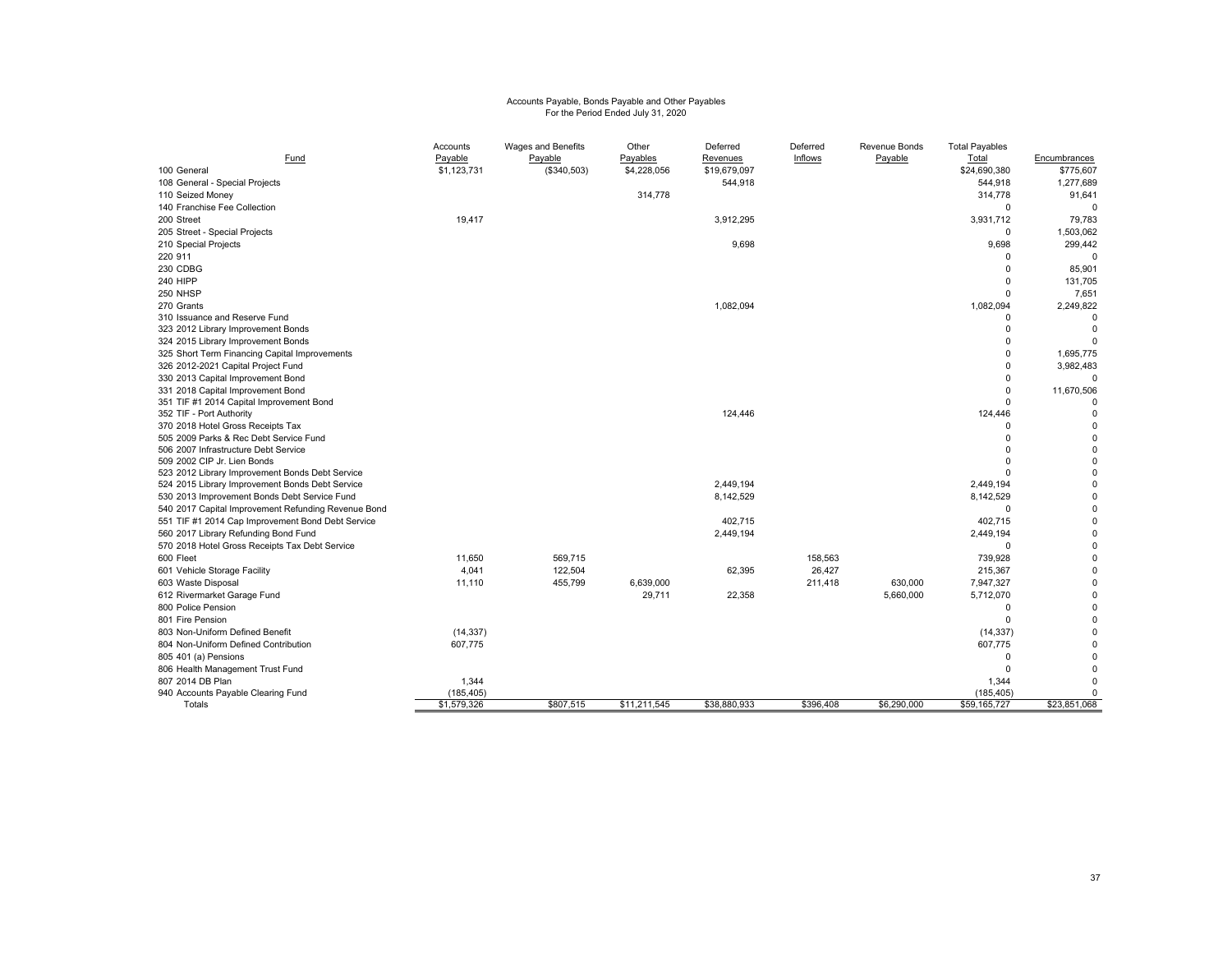# **SUMMARY OF BOND INDEBTEDNESS For the Period Ended July 31, 2020**

| <b>TRUSTEE</b>                                                              | <b>ORIGINAL</b><br><b>AMOUNT</b>                                                          | <b>MATURITY</b><br><b>DATE</b> | <b>INTEREST</b><br><b>RATE</b> | PRINCIPAL<br><b>BALANCE AT</b><br>12/31/2019                 | <b>BONDS</b><br><b>ISSUED</b><br>2020  | PRINCIPAL<br>PAID IN<br>2020 | <b>BONDS</b><br><b>RETIRED</b><br>2020 | PRINCIPAL<br><b>BALANCE AT</b><br>7/31/2020 | <b>INTEREST</b><br>PAID IN<br>2020 |
|-----------------------------------------------------------------------------|-------------------------------------------------------------------------------------------|--------------------------------|--------------------------------|--------------------------------------------------------------|----------------------------------------|------------------------------|----------------------------------------|---------------------------------------------|------------------------------------|
| First Security Bank (Paying Agent & Registrar)                              | \$58,105,000                                                                              | 4/1/2033                       | $1.00\% - 5.00\%$              | \$4,290,000                                                  | \$0                                    | \$2,190,000                  | \$775,000                              | \$1,325,000                                 | \$107,250                          |
| 2014 Tax Increment Improvement Bonds (Redevelopment District NoRegions Bank | 2,615,000                                                                                 | 3/1/2036                       | $6.00\%$                       | 2,295,000                                                    |                                        |                              | 260,000                                | 2,035,000                                   | 68,850                             |
| Regions Bank (Paying Agent & Registrar)                                     | 36,620,000                                                                                | 3/1/2038                       |                                |                                                              |                                        | 1,285,000                    | 1,545,000                              | 26,460,000                                  | 453,506                            |
|                                                                             |                                                                                           |                                |                                |                                                              |                                        |                              |                                        |                                             | 209,569                            |
|                                                                             | 43,475,000                                                                                | 4/1/2028                       |                                |                                                              | $\mathbf{0}$                           |                              | 6,260,000                              | 26,535,000                                  | 608,713                            |
|                                                                             |                                                                                           |                                |                                |                                                              |                                        |                              |                                        |                                             |                                    |
| U.S. Bank                                                                   | 11,855,000                                                                                | 7/1/2028                       | $1.50\% - 5.30\%$              | 6,220,000                                                    | $\Omega$                               | 560,000                      | $\Omega$                               | 5,660,000                                   | 328,448                            |
| Citizens Bank                                                               | 3,400,000                                                                                 | 5/1/2022                       | $5.30\% - 5.87\%$              | 920,000                                                      |                                        | 290,000                      |                                        | 630,000                                     | 26,450                             |
| <b>First Security Bank</b>                                                  | 17,875,000                                                                                | 10/1/2033                      | $2.00\% - 5.00\%$              | 16,075,000                                                   |                                        |                              |                                        | 16,075,000                                  | 304,875                            |
| First Security Bank (Paying Agent & Registrar)                              | 32,570,000                                                                                | 12/1/2048                      | $3.00\% - 5.00\%$              | 32,145,000                                                   | $\Omega$                               |                              | $\Omega$                               | 32,145,000                                  | 686,072                            |
|                                                                             |                                                                                           |                                |                                |                                                              |                                        |                              |                                        |                                             |                                    |
| <b>First Security Bank</b>                                                  | 5,910,000                                                                                 | 6/24/2020                      | 1.81%                          | 1,224,721                                                    | $\Omega$                               | 1,224,721                    |                                        | $\Omega$                                    | 22,167                             |
| Banc of America Public Capital Corp.                                        | 4,525,000                                                                                 | 6/10/2021                      | 1.54%                          | 1,851,312                                                    |                                        | 918,578                      |                                        | 932,734                                     | 28,530                             |
| Relyance Bank                                                               | 4,603,000                                                                                 | 12/22/2021                     | 1.85%                          | 1,891,969                                                    |                                        |                              |                                        | 1.891.969                                   |                                    |
| Signature Public Funding                                                    | 5,250,000                                                                                 | 8/8/2022                       | 1.81%                          | 3,206,263                                                    |                                        |                              |                                        | 3,206,263                                   |                                    |
| Centennial Bank                                                             | 5,650,000                                                                                 | 8/24/2024                      | 2.25%                          | 5,650,000                                                    | $\Omega$                               |                              |                                        | 5,650,000                                   | $\theta$                           |
|                                                                             | \$248,378,000                                                                             |                                |                                | \$152,819,265                                                | S <sub>0</sub>                         | \$10,313,299                 | \$10,640,000                           | \$131,865,966                               | \$2,844,430                        |
|                                                                             | Regions Bank (Paying Agent & Registrar)<br>First Security Bank (Paying Agent & Registrar) | 15,925,000                     | 3/1/2027                       | $2.05\% - 4.00\%$<br>$1.50\% - 5.00\%$<br>$2.375\% - 5.00\%$ | 29,290,000<br>12,690,000<br>35,070,000 |                              | 1,570,000<br>2,275,000                 | 1,800,000                                   | 9,320,000                          |